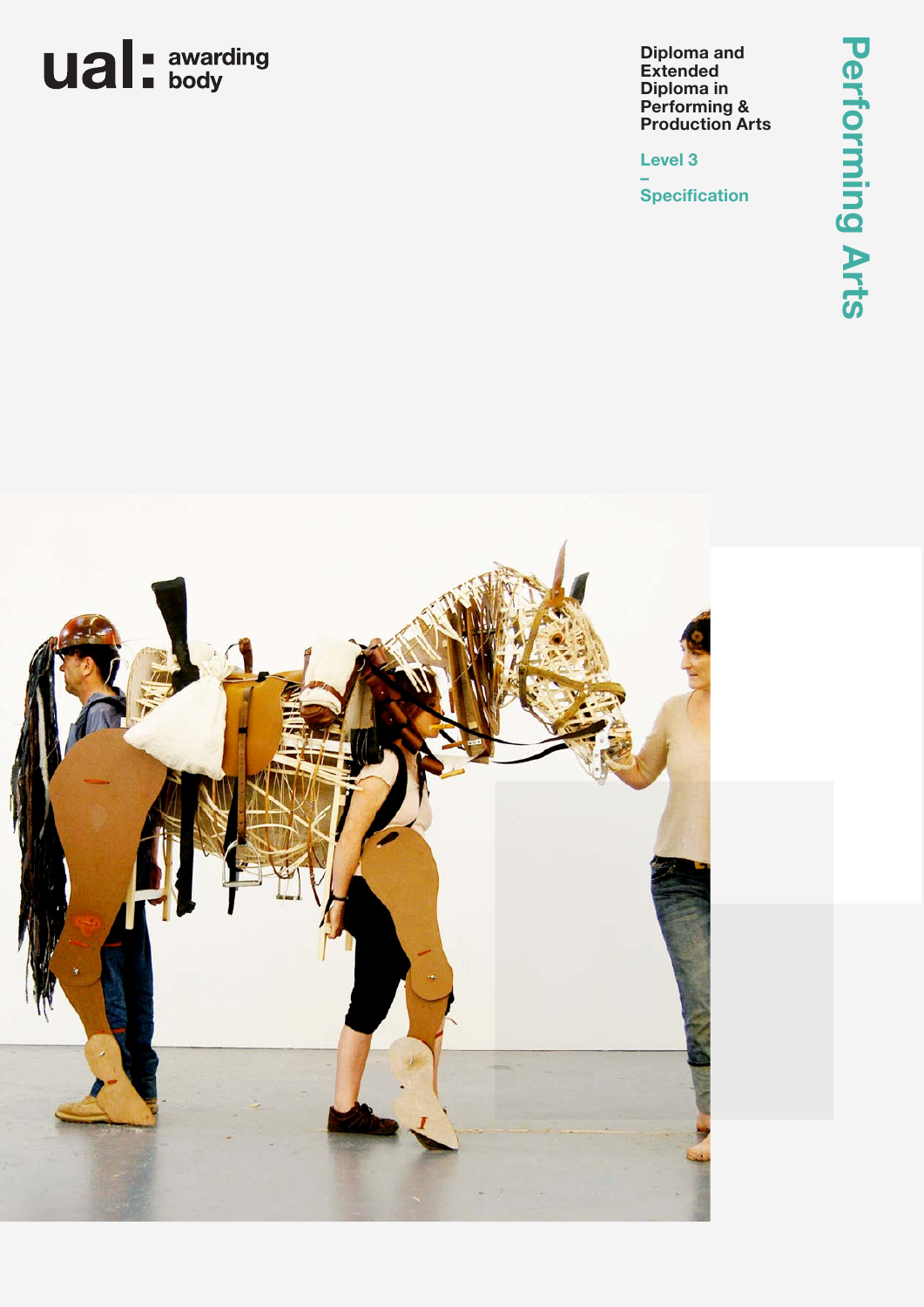## **1 Frame of reference**

## **2 Units and indicative content**

## **Extended Diploma in Performing & Production Arts**

**28**

Unit 9 Developing

|      |                                                        |                |        |                                             |    | performance and<br>production skills                      |    |
|------|--------------------------------------------------------|----------------|--------|---------------------------------------------|----|-----------------------------------------------------------|----|
|      | <b>1.1 Definition and</b><br>characteristics           | 3              |        | Diploma in Performing<br>& Production Arts  |    | Unit 10 Preparing for<br>progression                      | 30 |
|      | 1.2 Objectives                                         | 3              | Unit 1 | Principles of performance                   | 10 |                                                           |    |
|      | <b>1.3 Qualification</b><br>structure                  | $\overline{4}$ | Unit 2 | Engaging with an<br>audience                | 12 | Unit 11 Exploration of<br>specialist study<br>and context | 32 |
|      | 1.4 Commentary on<br>qualification<br><b>structure</b> | 5              | Unit 3 | Introduction to<br>professional practice    | 14 | Unit 12 Extended project<br>(Level 3)                     | 34 |
|      | <b>1.5 Admissions</b>                                  | 6              | Unit 4 | <b>Critical and contextual</b><br>awareness | 16 | Unit 13 Extended project<br>(Level 4)                     | 38 |
|      | 1.6 Induction                                          | $\overline{7}$ | Unit 5 | Production skills and<br>context            | 18 | 3                                                         | 42 |
|      | 1.7 Planning the<br>programme                          | $\overline{7}$ | Unit 6 | Performance skills and<br>context           | 20 | <b>Guidance</b><br>for students                           |    |
|      | <b>1.8 Personal and</b><br>professional<br>development | 8              | Unit 7 | <b>Preparation for specialist</b><br>study  | 22 | 4                                                         | 44 |
|      | <b>1.9 Assessment</b>                                  | 8              | Unit 8 | Collaborative performance 24<br>project     |    | Grade<br>criteria                                         |    |
|      | <b>1.10 Accreditation</b><br>and funding               | 8              |        |                                             |    | 5                                                         |    |
| 1.11 | <b>UCAS tariff for</b><br><b>2016/17 onwards</b>       | 8              |        |                                             |    | Grade<br>exemplification                                  | 50 |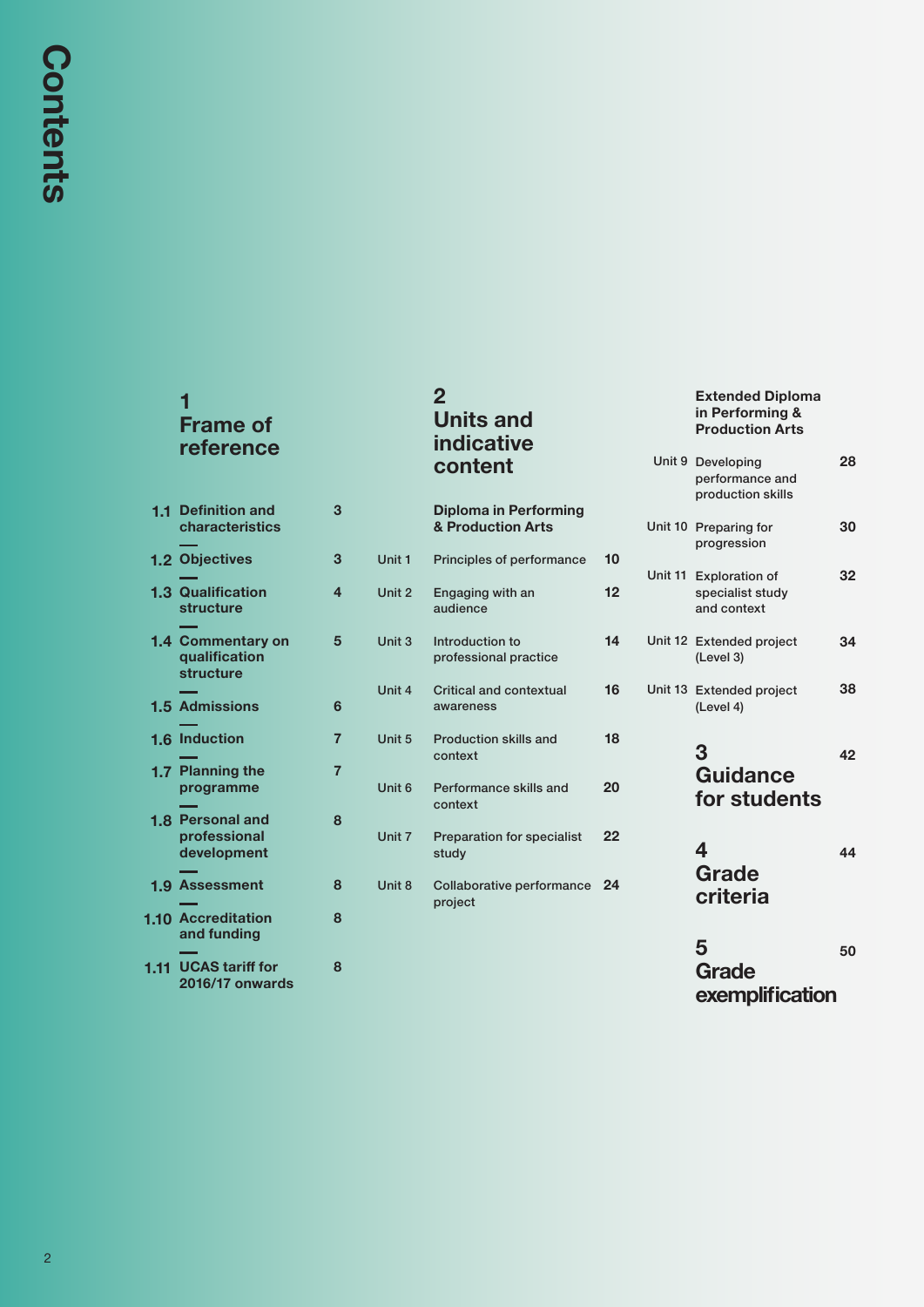## **1.1 Definitions and**

**characteristics** The Level 3 Diploma and Extended Diploma in Performing & Production Arts are designed to provide students with the knowledge, skills and understanding necessary to access and progress to degree level study or employment in the performing arts. They provide an opportunity for those who have an interest in the performing arts to explore, develop and test their creativity within a qualification structure which is stimulating, demanding and provides a supportive transition from general to more specialised study.

Study for the qualifications is not time constrained but will normally be over a period of one year for the Diploma and two years for the Extended Diploma. The structure of the qualifications, with units linked to provide coherence, will allow students to synthesise newly acquired practical skills with theoretical knowledge and understanding as they explore their aptitude and ambition and the particular characteristics of a broad range of performing and production arts disciplines. Students will be encouraged to recognise not only the unique characteristics of different disciplines, but also the dynamic and potentially innovative relationships between those disciplines.

The qualifications will require students to develop a coherent and effective working methodology, through immersion, reiteration and reinforcement, which will enable them to react positively and creatively across a diverse range of assignments and creative activities.

The final unit of the Extended Diploma, available at Levels 3 and 4, will require the student, particularly at Level 4, to demonstrate the independent capacity to selfinitiate, research, analyse, organise, reflect and evaluate commensurate with study in higher education.

The qualifications will encourage recognition of the broader context within which the performing and production arts industries operate and the necessity to develop transferable skills to ensure an effective contribution to both the immediate and future development of those industries.

The qualifications are characterised by experiential, experimental and integrated learning, relying on the application and transfer of recognised skills, whilst valuing the accidental and novel results that can occur in both individual and collaborative practice, and recognising common principles and distinctive characteristics within the field of performing and production arts.

## **1.2 Objectives**

The qualifications will enable students to:

- **1.** Have a critical and contextual awareness of different perspectives and approaches within performing and production arts or related subjects of study or work
- **2.** Research, analyse and evaluate relevant information and ideas in order to develop creative solutions
- **3.** Understand, adapt and safely use appropriate and practical methods and skills for creative production
- **4.** Solve complex problems through the application of practical, theoretical and technical understanding
- **5.** Critically review the effectiveness and appropriateness of methods, actions and results
- **6.** Use evaluative and reflective skills in order to take responsibility for own learning, development and decision-making
- **7.** Take responsibility for the research, planning, time management and actions to access progression opportunities
- **8.** Effectively present themselves and their work to appropriate audiences.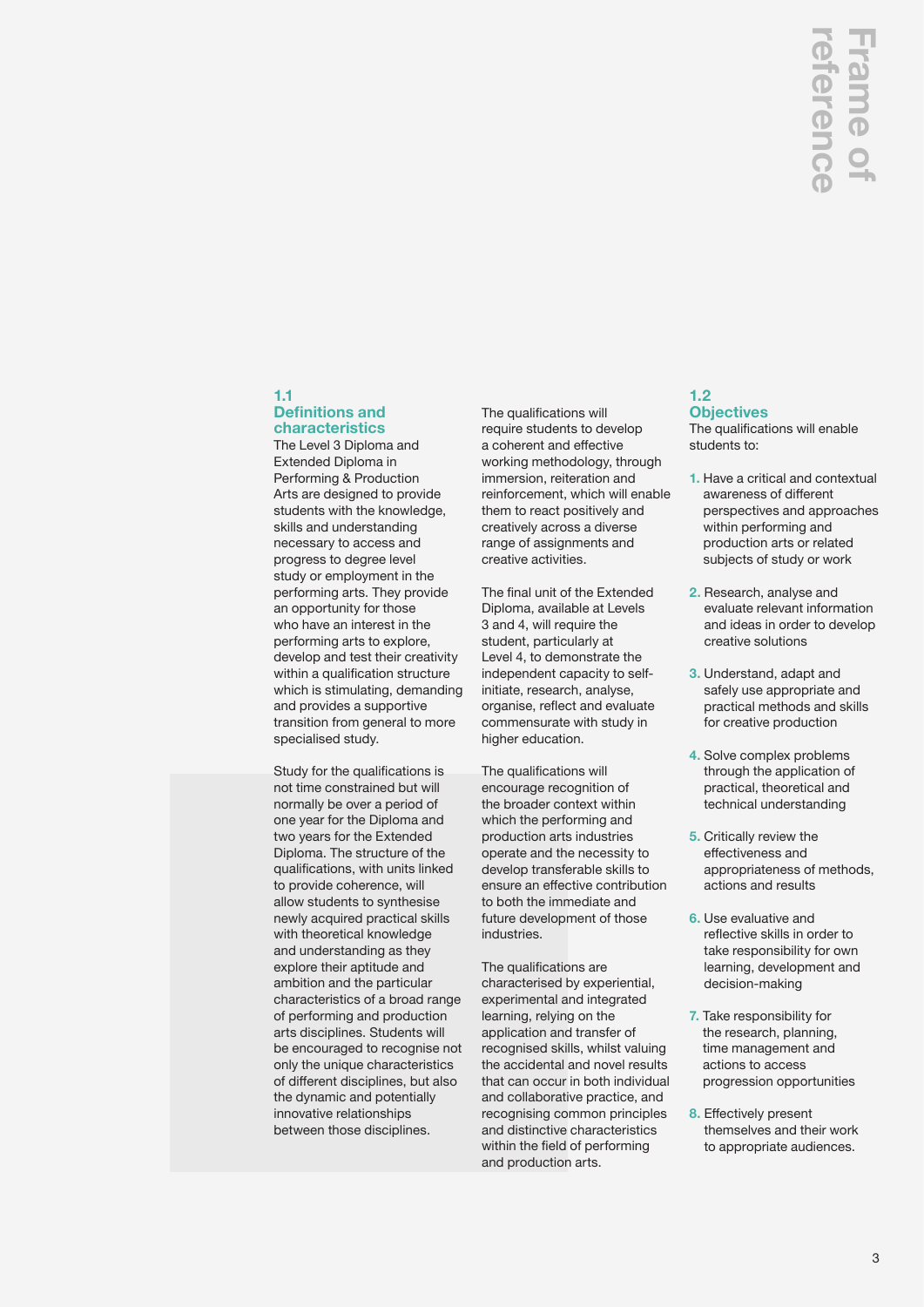## **1.3 Qualification structure**

## **Diploma in Performing & Production Arts**

Mandatory units to be completed: 8 Total Qualification Time (TQT): 1040 Total Guided Learning Hours (GLH): 600 Total Credits: 104

## **Extended Diploma in Performing & Production Arts**

Mandatory units to be achieved: 12 Total Qualification Time (TQT): 2030 Total Guided Learning Hours (GLH): 1140 Total Credits: 203

**Unit 13** Extended project

Students must complete Units 1–8 of the Diploma in addition to Units 9–12 and either Unit 12 or Unit 13:

| Unit 1 | Principles of performance                | Level <sub>3</sub><br>80 GLH, TUT 120<br>Credits: 12  |
|--------|------------------------------------------|-------------------------------------------------------|
| Unit 2 | Engaging with an audience                | Level <sub>3</sub><br>70 GLH, TUT 100<br>Credits: 10  |
| Unit 3 | Introduction to professional<br>practice | Level <sub>3</sub><br>70 GLH, TUT 100<br>Credits: 10  |
| Unit 4 | Critical and contextual awareness        | Level <sub>3</sub><br>60 GLH, TUT 90<br>Credits: 9    |
| Unit 5 | Production skills and context            | Level <sub>3</sub><br>60 GLH, TUT 90<br>Credits: 9    |
| Unit 6 | Performance skills and context           | Level <sub>3</sub><br>60 GLH, TUT 90<br>Credits: 9    |
| Unit 7 | Preparation for specialist study         | Level <sub>3</sub><br>60 GLH, TUT 90<br>Credits: 9    |
| Unit 8 | Collaborative performance project        | Level <sub>3</sub><br>140 GLH, TUT 360<br>Credits: 36 |
|        |                                          |                                                       |

| Unit 9                                                     | Developing performance and<br>production skills       | Level 3<br>180 GLH, TUT 270<br>Credits: 27           |  |
|------------------------------------------------------------|-------------------------------------------------------|------------------------------------------------------|--|
| Unit 10                                                    | Preparing for progression                             | Level <sub>3</sub><br>90 GLH, TUT 130<br>Credits: 13 |  |
| Unit 11                                                    | <b>Exploration of specialist</b><br>study and context | Level 3<br>90 GLH, TUT 130<br>Credits: 13            |  |
| Students must achieve one of the two optional units below: |                                                       |                                                      |  |
|                                                            | <b>Unit 12</b> Extended project                       | Level 3                                              |  |

Level 3 180 GLH, TUT 460 Credits: 46

Level 4 180 GLH, TUT 460 Credits: 46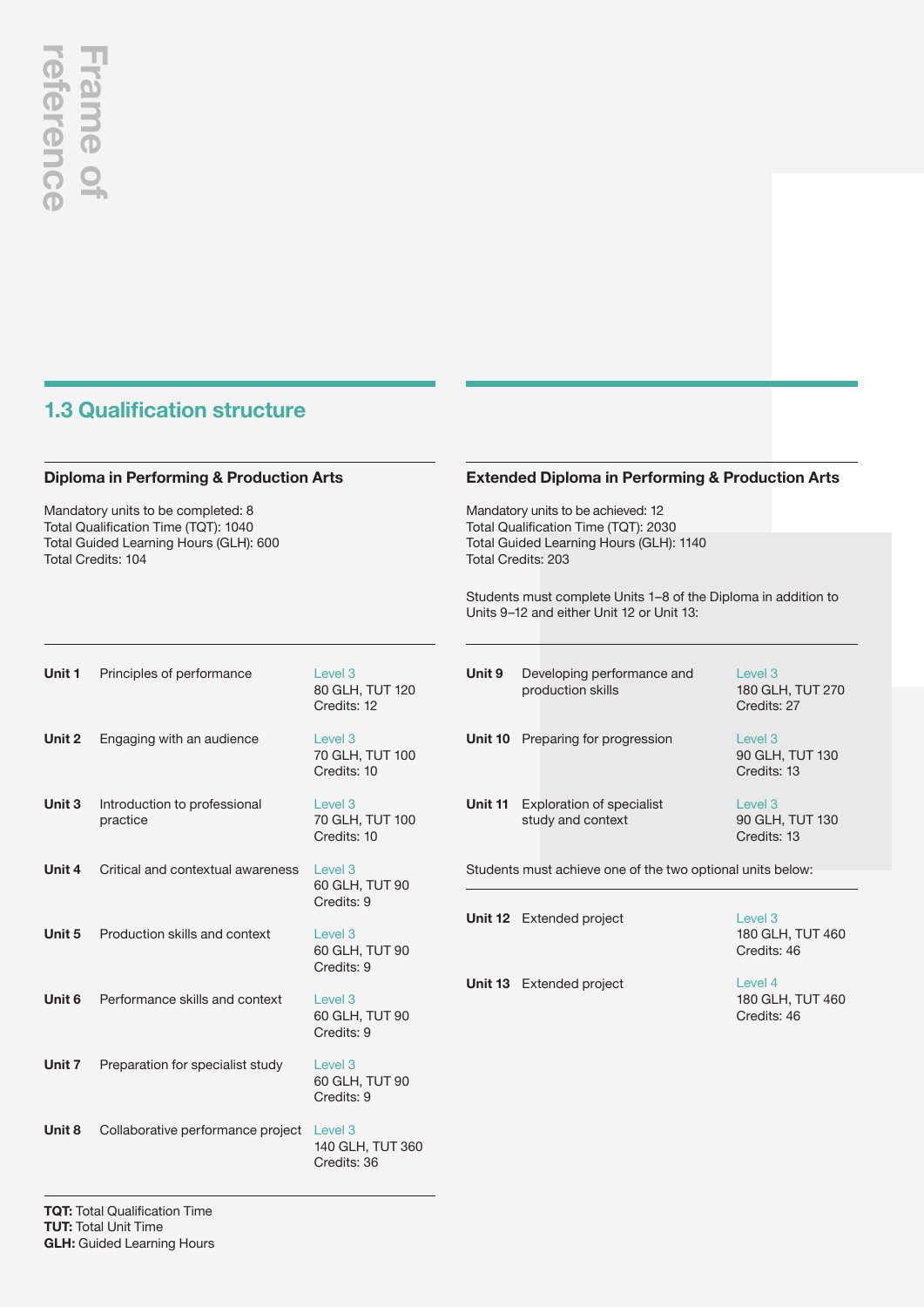## **1.4 Commentary on qualification structure**

### **Level 3 Diploma in Performing & Production Arts**

The qualification will be delivered through eight units over a nominal one-year period. Units will vary in length to ensure that the qualification provides an appropriately supportive experience as students explore the diagnostic elements of the programme in preparation for further education or employment. Centres delivering the qualification should design assignments that will provide the learning necessary to enable the student to achieve the assessment criteria. The length and complexity of the assignments, and the specific performing and production arts activities which students are asked to engage with, are at the discretion of the centre.

**Units 1–4,** linked together form a coherent pattern of teaching and learning, provides the student with an introduction to the skills, knowledge and understanding necessary to explore, enhance and sustain their creative development and determine a standard from which all other activities and learning will develop. Students will be given a broad diagnostic introduction to the performing arts that will develop their understanding of the interrelated nature of the discipline.

**Unit 1** will provide the student with an introduction to a range of activities essential to the development and delivery of a performance. It will introduce the basic elements of drama, dance and music, the process of rehearsal, production and delivery of a performance, and impart an understanding of performing arts as a collaborative activity.

**Unit 2** will provide the student with an introduction to oral, written and visual communication as integral to activities in the performing arts. The student will explore and analyse meaning and how to convey a message to an audience through voice and performance.

**Unit 3** will provide the student with an introduction to the diversity of roles, responsibilities, employment and progression opportunities available within the sector. It will also introduce the student to the importance of health and safety as integral to the performer and production, and an understanding of the personal and professional characteristics needed for a career in the performing arts.

**Unit 4** will provide the student with an introduction to the investigation of both historical and contemporary context. Through a thematic approach to the subject the student will research a broad range of perspectives that influence the development of ideas within the performing arts.

**Units 5–7** will require the student to apply their newly acquired skills, knowledge and understanding in a series of more complex and demanding assignments in production, performance and design. Whilst beginning to explore the unique characteristics of specific performing arts activities, they will also be encouraged to recognise and understand the shared values uniting them.

**Unit 5** will provide the student with an opportunity to integrate knowledge and understanding acquired in Units 1–4, and to explore the specific skills and attributes required for production and design in the performing arts.

**Unit 6** will provide the student with an opportunity to integrate knowledge and understanding acquired in Units 1–4, and to explore the specific skills and attributes required for performance in the performing arts.

**Unit 7** will provide the student with an opportunity to integrate knowledge and understanding acquired in Units 1–4, and to explore the specific skills and attributes required for their own personal practice.

**Unit 8** as the summative and graded unit at the end of the one year Diploma qualification will provide the student with a measure of self directed learning in the completion of a substantial performing arts project. The unit will also provide an opportunity for the student to confirm continuation to year two of the Extended Diploma or to an alternative progression route. **CONTABON CONTROLLERT SET CONTROLLERT SET CONTROLLERT CONTROLLERT CONTROLLERT SUPPRESS (CONTROLLERT SUPPRESS) CONTROLLERT SUPPRESS) CONTROLLERT SUPPRESS (CONTROLLERT SUPPRESS) CONTROLLERT SUPPRESS) CONTROLLERT SUPPRESS (CO** 

**Unit 8** will require the student to make use of the skills, knowledge and understanding developed in Units 5–7 to complete a collaborative project. It will provide the student with a measure of self-directed learning, and an opportunity to begin to clarify their longer-term goals through their choice of an activity to explore in greater depth.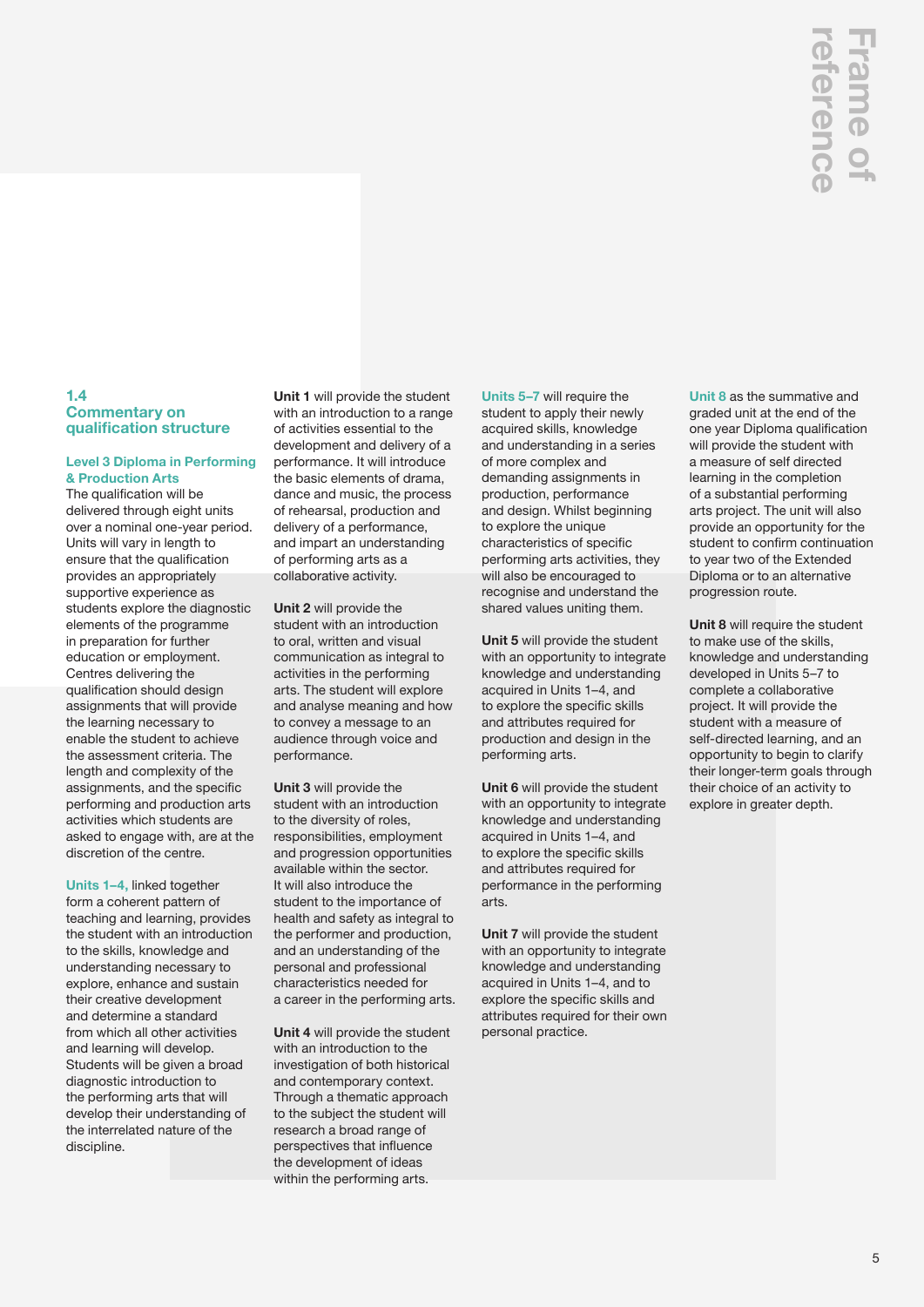## **Level 3 Extended Diploma in Performing & Production Arts**

The qualification will be delivered through 12 units over a nominal two-year period. Units 1–8 are described on the previous page.

**Units 9–11** will provide the student with more focussed opportunities to explore activities and competencies within the performing arts, encouraging a personal dialogue in terms of ambitions, preferences and future progression opportunities. The student will take increasing responsibility for their own learning and personal ambitions.

**Unit 9** will require the student, to enter into a more formal dialogue of personal interrogation and diagnosis designed to identify strengths, enthusiasms and ambitions within a specific pathway. The unit will enable the student to develop the requisite artistic, professional and vocational skills necessary for progression within their chosen discipline.

**Unit 10** will require the student, through a process of research, dialogue, reflection and evaluation, to identify and prepare for specific Higher Education or employment progression routes appropriate to their ambitions. The unit will enable the student to demonstrate the requisite practical, intellectual and communication skills necessary for progression.

**Unit 11** will require the student to research and critically examine the influence of historical and contemporary contexts on the development of ideas and how this has informed their own practice. The unit will enable the student to demonstrate their understanding of the audience and to present the range of skills and knowledge acquired in their chosen discipline.

## **Unit 12 and Unit 13** will

provide the student with opportunities to refine and demonstrate the skills, knowledge and understanding appropriate to their choice of future career path and entry to Higher Education or related employment. The student will be required to complete and present a substantial self-directed performing arts project. Units 12 and 13, which are achieved at Level 3 or Level 4 respectively, require the student to demonstrate a more in-depth knowledge and sophisticated understanding of their chosen discipline, and the means by which the audience for that activity can be reached and addressed.

**Unit 12** provides an opportunity for the student to confirm their chosen specialism by engaging in activity related to their discipline(s) of choice. It is expected that they will take ownership of their learning by responding positively to the greater opportunities for individual expression and creativity afforded and demonstrate their ability to competently use the range of skills acquired throughout the course. Students will be

expected to demonstrate the capacity to initiate, research, develop, implement, reflect and evaluate a substantial project in preparation for Higher Education or employment in their chosen performing arts discipline.

**Unit 13** will require the student to affirm appropriate maturity by taking significantly greater responsibility for their own learning, demonstrating the capacity to initiate, research, develop, implement, reflect and evaluate a substantial project to a level commensurate with Level 4 prior to progression to Higher Education or employment in their chosen performing arts discipline.

## **1.5 Admissions**

UAL Awarding Body recommends that students wishing to apply for the Level 3 Diploma and Extended Diploma in Performing and Production Arts have a minimum of:

- a UAL or equivalent Level 2 qualification **or**
- four GCSEs at grade C or grade 4 or above **or**
- an equivalent Level 2 functional skills qualification in English and Maths.

Music or dance grades of the appropriate level may also be considered as suitable entry qualifications.

The Centre must provide students with opportunities for re-taking English and Maths.

Students may be advised to complete these qualifications to ensure they have the best possible chance to progress to Higher Education.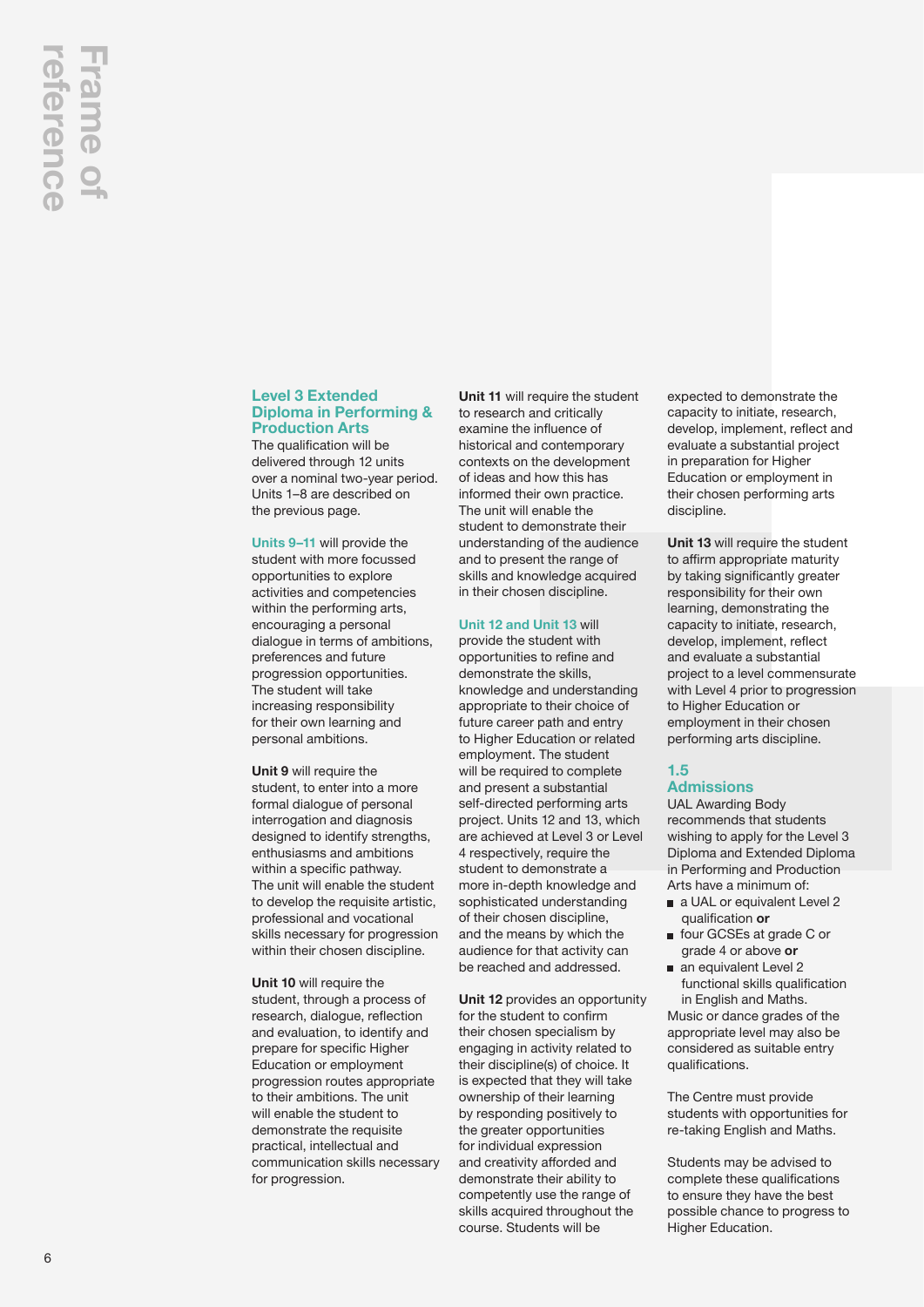## **1.6**

**Induction** Centres should provide the student with an induction to ensure that:

- A course handbook and any other supporting material to facilitate effective learning is provided
- **Timetabling arrangements are** clarified
- Academic tutorials systems are provided
- Learning support needs are identified and provided as appropriate
- **Course structures and** assessment requirements are explained for both internal assessment and external moderation
- Health and safety regulations and procedures are explained.

## **1.7**

## **Planning the programme**

UAL Awarding Body supports innovative approaches to programme design and delivery within the broad context of the qualification aims and the learning outcomes and assessment criteria. The programme can therefore be delivered in a variety of ways.

The qualification has been written to support a range of delivery options. The twelve units focus on underpinning processes and principles and deliberately avoid the specification of detailed contexts in which delivery should occur.

Although the intention of the qualification is to give students access to a range of disciplines, it is entirely feasible that more specialist delivery models could be used to support the development of students who begin the course with a clearer understanding of the disciplines in which they want to work. Delivery could therefore occur in the context of a particular specialist area such as popular music or dance.

However, delivery should be coherent and integrated, progressively focused upon the relationship between the development of students' work and the choices they make. As the programme progresses, students must be able to demonstrate achievement in learning in performing and production arts, paralleled by an increasing ability to coherently synthesise their experiences in preparation for the next stages of their professional development.

At all times students should be developing a skill base which acknowledges the interrelationship of the critical, theoretical and practical and the relationship between the development of their ideas and work and the choices they make regarding future progression.

Centres planning to deliver the qualification should familiarise themselves with the 12 individual unit specifications and support material including:

- **Unit aims**
- **Unit learning outcomes**
- **Unit assessment criteria**
- Unit indicative content
- **Unit teaching strategies and** learning activities
- Methods of assessment and m. evidence of achievement
- Necessary resources
- Grading criteria.

Not every centre will be expected to provide an identical programme, but will be required to cover the same learning outcomes and assessment criteria and ensure coherent sequencing, (patterns of teaching, learning and assessment which are continuous, interactive and integrative) rather than a fragmented approach across diverse disciplines.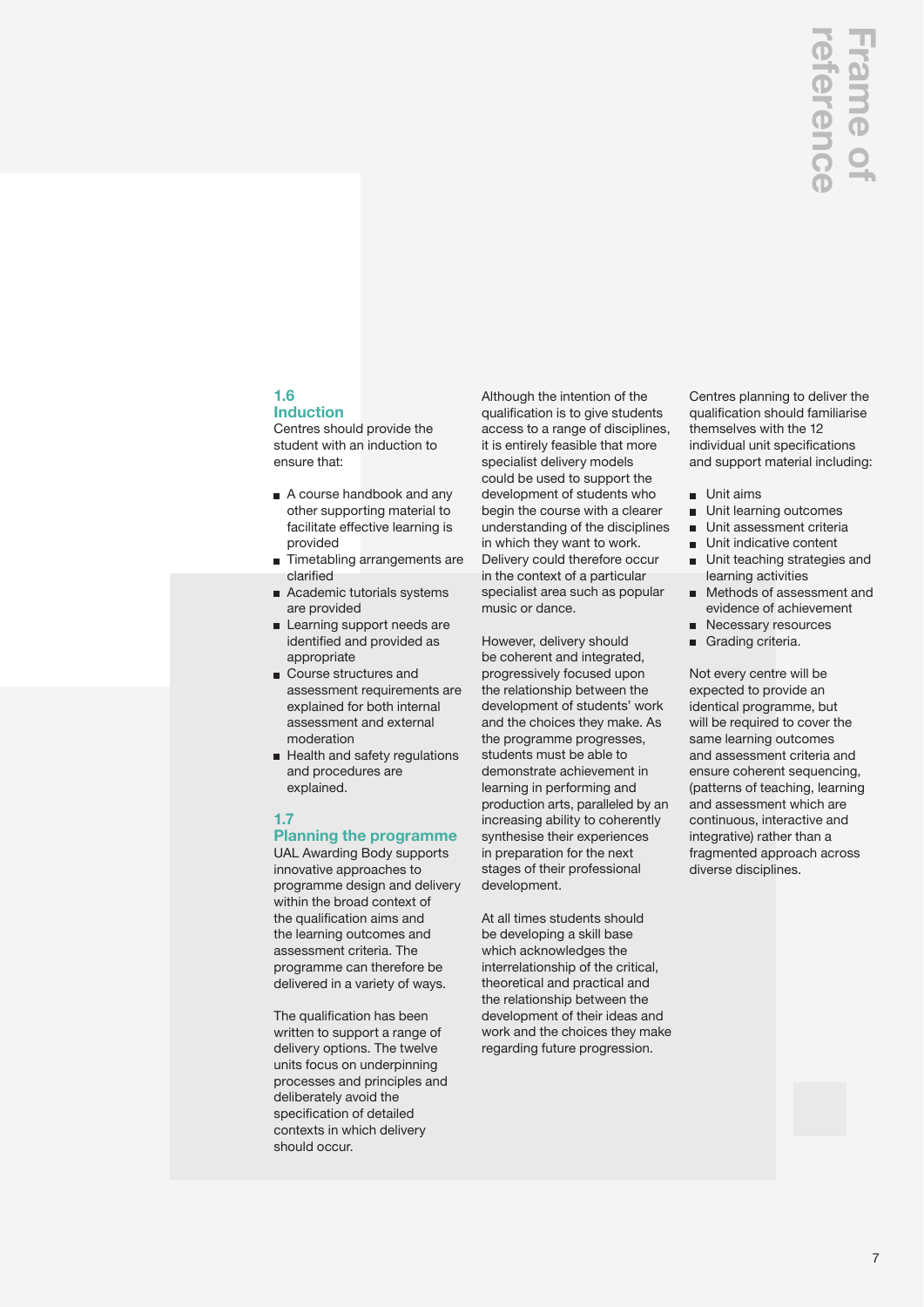## **reference Frame of**  Frame of eferenc

## **1.8 Personal and professional development**

The Diploma and Extended Diploma in Performing & Production Arts will provide students with opportunities to develop and utilise broad, transferable skills through encouraging an ethos of personal and professional development. Specifically, the programme will allow them to demonstrate:

- $\blacksquare$  Initiative
- **n** Independent inquiry
- Creative thinking  $\blacksquare$
- $\blacksquare$ Reflective learning
- Team-working
- Self management
- **Effective participation**
- Problem solving
- Communication.

## **1.9 Assessment**

Units 1–7 of the Level 3 Diploma in Performing & Production Arts

will be assessed and internally verified through students' portfolios of evidence and are subject to UAL Awarding Body's external quality assurance.

For the Level 3 Diploma in Performing and Production Arts, students must successfully complete units 1-7, before moving on to the final unit, unit 8.

For the Level 3 Extended Diploma in Performing and Production Arts, students must successfully complete units 9-11, before moving on to the final unit, unit 12 or 13.

For the Level 3 Diploma in Performing and Production Arts, students must successfully complete units 1-7, before moving on to the final unit, unit 8.

For the Level 3 Extended Diploma in Performing and Production Arts, students must successfully complete units 9-11, before moving on to the final unit, unit 12 or 13.

Unit 8, the final unit of the Level 3 Diploma in Performing & Production Arts and Units 12 and 13, the final units of the Level 3 Extended Diploma in Performing & Production Arts will be internally assessed,

internally and externally moderated against the assessment and grading criteria for those units.

- To achieve a Pass in any unit all assessment criteria must be met. Additionally, Units 8, 12 and 13 are graded, Pass, Merit or Distinction.
- To achieve a Merit or Distinction, all grade criteria in the respective categories must be met in full. Failure to meet assessment criteria will lead to referral. Students are allowed one opportunity to redeem a referral.

## **1.10 Accreditation and funding**

The qualifications have been accredited by Ofqual and sit on the Regulated Qualifications Framework (RQF).

The qualification accreditation number or QAN for the Level 3 Diploma in Performing & Production Arts is **601/1780/1**

The qualification accreditation number or QAN for the Level 3 Extended Diploma in Performing & Production Arts is **601/1790/4**

Centres can find full details of Education Funding Agency (EFA) and Skills Funding Agency (SFA) funding arrangements for the qualification on 'the Hub' Learning aims search facility.

## **1.11 UCAS Tariff for 2016/17 onwards**

The UAL Level 3 Diploma in Performing & Production Arts is included in the UCAS tariff and attracts tariff points for each final grade as shown below:

| Pass               | 36 |
|--------------------|----|
| Merit              | 60 |
| <b>Distinction</b> | 84 |

The UAL Level 3 Extended Diploma in Performing & Production Arts is included in the UCAS tariff and attracts tariff points for each final grade as shown below:

| Pass        | 72  |
|-------------|-----|
| Merit       | 120 |
| Distinction | 168 |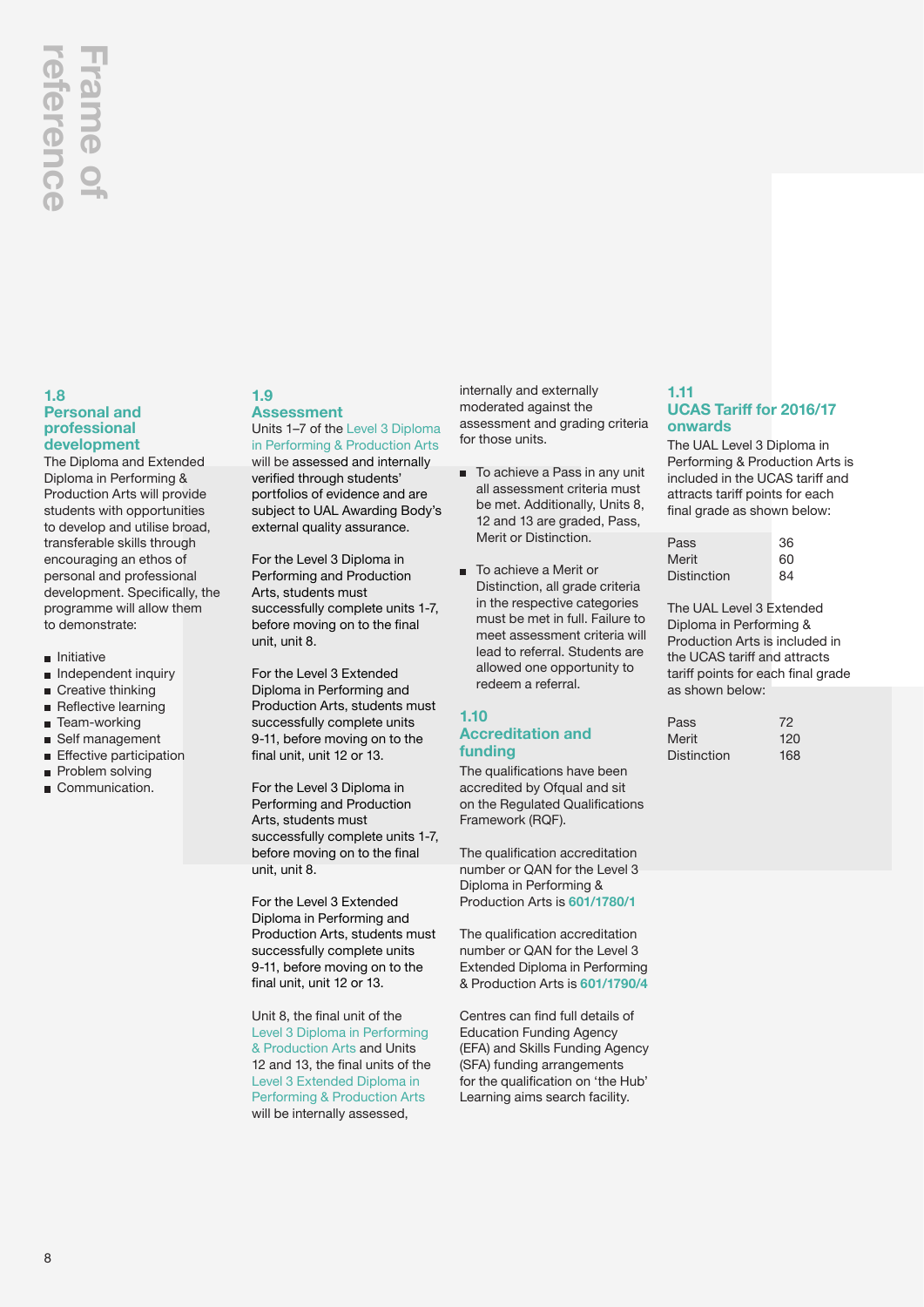## **Level 3 Diploma and Extended Diploma**

## **Units and indicative content**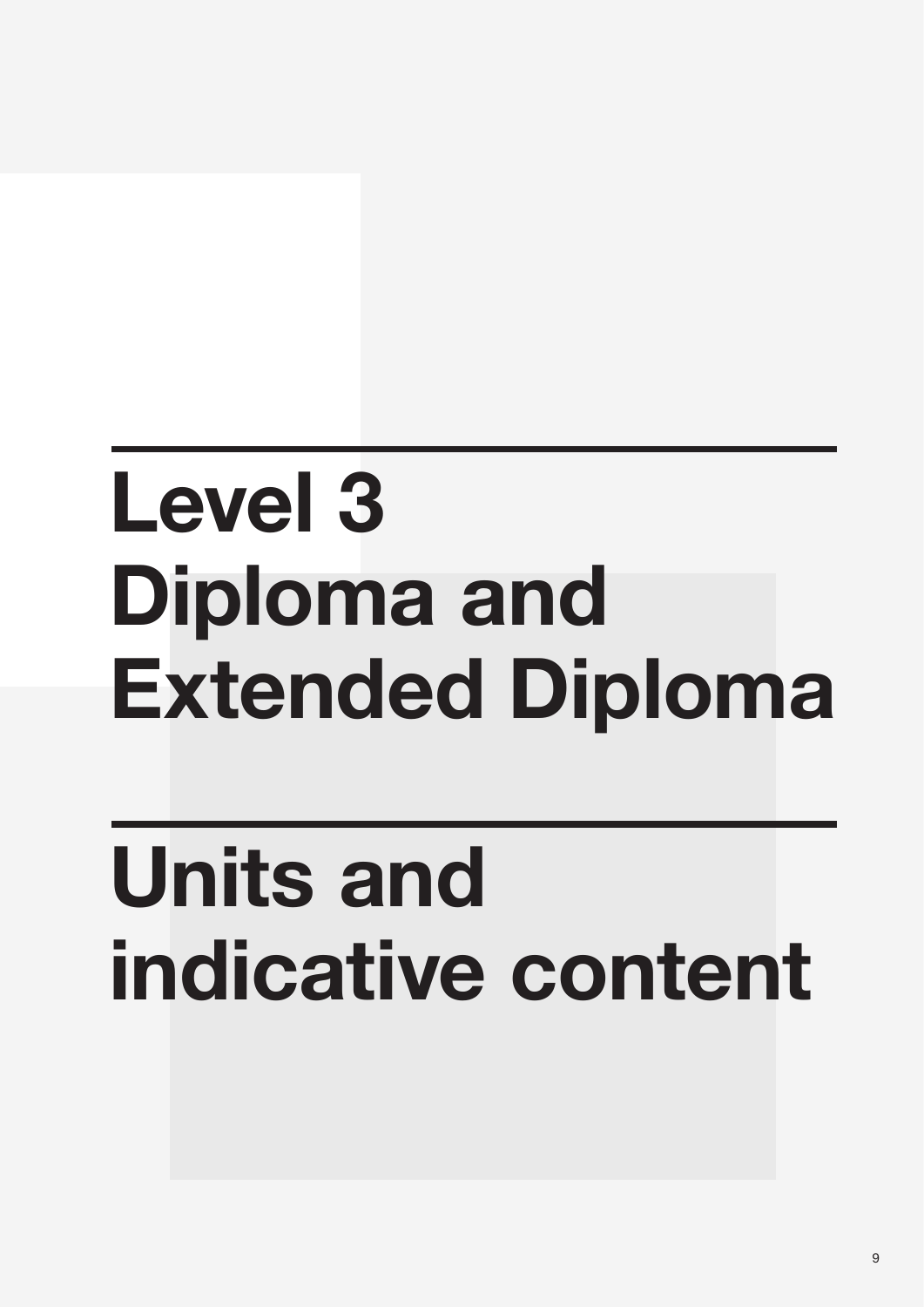## **content indicative Units and**  content **Ilcati**

## **Unit 1**

## **Principles of performance**

## **Level: 3**

**GLH: 80 TUT: 120 Credits: 12**

**Unit aim:** To provide the student with an introduction to a range of activities essential to the development and delivery of a performance. It will introduce the basic elements of technique and impart an understanding of performance as a collaborative activity.

|    | <b>Learning outcomes</b>                                                              | <b>Assessment criteria</b>                                                                           |  |  |
|----|---------------------------------------------------------------------------------------|------------------------------------------------------------------------------------------------------|--|--|
|    | On successful completion<br>of this unit the student will:                            | On successful completion<br>of this unit the student can:                                            |  |  |
| 1. | Understand a range of<br>activities in developing<br>and delivering a<br>performance. | Critically compare and<br>1.1<br>interpret activities used<br>in performance.                        |  |  |
|    |                                                                                       | 1.2 Apply understanding<br>of technical skills to<br>support the delivery<br>of a performance.       |  |  |
| 2. | Understand roles<br>and relationships in a<br>collaborative activity.                 | Evaluate the effectiveness<br>2.1<br>of own and others<br>roles in the delivery<br>of a performance. |  |  |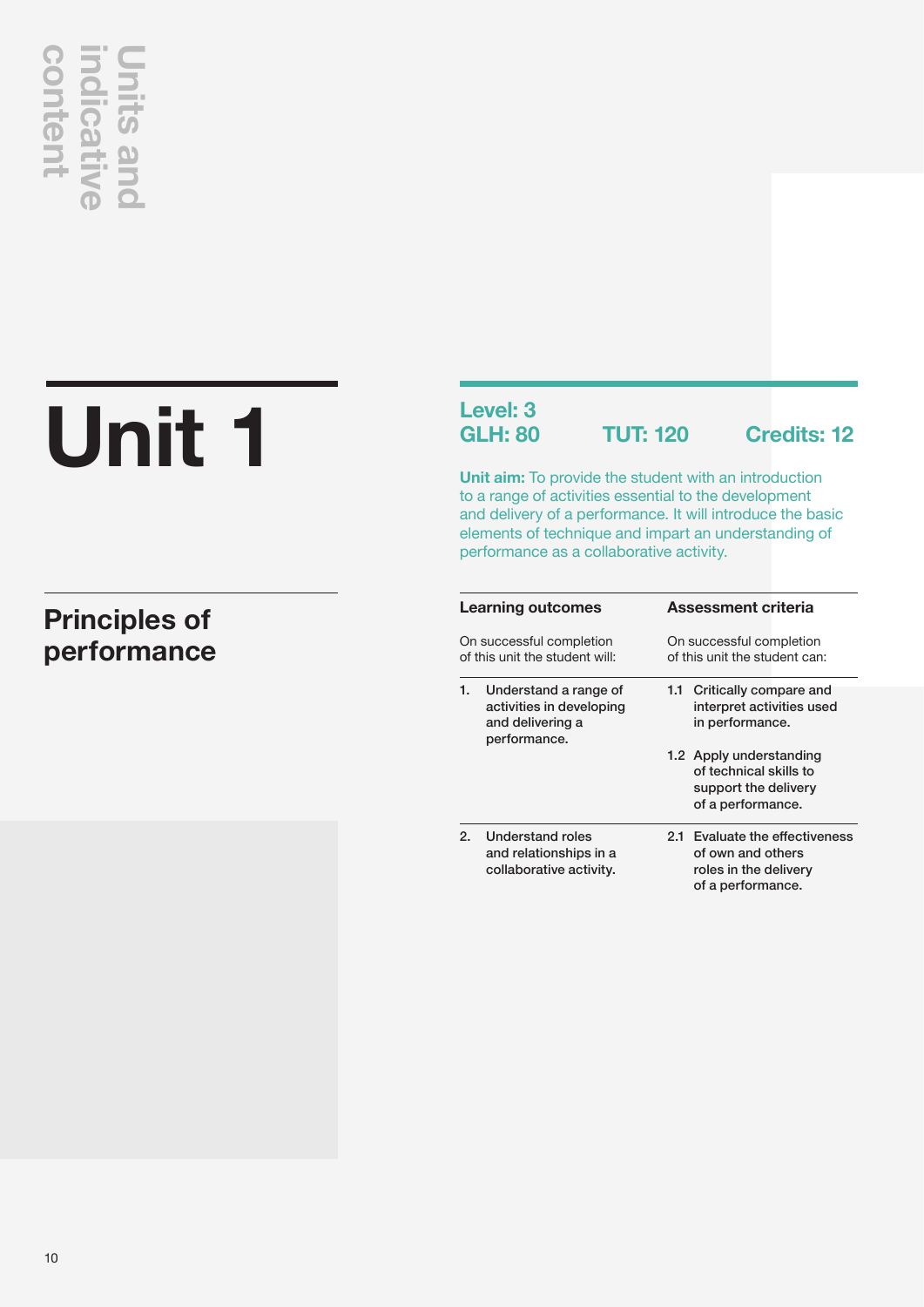## **Units and**  nter

## **Indicative content, teaching strategies and learning activities**

Centres delivering the qualification should design activities and assignments that will provide the learning necessary to enable the student to achieve the assessment criteria. The length and complexity of assignments, and the specific activities with which students are asked to engage, are at the discretion of the centre.

This unit, which may be linked formally through a common assignment or assignments with Units 2, 3 and 4, is designed to provide a coherent body of knowledge that will enable the student to develop an understanding of the range of activities and elements used in performing and production.

This unit, together with Units 2, 3 and 4, should provide the foundation of skills, knowledge and understanding upon which all subsequent learning in the qualification will be based. It is therefore important to ensure that students achieve appropriate standards in both practical and theoretical activities.

The learning for this unit may be delivered through studio sessions, seminars, library research and educational visits designed to strengthen student confidence and familiarise them with the principles of performance.

Students should be encouraged to be adventurous and open-minded in exploring and evaluating a range of activities and processes.

The unit is designed to provide students with a theoretical, practical and physical experience. Practical activities will require the student to identify and understand a range of processes and techniques and to demonstrate their use in an appropriately skilful manner to ensure successful communication of ideas.

Students should be encouraged to relate their own experiences to the work of other artists and performers.

A range of activities might include:

- Warm-ups and readthroughs, rehearsal techniques and processes
- Dance, drama and music exercises
- Exploration and interpretation of narrative
- Staging, design and direction **Individual presentations and**
- group work Discussion groups to
- analyse the effectiveness of various techniques
- Peer and self-assessment.

Centres should adopt a delivery approach that supports the development of their particular students. The aims and aspirations of all students, including those with identified special needs, should be considered and appropriate support mechanisms put in place.

## **Methods of assessment and evidence of achievement**

The unit will be internally assessed and moderated against the unit outcomes and assessment criteria.

Evidence is not prescribed. It could typically include: personal reflective journals, workbooks, notebooks, research portfolios, digital recordings and witness statements of performance. This list is not exhaustive and students should be encouraged to develop the most appropriate evidence to demonstrate their achievement of the unit learning outcomes and assessment criteria. **CONTRANS (THERE)**<br> **CONTRANS (THERE)**<br> **CONTRANS (THERE)**<br> **CONTRANS (THERE)**<br> **CONTRANS (THERE)**<br> **CONTRANS (THERE)**<br> **CONTRANS (THERE)**<br> **CONTRANS (THERE)**<br> **CONTRANS (THERE)**<br> **CONTRANS (THERE)**<br> **CONTRANS (THERE)**<br> **C** 

## **Additional information**

Centres must have the physical resources to successfully implement the programme including appropriately equipped and updated rehearsal studios and workshops, IT facilities and information and research sources. Centres must provide an appropriate level of access to dedicated general studios and an adequate flexible or open access provision in more specialist areas.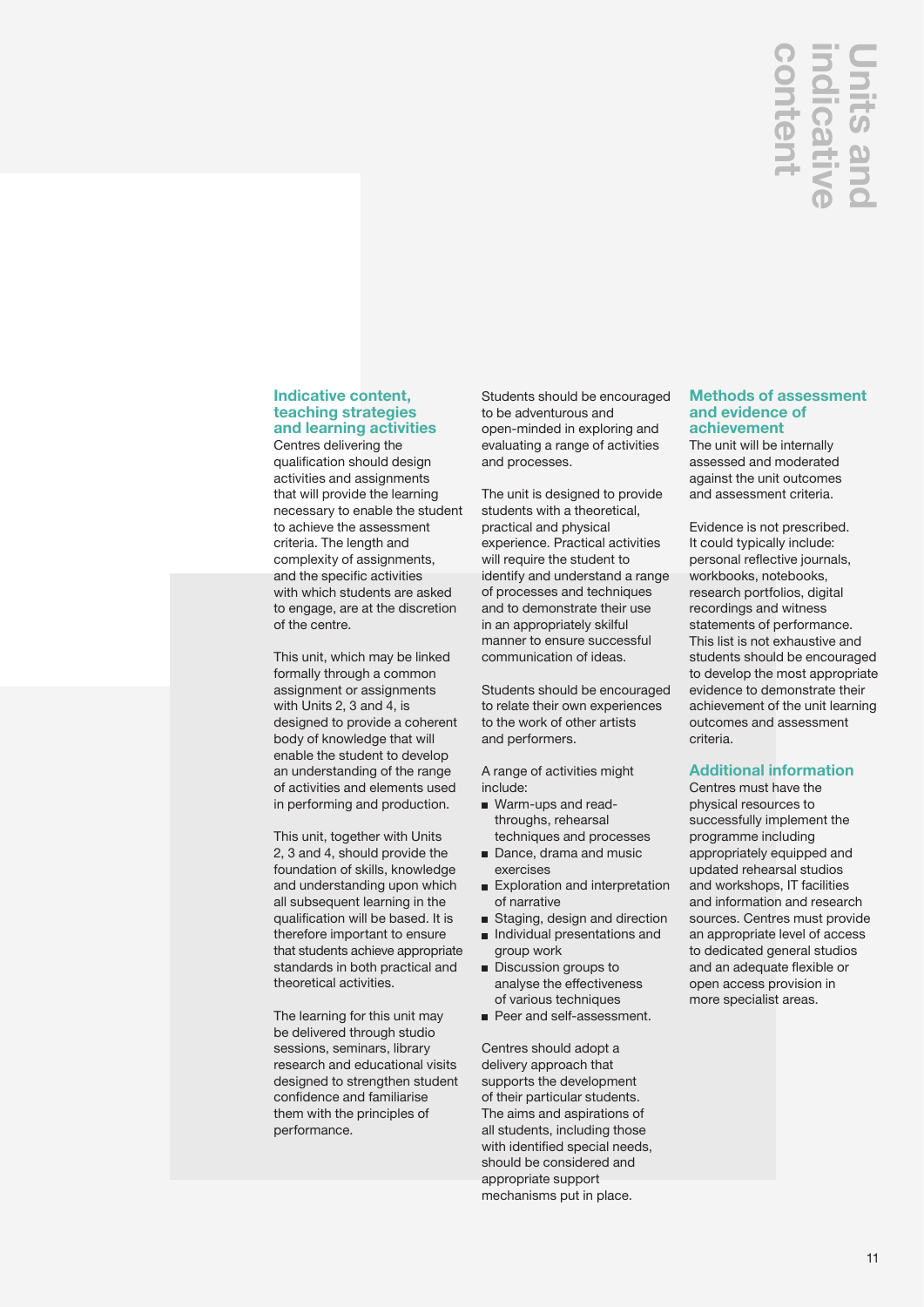# **an audience content indicative Units and**

## **Unit 2**

## **Engaging with**

## **Level: 3**

**GLH: 70 TUT: 100 Credits: 10**

**Unit aim:** To provide the student with an introduction to oral, written and visual communication in performing and production. It will enable students to explore and analyse meaning and how to convey a message to an audience.

## **Learning outcomes**

On successful completion of this unit the student will:

- 1. Understand the characteristics and conventions of a live performance.
- 2. Be able to communicate meaning to an identified audience.

## **Assessment criteria**

On successful completion of this unit the student can:

- 1.1 Analyse the characteristics of an audience.
- 1.2 Use understanding of audience characteristics and conventions in presenting a performance.
- 2.1 Critically compare a range of alternative methods used to convey meaning to an audience.
- 2.2 Apply appropriate methods for the communication of meaning to an audience.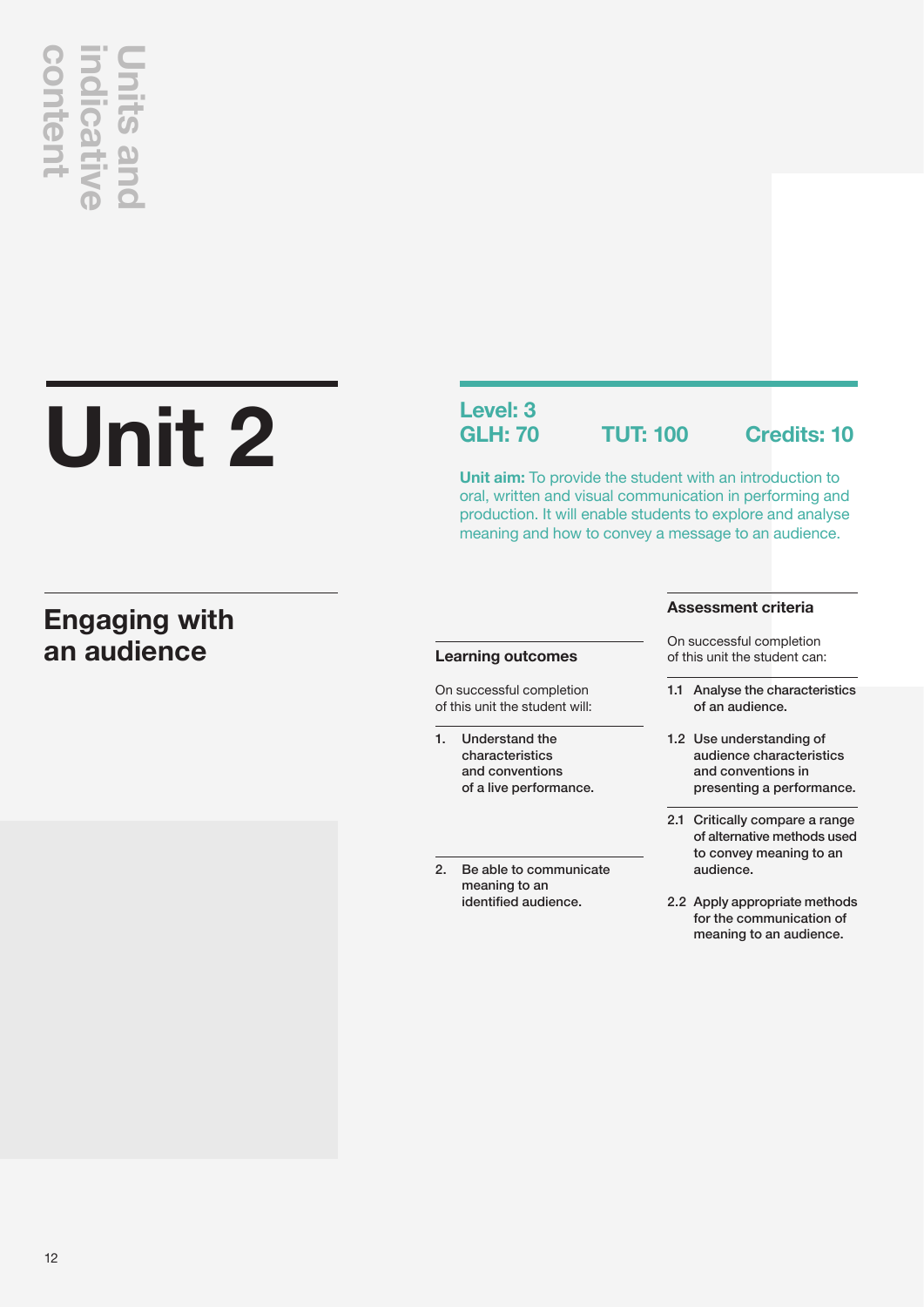## **indicative Units and**  nter

## **Indicative content, teaching strategies and learning activities**

Centres delivering the qualification should design activities and assignments that will provide the learning necessary to enable the student to achieve the assessment criteria. The length and complexity of assignments, and the specific activities with which students are asked to engage, are at the discretion of the centre.

This unit, which may be linked formally through a common assignment or assignments with Units 1, 3 and 4, is designed to provide a coherent body of knowledge that will enable the student to develop an understanding of the range of activities and elements used in performing and production.

This unit, together with Units 1, 3 and 4, should provide the foundation of skills, knowledge and understanding upon which all subsequent learning in the qualification will be based. It is therefore important to ensure that students achieve appropriate standards in both practical and theoretical activities.

The learning for this unit may be delivered through studio sessions, seminars, library research and educational visits designed to strengthen student confidence and engagement with an audience. Students should be encouraged to be adventurous and open minded in exploring and evaluating

a range of communication techniques, audience characteristics and the conventions and etiquette of live performance.

The unit is designed to provide students with a theoretical, practical and physical experience. Practical activities will require the student to identify and understand a range of communication techniques and to demonstrate their use in an appropriately skilful manner to ensure success in conveying meaning to an audience.

Students should be encouraged to reflect on their own participation and experiences as an audience.

A range of activities might include:

- Script reading and analysis
- Dance, drama and music exercises
- **n** Theatre visits and critiques
- Staging, design and direction Individual presentations
- and group work **Discussion groups to** analyse the effectiveness of various techniques
- Peer and self-assessment.

Centres should adopt a delivery approach that supports the development of their particular students. The aims and aspirations of all students, including those with identified special needs, should be considered and appropriate support mechanisms put in place.

## **Methods of assessment and evidence of achievement**

The unit will be internally assessed and moderated against the unit outcomes and assessment criteria.

Evidence is not prescribed. It could typically include: personal reflective journals, workbooks, notebooks, research portfolios, digital recordings and witness statements of performance.

This list is not exhaustive and students should be encouraged to develop the most appropriate evidence to demonstrate their achievement of the unit learning outcomes and assessment criteria.

## **Additional information**

Centres must have the physical resources to successfully implement the programme including appropriately equipped and updated rehearsal studios and workshops, IT facilities and information and research sources. Centres must provide an appropriate level of access to dedicated general studios and an adequate flexible or open access provision in more<br>specialist areas. specialist areas.**content**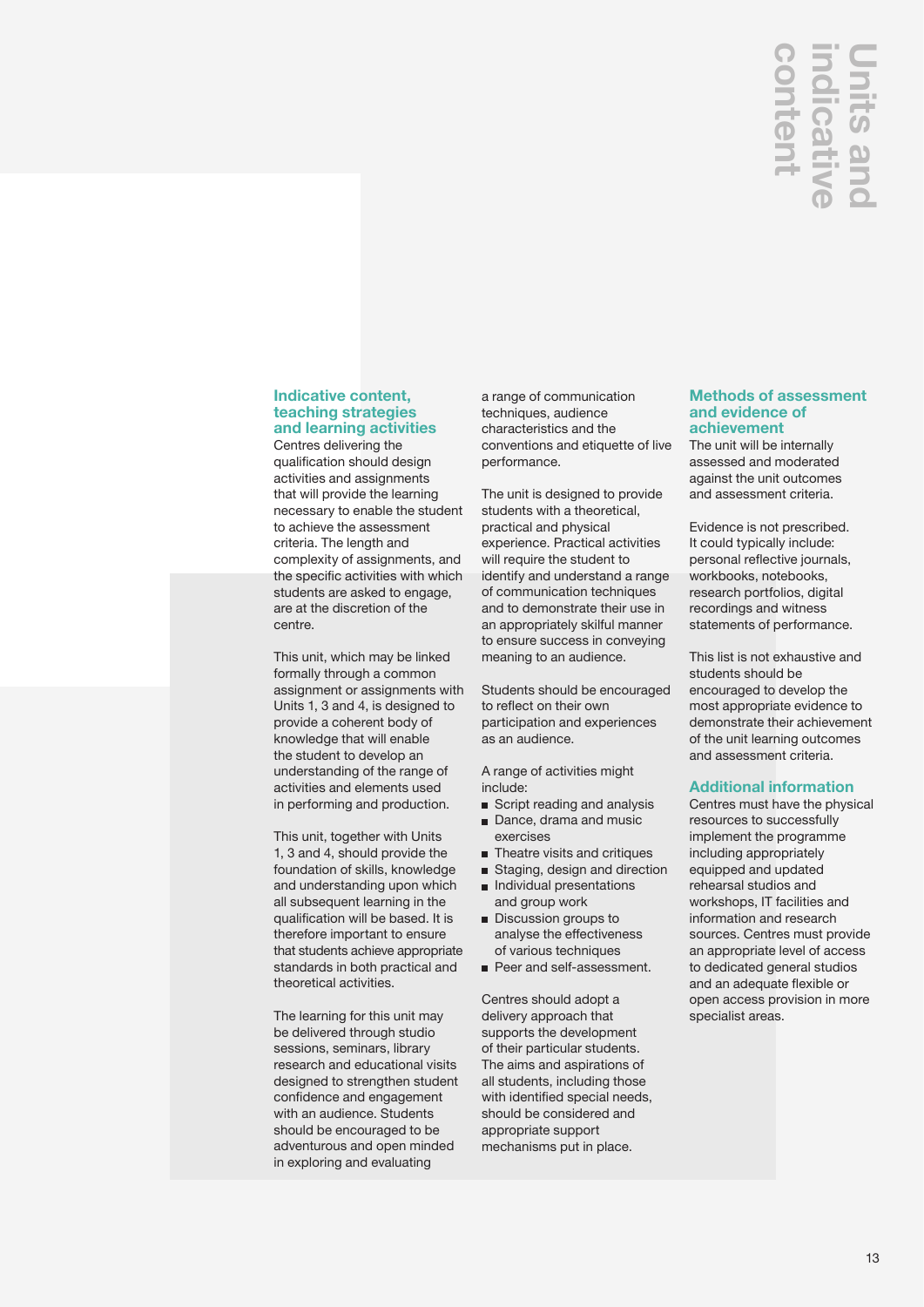# **Unit 3 professional professional practice**<br> **controduction to**<br> **professional practice**

## **Introduction to**

## **Level: 3**

**GLH: 70 TUT: 100 Credits: 10**

**Unit aim:** To provide the student with an introduction to the diversity of roles, responsibilities, employment and progression opportunities available within the sector. It will introduce the student to the importance of health and safety as integral to the performer and production and give an understanding of the characteristics needed for a career in the performing arts.

| <b>Learning outcomes</b> |                                                                                                 |                                                           | Assessment criteria                                                                                                                 |
|--------------------------|-------------------------------------------------------------------------------------------------|-----------------------------------------------------------|-------------------------------------------------------------------------------------------------------------------------------------|
|                          | On successful completion<br>of this unit the student will:                                      | On successful completion<br>of this unit the student can: |                                                                                                                                     |
| 1.                       | Understand progression<br>opportunities within the<br>performing arts sector.                   | 1.1                                                       | Locate, access and use<br>information to support<br>own development.                                                                |
| 2.                       | Understand and apply<br>health and safety within<br>the context of performing<br>arts practice. | 2.1                                                       | Describe and use a range<br>of appropriate measures<br>for ensuring the health of<br>the performer and safety<br>of the production. |
| 3.                       | Be able to carry out<br>roles and responsibilities<br>consistent with<br>professional practice. | 3.1                                                       | Contribute to and<br>complete tasks within<br>a given framework<br>and timescale.                                                   |
|                          |                                                                                                 |                                                           | 3.2 Demonstrate sensitivity<br>to individual needs.                                                                                 |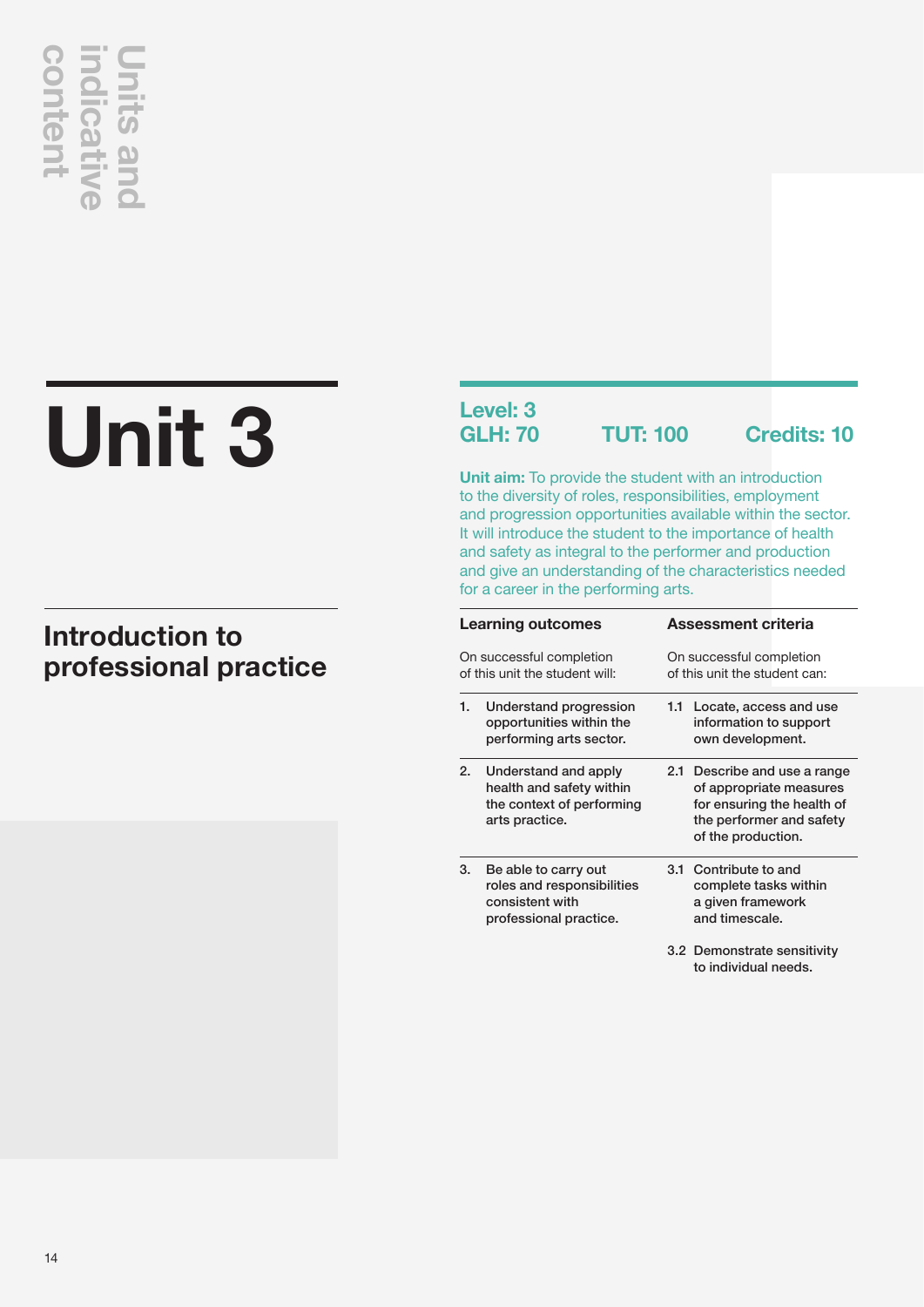## **indicative Units and**  nten **licat**

### **Indicative content, teaching strategies and learning activities**

Centres delivering the qualification should design activities and assignments that will provide the learning necessary to enable the student to achieve the assessment criteria. The length and complexity of assignments, and the specific activities with which students are asked to engage, are at the discretion of the centre.

This unit, which may be linked formally through a common assignment or assignments with Units 1, 2 and 4, is designed to provide a coherent body of knowledge that will enable the student to develop an understanding of the range of activities and elements used in performing and production.

This unit, together with Units 1, 2 and 4, should provide the foundation of skills, knowledge and understanding upon which all subsequent learning in the qualification will be based. It is therefore important to ensure that students achieve appropriate standards in both practical and theoretical activities.

The learning for this unit may be delivered through studio sessions, seminars, library research and educational visits designed to strengthen student understanding of professional practice. Students should be encouraged to be adventurous and open-minded in exploring and evaluating the range of career opportunities within the performing arts.

The unit is designed to provide students with a theoretical, practical and physical experience. It will require the student to identify and understand health and safety, fitness and nutrition and how it is applied in the context of the performer and performance.

It will also develop in the student an understanding of their own professional practice, ethical considerations and sensitivity to others. Students will be expected to demonstrate their understanding in an appropriately skilful manner and should be encouraged to relate their own experiences to the work of other artists and performers.

A range of activities might include:

- **n** Theatre, studio or production company visits
- Seminars on different types of organisations and roles in the performing arts sector
- Visits from casting agencies **Audition preparation**
- and practice **Lectures and exercises** on fitness and nutrition
- **n** Individual presentations and group work
- Case studies
- Discussion groups to analyse the effectiveness of various techniques
- Peer and self-assessment.

Centres should adopt a delivery approach that supports the development of their particular students. The aims and aspirations of all students, including those with identified special needs, should be considered and appropriate support mechanisms put in place.

## **Methods of assessment and evidence of achievement**

The unit will be internally assessed and moderated against the unit outcomes and assessment criteria.

Evidence is not prescribed. It could typically include: personal reflective journals, workbooks, notebooks, research portfolios, essays, digital recordings and presentations. This list is not exhaustive and students should be encouraged to develop the most appropriate evidence to demonstrate their achievement of the unit learning outcomes and assessment criteria.

## **Additional information**

**Methods of asset and evidence of achievement of achievement of achievement of achievement of achievement of achievement of achievement of the could typically in personal reflective workbooks, noteboty it could typically i** Centres must have the physical resources to successfully implement the programme including appropriately equipped and updated rehearsal studios and workshops, IT facilities and information and research sources. Centres must provide an appropriate level of access to dedicated general studios and an adequate flexible or open access provision in more specialist areas.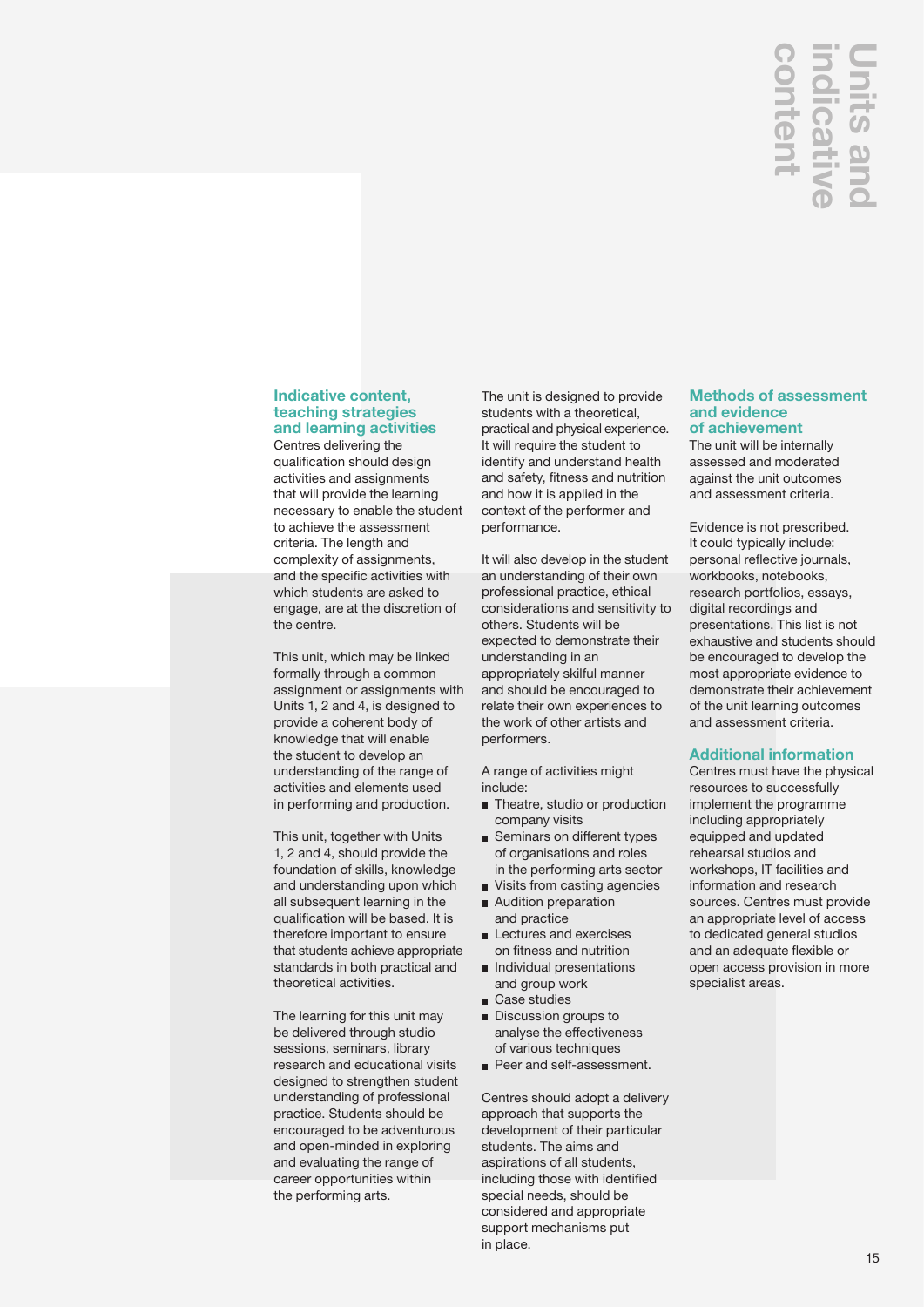# **Unit 4 contextual awareness**<br> **contextual awareness**<br>
contextual awareness

## **Level: 3**

**GLH: 60 TUT: 90 Credits: 9**

**Unit aim:** To provide the student with an introduction to the investigation of both historical and contemporary contexts and perspectives that influence the development of ideas within the performing arts.

## **Critical and**

|                  | <b>Learning outcomes</b>                                                                                                      | <b>Assessment criteria</b>                                                                                                                       |  |  |
|------------------|-------------------------------------------------------------------------------------------------------------------------------|--------------------------------------------------------------------------------------------------------------------------------------------------|--|--|
|                  | On successful completion<br>of this unit the student will:                                                                    | On successful completion<br>of this unit the student can:                                                                                        |  |  |
| 1.               | <b>Understand critical</b><br>perspectives that<br>influence the analysis<br>of performing and<br>production arts activities. | 1.1<br>Critically compare a range<br>of critical perspectives<br>that influence the analysis<br>of performing and<br>production arts activities. |  |  |
|                  |                                                                                                                               | 1.2 Apply knowledge of<br>critical perspectives to<br>the analysis of a range<br>of performing and<br>production arts activities.                |  |  |
|                  |                                                                                                                               | 1.3 Apply knowledge and<br>understanding of critical<br>perspectives to support<br>own practice.                                                 |  |  |
| $\overline{2}$ . | Understand the<br>contexts within<br>which the performing<br>and production arts<br>are positioned.                           | 2.1<br><b>Critically compare</b><br>a range of contexts<br>within which performing<br>and production arts<br>are situated.                       |  |  |
|                  |                                                                                                                               | 2.2 Apply an understanding<br>of a range of contextual<br>parameters to support<br>own creative development.                                     |  |  |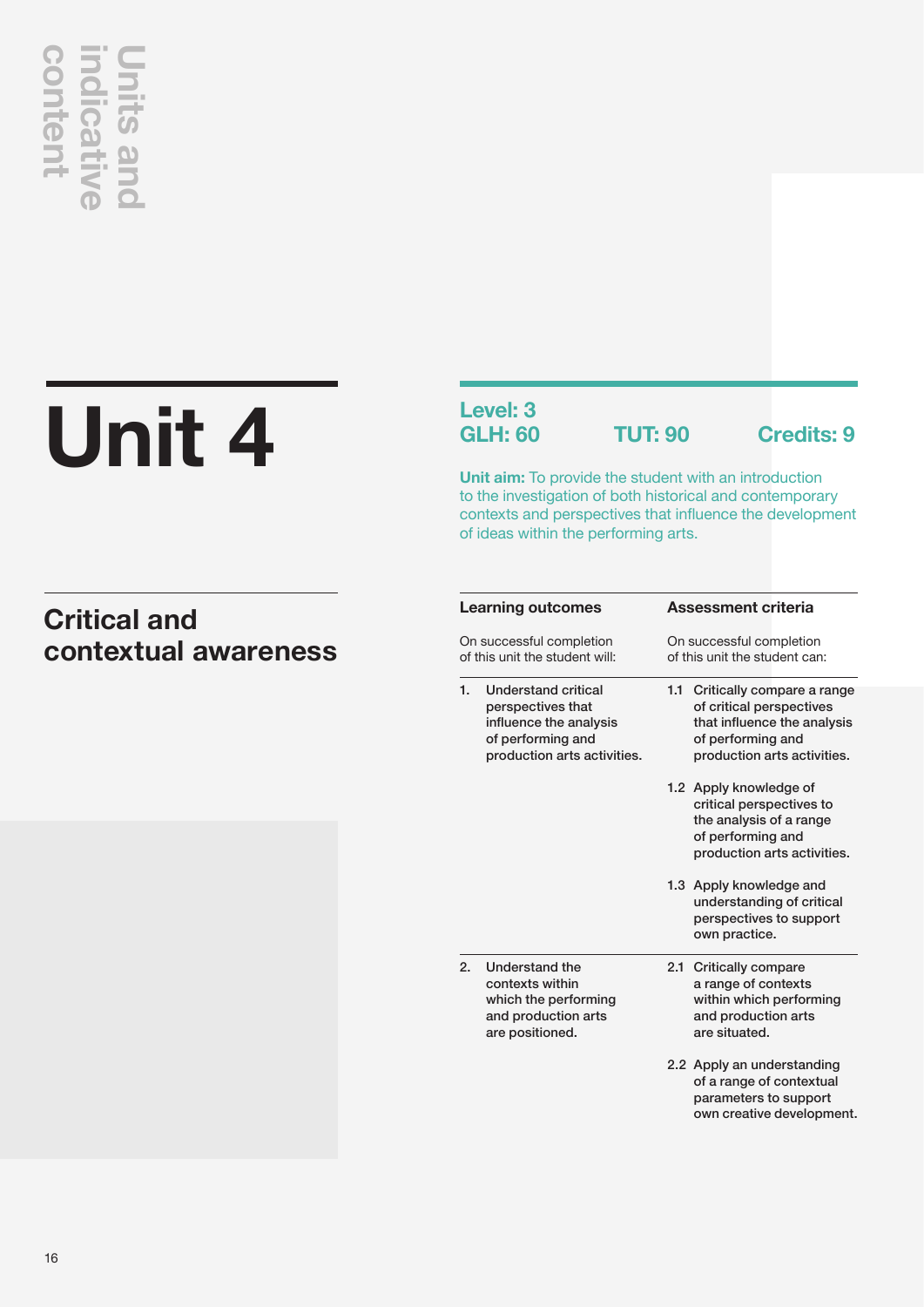## **Units and**  nten licat

## **Indicative content, teaching strategies and learning activities**

Centres delivering the qualification should design activities and assignments that will provide the learning necessary to enable the student to achieve the assessment criteria. The length and complexity of assignments, and the specific activities with which students are asked to engage, are at the discretion of the centre.

This unit, which may be linked formally through a common assignment or assignments with Units 1, 2 and 3, is designed to provide a coherent body of knowledge that will enable the student to develop an understanding of the range of activities and elements used in performing and production arts.

This unit, together with Units 1, 2 and 3, should provide the foundation of skills, knowledge and understanding upon which all subsequent learning in the qualification will be based. It is therefore important to ensure that students achieve appropriate standards in both practical and theoretical activities.

The learning for this unit may be delivered through studio sessions, seminars, library research and educational visits designed to strengthen student confidence and familiarity with critical analysis and contextual awareness. This unit provides an early opportunity for students to develop their literacy through the production of extended textual analysis. Opportunities should also be provided for students to articulate their perceptions in facilitated discussions and group work.

Students should be encouraged to be adventurous and open-minded in their exploration of critical and contextual perspectives. Students should also be encouraged to recognise the informative relationship between the study of critical analysis and contextual perspectives and their own creative activities.

Critical awareness may address language and communication, form and meaning, values and purpose, and other related issues.

Contextual awareness may address cultural and ethical perspectives (historical and contemporary), social perspectives (shaping and representing society), professional contexts (workplaces, organisations and careers) and other related issues.

Practical activities in this unit will require the student to identify and understand contextual perspectives, apply analysis and evaluation, and record their perceptions in appropriate forms including extended texts.

A range of activities might include:

- An exploration of critical perspectives through a range of delivery forms, including lectures, seminars, discussion groups and workshops
- An exploration of contextual awareness, language and communication through a range of delivery forms including lectures, seminars, discussion groups and workshops
- **Educational visits**
- **Library and archive research**
- **Individual and group work**

Centres should adopt a delivery approach that supports the development of their particular students. The aims and aspirations of all students, including those with identified special needs, should be considered and appropriate support mechanisms put in place.

## **Methods of assessment and evidence of achievement**

The unit will be internally assessed and moderated against the unit outcomes and assessment criteria.

Evidence is not prescribed. It could typically include: personal reflective journals, workbooks, notebooks, research portfolios, digital recordings and witness statements of performance. This list is not exhaustive and students should be encouraged to develop the most appropriate evidence to demonstrate their achievement of the unit learning outcomes and assessment criteria.

## **Additional information**

**CONSTRANS (THERE)**<br> **CONSTRANS (THERE)**<br> **CONSTRANS (THERE)**<br> **CONSTRANS (THERE)**<br> **CONSTRANS (THERE)**<br> **CONSTRANS (THERE)**<br> **CONSTRANS (THERE)**<br> **CONSTRANS (THERE)**<br> **CONSTRANS (THERE)**<br> **CONSTRANS (THERE)**<br> **CONSTRANS (** Centres must have the physical resources to successfully implement the programme including appropriately equipped and updated rehearsal studios and workshops, IT facilities and information and research sources. Centres must provide an appropriate level of access to dedicated general studios and an adequate flexible or open access provision in more specialist areas.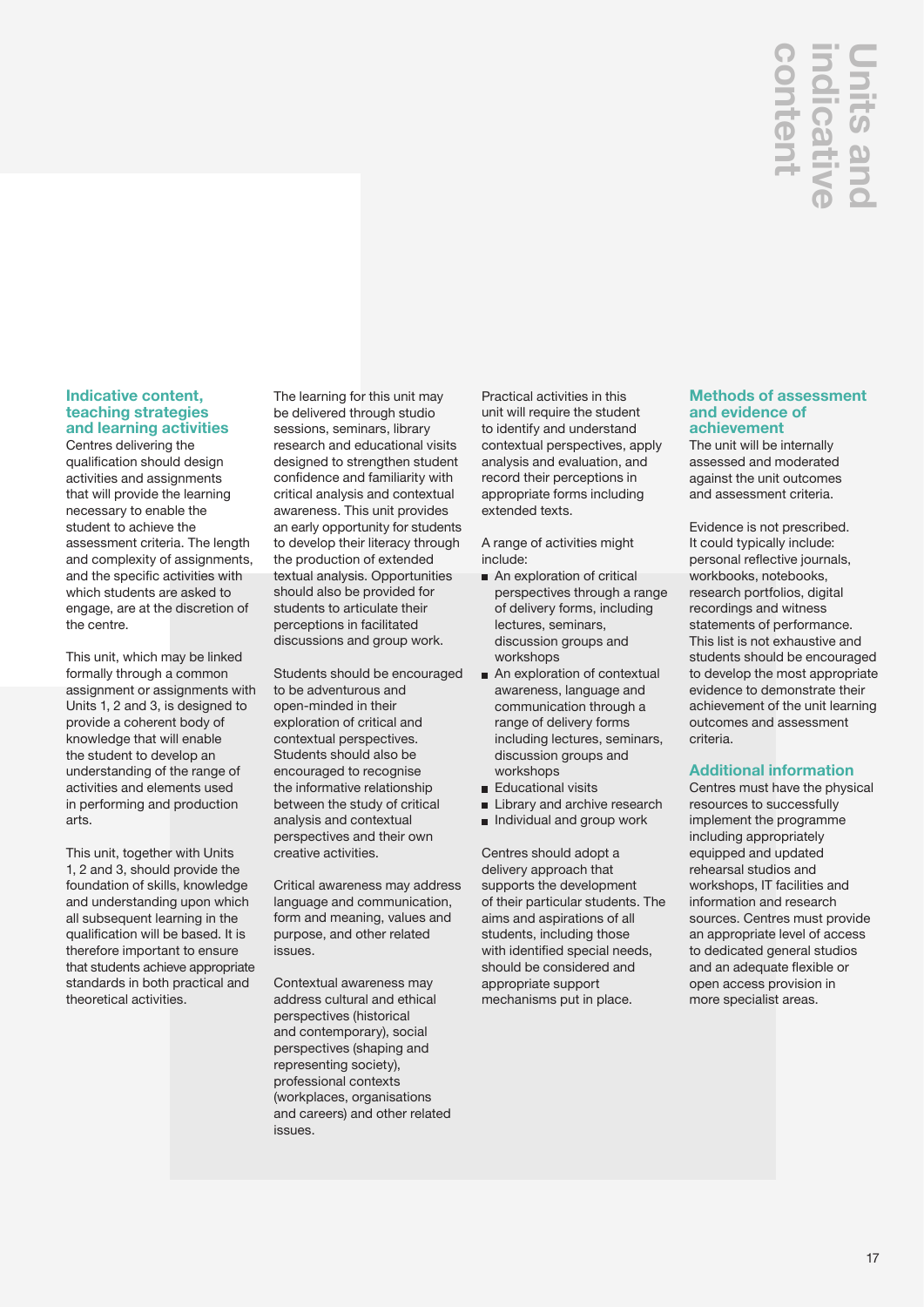## **content indicative Units and CONTENT**

## **Unit 5**

## **Production skills and context**

## **Level: 3**

**GLH: 60 TUT: 90 Credits: 9**

**Unit aim:** To enable students to critically analyse, integrate and apply knowledge and understanding acquired in previous units and to explore the specific skills and attributes required for production and design in the performing arts.

|    | <b>Learning outcomes</b>                                                                                       |                                                           | <b>Assessment criteria</b>                                                                                                    |  |  |
|----|----------------------------------------------------------------------------------------------------------------|-----------------------------------------------------------|-------------------------------------------------------------------------------------------------------------------------------|--|--|
|    | On successful completion<br>of this unit the student will:                                                     | On successful completion<br>of this unit the student can: |                                                                                                                               |  |  |
| 1. | Be able to analyse and<br>research a production<br>design brief in the<br>performing arts.                     | 1.1                                                       | Analyse the requirements<br>and parameters of a<br>production design brief<br>in performing arts.                             |  |  |
|    |                                                                                                                |                                                           | 1.2 Apply research activities<br>to support solutions to<br>a production design brief<br>in performing arts.                  |  |  |
| 2. | Be able to use an<br>integrated approach<br>to production design<br>problem solving in<br>the performing arts. | 2.1                                                       | Demonstrate the ability to<br>plan, organise and present<br>solutions to production<br>design problems in<br>performing arts. |  |  |
|    |                                                                                                                |                                                           | 2.2 Apply practical<br>skills, understanding<br>and methods to<br>solve production<br>design problems<br>in performing arts.  |  |  |
| 3. | Be able to evaluate<br>solutions to a production<br>design briefs in<br>performing arts.                       | 3.1                                                       | Analyse the effectiveness<br>of solutions to a<br>production design<br>brief in performing arts.                              |  |  |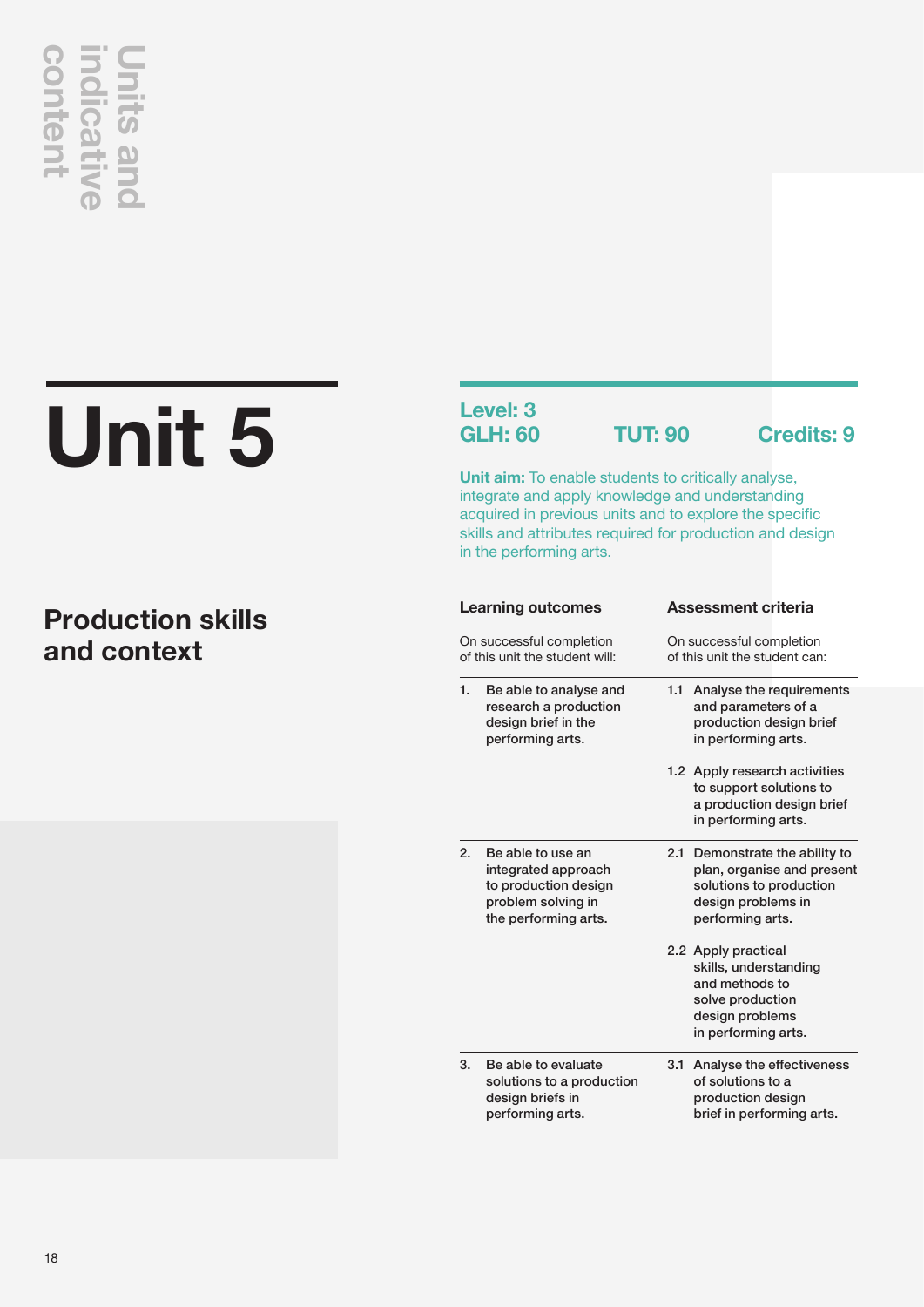## **indicative Units and**  nten dicat

### **Indicative content, teaching strategies and learning activities**

Centres delivering the qualification should design activities and assignments that will provide the learning necessary to enable the student to achieve the assessment criteria. The length and complexity of assignments and the specific production and design activities, with which students are asked to engage, are at the discretion of the centre.

This unit is designed to provide the student with an opportunity to integrate the knowledge, skills and understanding acquired in Units 1–4, and explore these through a series of more complex and demanding assignments in production and design.

This unit, which may be linked formally through a common assignment or assignments with Unit 6, is designed to provide a coherent body of knowledge that will enable the student to develop an understanding of the unique characteristics of specific performing arts activities whilst also recognising and understanding the shared values uniting them.

Learning for the unit may be delivered as part of a performance space, studio or workshop based project designed to strengthen student confidence and familiarity with the range of activities needed to effectively solve an identified production problem, this could take the form of concept, organisation or production design. Opportunities should

be provided for students to articulate, record and present their solutions in both written and visual forms. Discussion groups, seminars, workshops and lectures may all be used to support the learning for this unit.

The learning for the unit may be delivered through assignments that encourage or require teamwork. It is recognised that team-working is common practice in much of the performing and production arts industry. The learning may be delivered through an externally set 'live' assignment, encouraging student understanding of commercial constraints and the need for a sound working methodology.

Students should be encouraged to relate their own learning to that of other artists and performers.

A range of activities might include:

- Exploration and interpretation of narrative and script writing
- Casting and rehearsal
- Exploration and interpretation of narrative
- Staging, design and direction
- Costume and set design
- Discussion groups to analyse the effectiveness of various alternative solutions
- Peer and self-assessment.

Centres should adopt a delivery approach that supports the development of their particular students. The aims and aspirations of all students, including those with identified special needs, should be considered and appropriate support mechanisms put in place.

## **Methods of assessment and evidence of achievement**

The unit will be internally assessed and moderated against the unit outcomes and assessment criteria.

Evidence is not prescribed. It could typically include: personal reflective journals, plans, visual development work, images, designs, media, artefacts, reports, extended writing, workbooks, notebooks, research portfolios, scripts, constructed objects, maquettes or digital recordings

This list is not exhaustive and students should be encouraged to develop the most appropriate evidence to demonstrate their achievement of the unit learning outcomes and assessment criteria.

## **Additional information**

**Methods of ass<br>
and evidence of assumption**<br> **Specialist areas.**<br> **Contexnent**<br>
The unit will be interesting and motographs are unit our and assessment critically in<br>
personal reflective<br>
plans, visual develvinages, desig Centres must have the physical resources to successfully implement the programme including appropriately equipped and updated rehearsal studios and workshops, IT facilities and information and research sources. Centres must provide an appropriate level of access to dedicated general studios and an adequate flexible or open access provision in more specialist areas.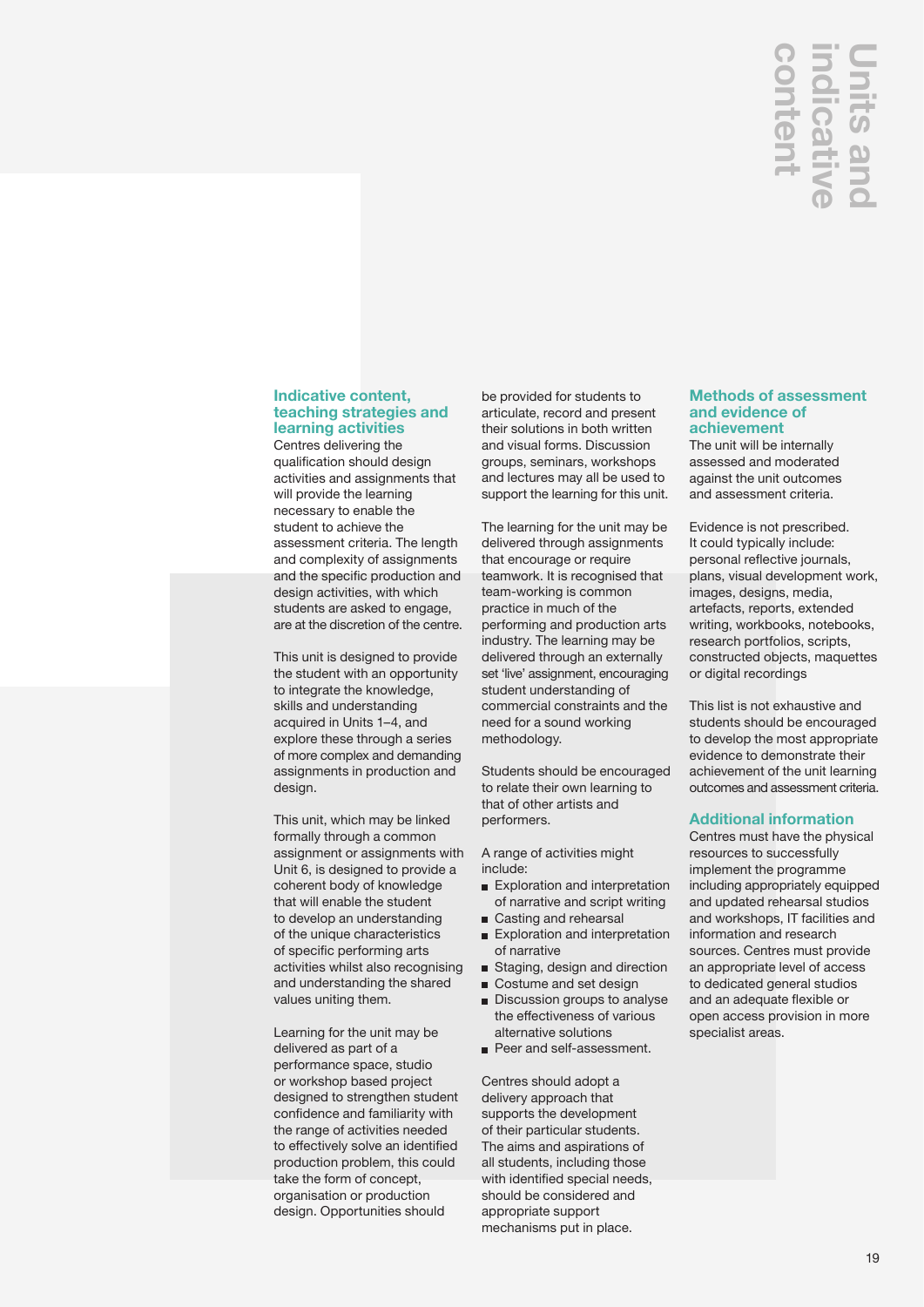# **and content of the Content of Strategier Content**<br> **indicative Strategier - And Context**<br> **and context**

## **Unit 6**

## **Performance skills**

## **Level: 3**

**GLH: 60 TUT: 90 Credits: 9**

**Unit aim:** To enable students to critically analyse, integrate and apply, knowledge and understanding acquired in previous units and to explore the specific skills and attributes required for performance in the performing arts.

|                                                            | <b>Learning outcomes</b>                                                                                 | <b>Assessment criteria</b>                                                                                                   |                          |  |
|------------------------------------------------------------|----------------------------------------------------------------------------------------------------------|------------------------------------------------------------------------------------------------------------------------------|--------------------------|--|
| On successful completion<br>of this unit the student will: |                                                                                                          | On successful completion<br>of this unit the student can:                                                                    |                          |  |
| 1.                                                         | Be able to analyse<br>and research a<br>performance brief in<br>the performing arts.                     | 1.1<br>and parameters of<br>a performance brief<br>in performing arts.                                                       | Analyse the requirements |  |
|                                                            |                                                                                                          | 1.2 Apply research activities<br>a performance brief in<br>performing arts.                                                  | to support solutions to  |  |
| 2.                                                         | Be able to use an<br>integrated approach<br>to performance<br>problem solving in<br>the performing arts. | 2.1 Demonstrate the ability<br>to plan, organise and<br>present solutions to a<br>performance problem<br>in performing arts. |                          |  |
|                                                            |                                                                                                          | 2.2 Apply practical skills,<br>understanding and<br>methods to solve<br>in performing arts.                                  | performance problems     |  |
| 3.                                                         | Be able to evaluate<br>solutions to a performing<br>arts brief.                                          | 3.1 Analyse the effectiveness<br>of solutions to a<br>performing arts brief.                                                 |                          |  |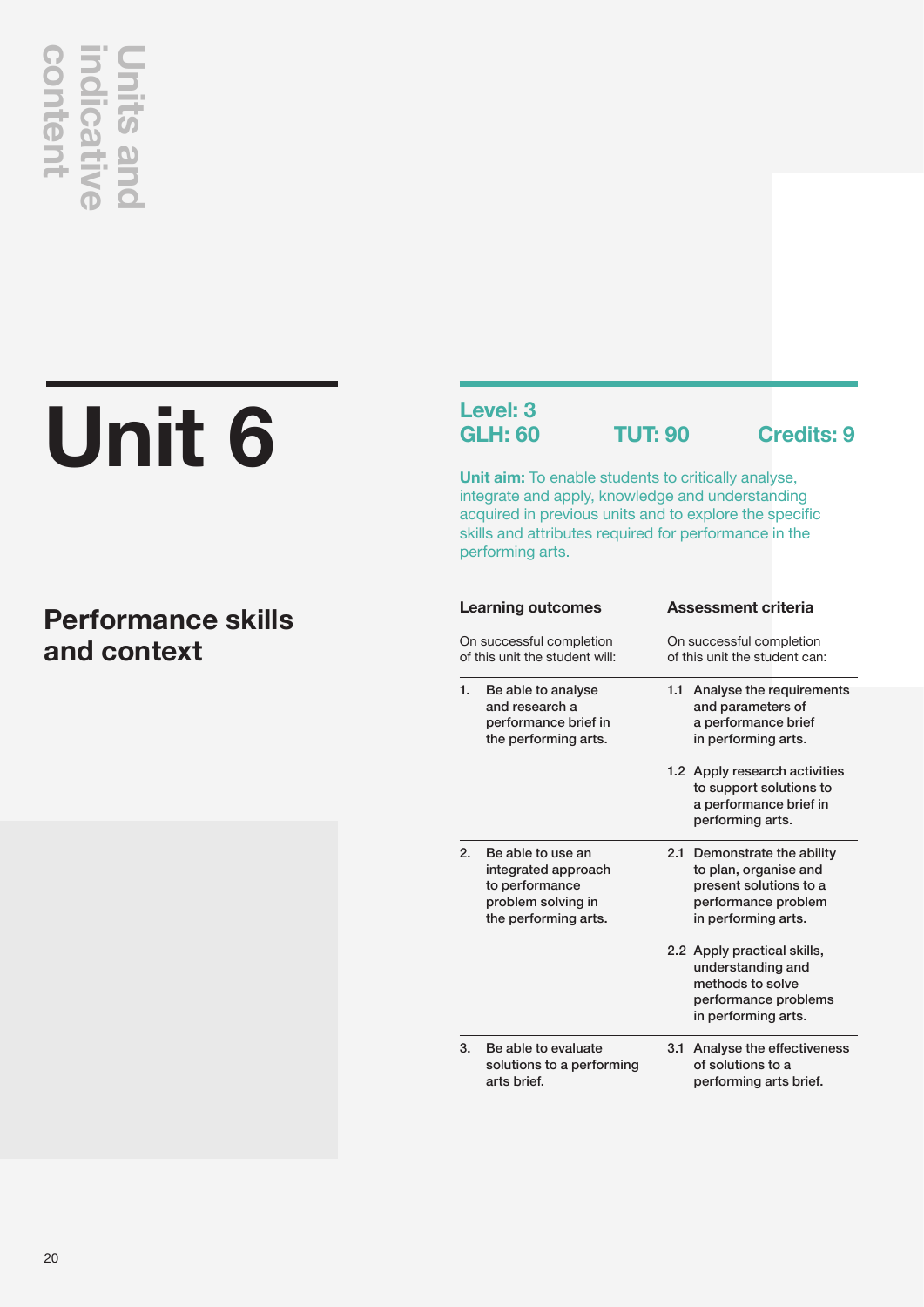## **Units and**  nter

## **Indicative content, teaching strategies and learning activities**

Centres delivering the qualification should design activities and assignments that will provide the learning necessary to enable the student to achieve the assessment criteria. The length and complexity of assignments, and the specific production and design activities with which students are asked to engage, are at the discretion of the centre.

This unit is designed to provide the student with an opportunity to integrate the knowledge, skills and understanding acquired in Units 1–4, and explore these through a series of more complex and demanding assignments in performance.

This unit, which may be linked formally through a common assignment or assignments with Unit 5, is designed to provide a coherent body of knowledge that will enable the student to develop an understanding of the unique characteristics of specific performing arts activities whilst also recognising and understanding the shared values uniting them.

Learning for the unit may be delivered as part of a performance space, studio or workshop based project designed to strengthen student confidence and familiarity with the range of activities needed to effectively solve an identified performance problem, this could take the form of concept, organisation or performance design. Opportunities should be provided for students to articulate, record and present their solutions in both written and visual forms. Discussion groups, seminars, workshops and lectures may all be used to support the learning for this unit.

The learning for the unit may be delivered through assignments that encourage or require teamwork. It is recognised that team-working is common practice in much of the performing and production arts industry. The learning may be delivered through an externally set 'live' assignment encouraging student understanding of commercial constraints and the need for a sound working methodology.

Students should be encouraged to relate their own learning to that of other artists and performers.

A range of activities might include:

- Exploration and interpretation of narrative and script
- Casting and rehearsal
- Staging, design and direction
- **Meaning and communication** of ideas
- **n** The self and relationship to the audience
- Discussion groups to analyse the effectiveness of various alternative solutions
- Peer and self-assessment.

Centres should adopt a delivery approach that supports the development of their particular students. The aims and aspirations of all students, including those with identified special needs, should be considered and appropriate support mechanisms put in place.

## **Methods of assessment and evidence of achievement**

The unit will be internally assessed and moderated against the unit outcomes and assessment criteria.

Evidence is not prescribed. It could typically include: personal reflective journals, plans, images, designs, media, artefacts, reports, workbooks, notebooks, research portfolios, scripts, digital recordings and witness statements of performance.

This list is not exhaustive and students should be encouraged to develop the most appropriate evidence to demonstrate their achievement of the unit learning outcomes and assessment criteria.

## **Additional information**

Centres must have the physical resources to successfully implement the programme including appropriately equipped and updated rehearsal studios and workshops, IT facilities and information and research sources. Centres must provide an appropriate level of access to dedicated general studios and an adequate flexible or open access provision in **CONTRACT CONTRACT CONTRACT CONTRACT CONTRACT CONTRACT CONTRACT CONTRACT CONTRACT CONTRACT CONTRACT CONTRACT CONTRACT CONTRACT CONTRACT CONTRACT CONTRACT CONTRACT CONTRACT CONTRACT CONTRACT CONTRACT CONTRACT CONTRACT CONTR**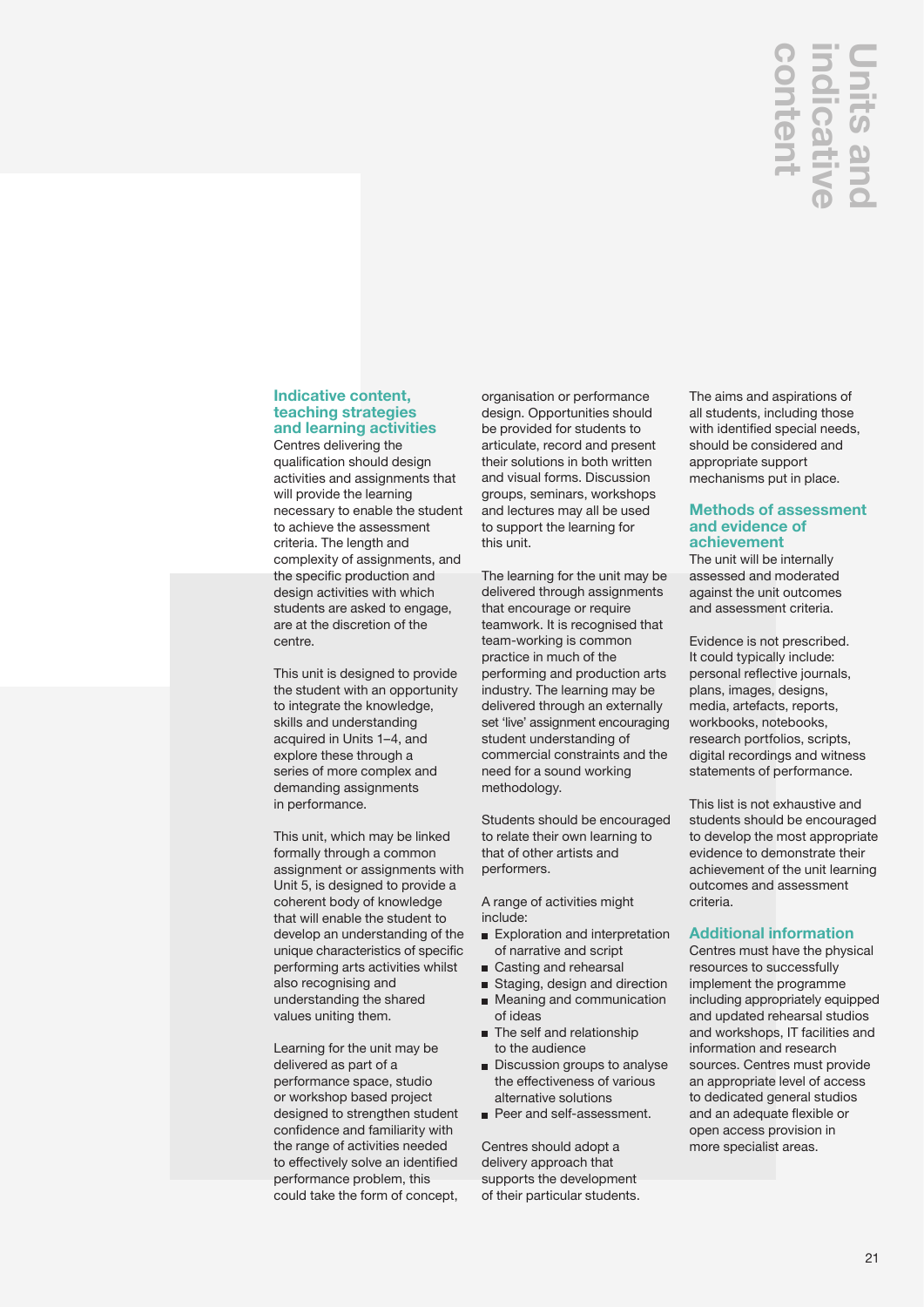# **Unit 7 Specialist study**<br> **contractive Section**<br> **contractive Unit 7**

## **Preparation for**

## **Level: 3**

**GLH: 60 TUT: 90 Credits: 9**

**Unit aim:** To provide the student with an opportunity to critically analyse, integrate and apply the knowledge and understanding acquired in the previous units and to explore the specific skills and attributes required for their own personal practice.

|    | Learning outcomes                                                                                                             | <b>Assessment criteria</b> |                                                                                                    |  |
|----|-------------------------------------------------------------------------------------------------------------------------------|----------------------------|----------------------------------------------------------------------------------------------------|--|
|    | On successful completion<br>of this unit the student will:                                                                    |                            | On successful completion<br>of this unit the student can:                                          |  |
| 1. | Be able to identify,<br>select and use skills,<br>techniques and processes<br>appropriate to current<br>level and subject and | 1.1                        | Analyse own progress and<br>performance to identify<br>relevant opportunities<br>for future study. |  |
|    | to inform future study.                                                                                                       |                            | 1.2 Demonstrate practical<br>skills and processes<br>appropriate to personal<br>development.       |  |
| 2. | Understand and apply<br>the main elements,<br>information and ideas<br>to sustain creative<br>development in                  |                            | 2.1 Apply practical,<br>theoretical and technical<br>understanding within<br>a chosen subject.     |  |
|    | chosen subject.                                                                                                               |                            | 2.2 Demonstrate commitment<br>and professionalism<br>within regular and<br>sustained practice.     |  |
| 3. | Use relevant presentation<br>skills to communicate to<br>appropriate audiences.                                               | 3.1                        | <b>Present themselves</b><br>and their work to a<br>specified audience.                            |  |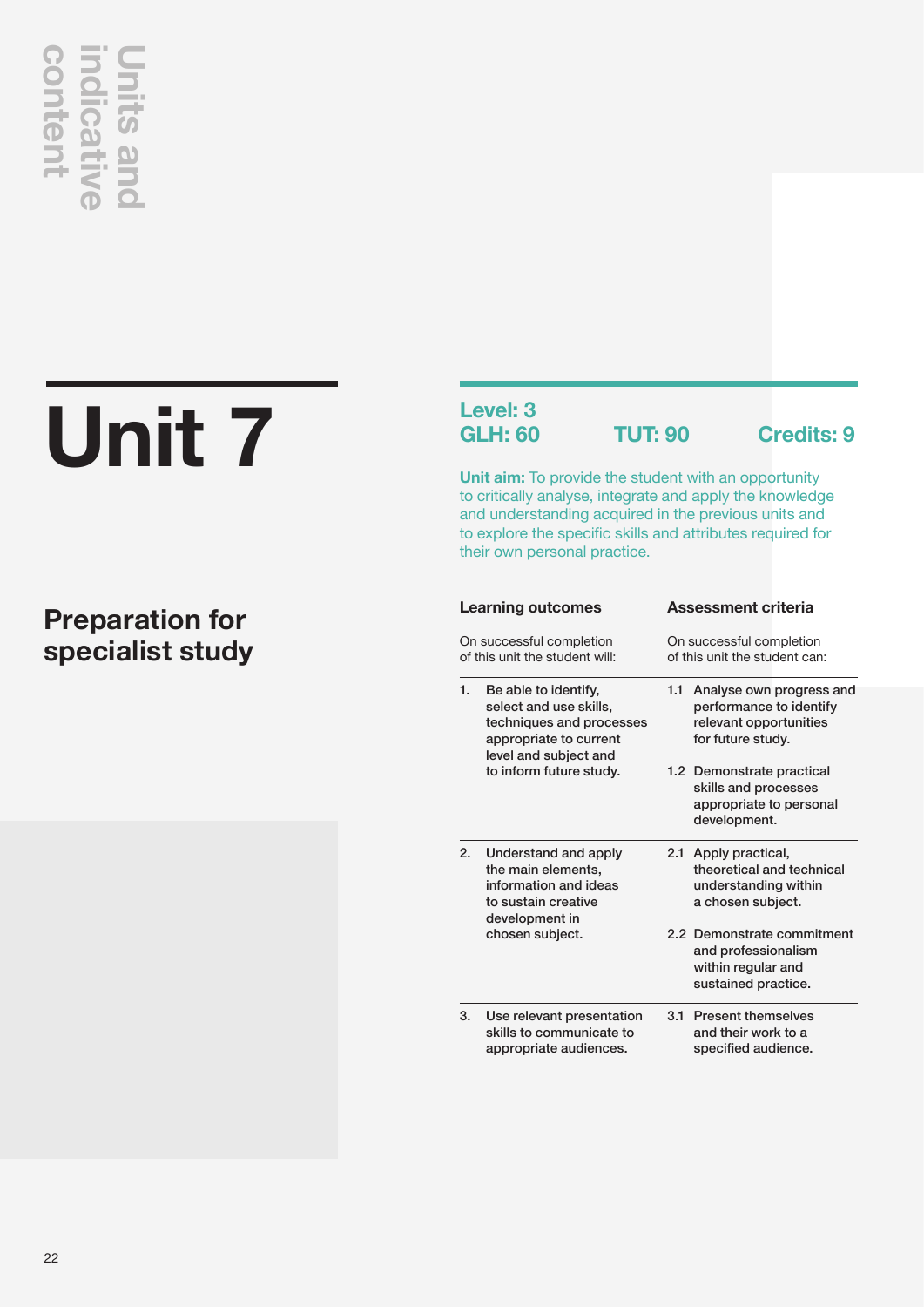## **indicative Units and**  nten **licat**

## **Indicative content, teaching strategies and learning activities**

Centres delivering the qualification should design activities and assignments that will provide the learning necessary to enable the student to achieve the assessment criteria. The length and complexity of assignments, and the specific activities with which students are asked to engage, are at the discretion of the centre.

This unit is designed to provide a coherent body of skills and knowledge that will enable the student to develop an understanding of the specific techniques and processes required to support a range of activities and elements used in performing and production.

This unit should provide the underpinning technical skills, knowledge and understanding specific to the students' chosen area of study. It is recognised that the potential for areas of exploration and study are wide, it is therefore important to ensure that students receive the correct advice and guidance to ensure they achieve appropriate standards in both practical and theoretical activities.

The learning for this unit may be delivered over a sustained period through studio and workshop sessions, with supporting research and educational visits designed to strengthen student understanding, technical skills, ability and confidence.

Students should be encouraged to be adventurous and open-minded in exploring and evaluating a range of activities and processes.

The unit is designed to provide students with a theoretical, practical and physical experience. Practical activities will require the student to identify and understand a range of processes and techniques and to demonstrate their use in an appropriately skilful manner to ensure successful communication of ideas.

Students should be encouraged to relate their own experiences to the work of other artists and performers.

A range of activities might include:

- Workshops appropriate to individual skills development
- Warm-ups and read-throughs, rehearsal techniques and processes
- Dance, drama and music exercises
- Exploration and interpretation of narrative
- Staging, design and direction
- Individual presentations and group work
- **Discussion groups to** analyse the effectiveness of various techniques
- Peer and self-assessment.

Centres should adopt a delivery approach that supports the development of their particular students. The aims and aspirations of all students, including those with identified special needs, should be considered and appropriate

support mechanisms put in place.

## **Methods of assessment and evidence of achievement**

The unit will be internally assessed and moderated against the unit outcomes and assessment criteria.

Evidence is not prescribed. It could typically include: personal reflective journals, workbooks, notebooks, research portfolios, digital recordings, presentations and witness statements of performance.

This list is not exhaustive ands students should be encouraged to develop the most appropriate evidence to demonstrate their achievement of the unit learning outcomes and assessment criteria.

## **Additional information**

**CONTROM SETT ART CONTROLLAR SURFACTION SUPPORT CONTROLLAR SURFACTION CONTROLLAR SURFACTION DRIVIDED AND ART DESCRIPT AND SURFACT DRIVIDED AND SURFACTION SURFACTION CONTROLLAR SURFACTION CONTROLLAR SURFACTION CONTROLLAR SU** Centres must have the physical resources to successfully implement the programme including appropriately equipped and updated rehearsal studios and workshops, IT facilities and information and research sources. Centres must provide an appropriate level of access to dedicated general studios and an adequate flexible or open access provision in more specialist areas.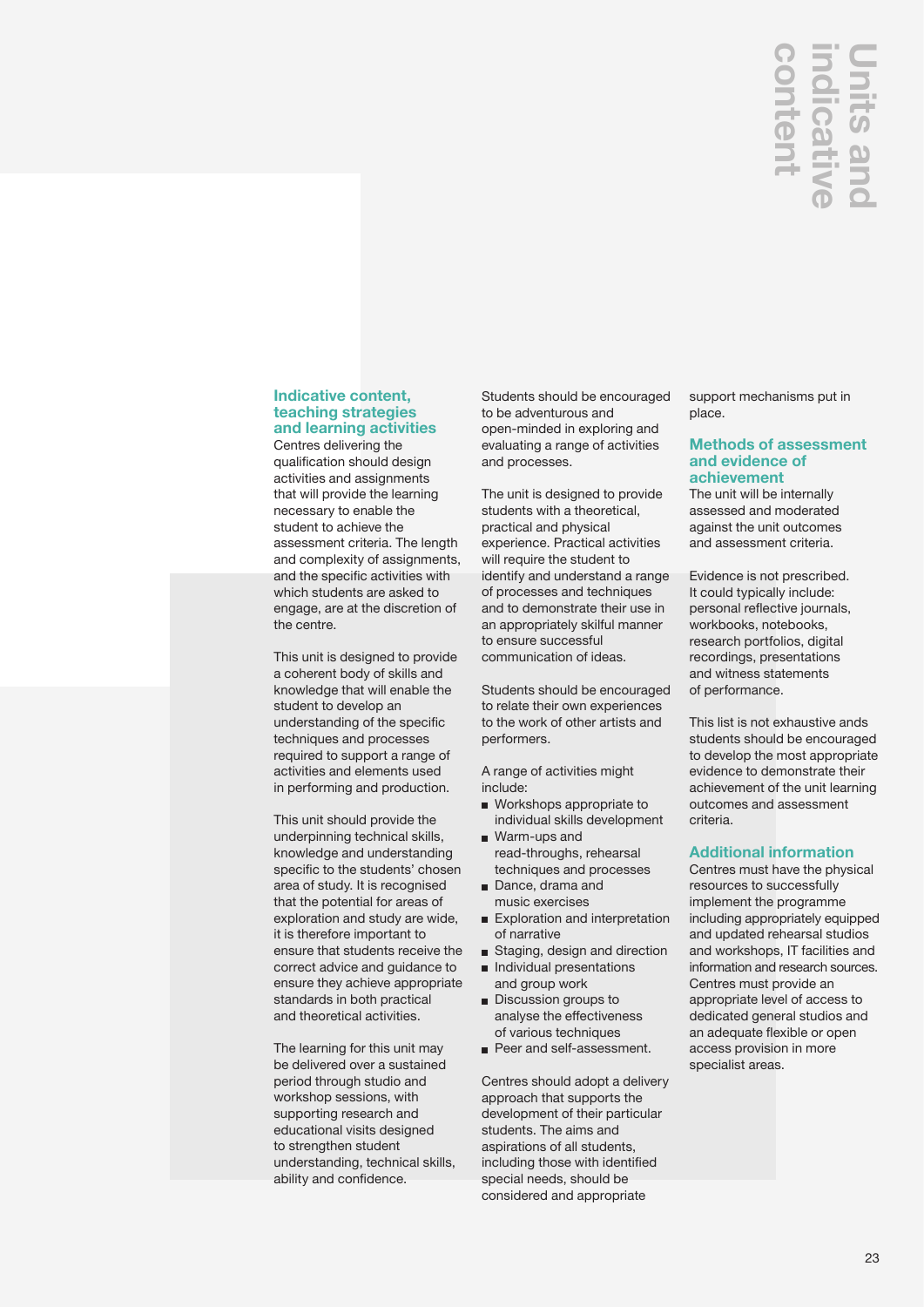# **Unit 8 performance project**<br> **collaborative**<br> **performance project**

## **Collaborative**

## **Level: 3<br>GLH: 140**

**GLH: 140 TUT: 360 Credits: 36**

**Unit aim:** To provide students with the opportunity to make use of the skills, knowledge and understanding developed through the previous units in the completion of a collaborative project. The unit will provide students with a measure of self-directed learning and enable them to clarify their longer-term goals through their choice of an activity to explore in greater depth.

|    | <b>Learning outcomes</b>                                                                                                   |                                                           | <b>Assessment criteria</b>                                                                                                                          |
|----|----------------------------------------------------------------------------------------------------------------------------|-----------------------------------------------------------|-----------------------------------------------------------------------------------------------------------------------------------------------------|
|    | On successful completion<br>of this unit the student will:                                                                 | On successful completion<br>of this unit the student can: |                                                                                                                                                     |
| 1. | Understand the<br>requirements of<br>a collaborative<br>performance project.                                               | 1.1                                                       | Analyse the requirements<br>and parameters of<br>a collaborative<br>performance project.                                                            |
| 2. | Understand roles and<br>relationships in a<br>collaborative activity.                                                      |                                                           | 2.1 Review a range of<br>research sources to<br>support the production<br>of a performance project.                                                 |
|    |                                                                                                                            |                                                           | 2.2 Interpret research<br>to develop ideas and<br>effectively communicate<br>creative proposals.                                                    |
|    |                                                                                                                            |                                                           | 2.3 Demonstrate the ability<br>to contribute to the<br>planning, organisation<br>and development of a<br>collaborative performance.                 |
| 3. | Be able to use<br>skills knowledge<br>and understanding<br>in the completion<br>of a collaborative<br>performance project. |                                                           | 3.1 Apply practical skills,<br>knowledge and<br>understanding to<br>complete a collaborative<br>performance project within<br>an agreed time frame. |
| 4. | Be able to evaluate own<br>and others contribution<br>to a collaborative<br>performance project.                           |                                                           | 4.1 Critically evaluate a<br>collaborative performance<br>project against the<br>agreed requirements<br>and parameters.                             |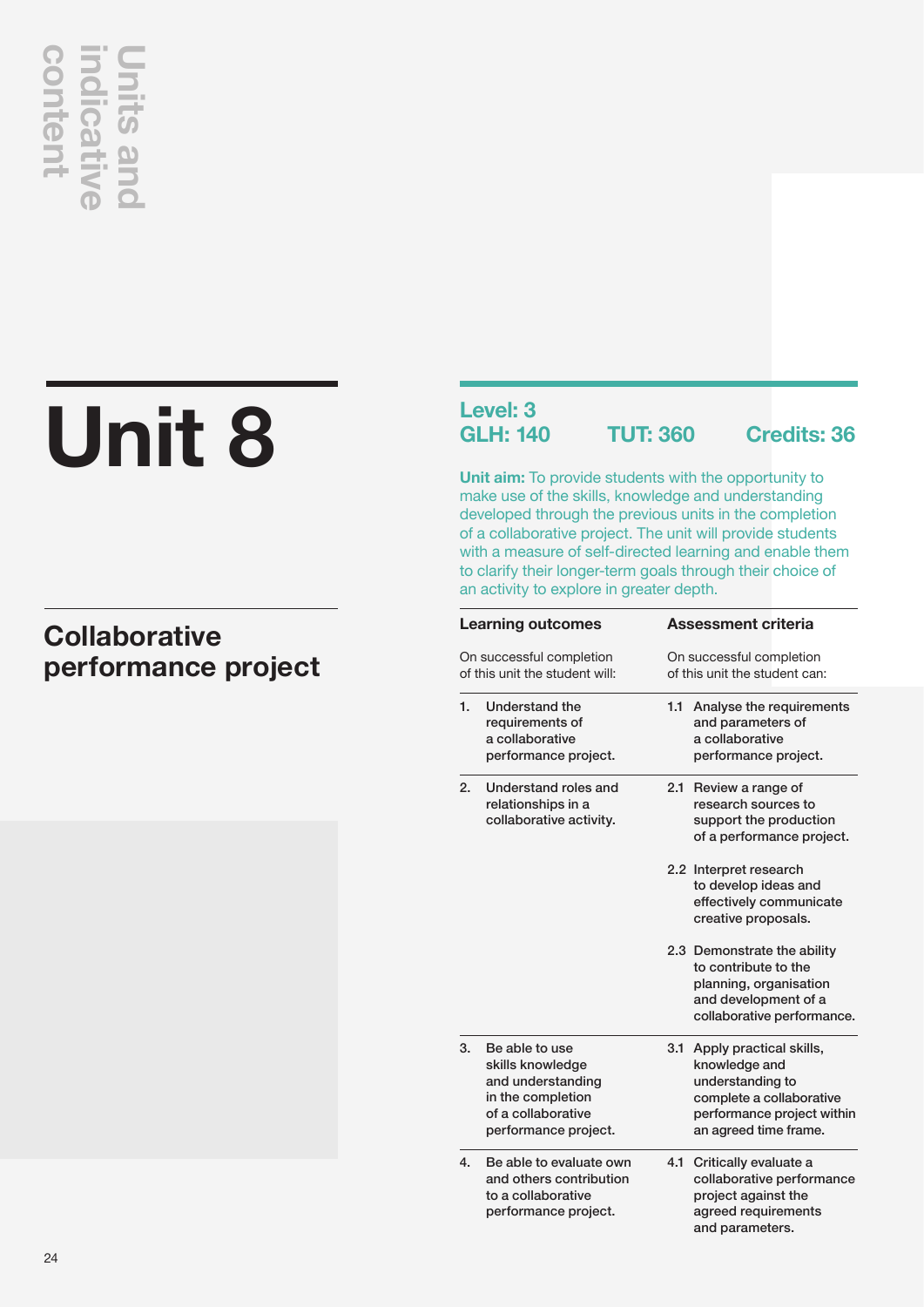## **indicative Units and**  nten dicat

## **Indicative content, teaching strategies and learning activities**

Centres delivering the qualification should design activities and assignments that will provide the learning necessary to enable the student to achieve the assessment criteria. The length and complexity of assignments, and the specific activities with which students are asked to engage, are at the discretion of the centre.

This unit is designed to provide an opportunity for the student to use the skills and knowledge developed in previous units and will enable the student to demonstrate their understanding of the range of activities, personal skills and elements used in production and performance, through the process of collaboration on a performance project. The learning for this unit should be structured to allow students the opportunity to exercise a degree of self-direction in developing their ideas within specified constraints.

It will be important for centres to provide a structure that is appropriately supportive whilst encouraging student ambition and initiative. Good practice will ensure that students are provided with an opportunity to discuss their intentions and proposed contributions with their peers and delivery staff,

prior to making a commitment to a coherent proposal. It is important that students recognise the value of communication, with both their peers and professional staff in the analysis and evaluation of their ideas and ambitions. Students should be encouraged to recognise that they will need to be realistic in terms of achievable goals, material resources and timemanagement. The centre should determine the format of the project and the proposal.

Individual responsibilities and contributions to the project will need to be clearly identifiable. The unit provides an ideal opportunity for students to extend and develop their use of a personal reflective journal to record their ideas and perceptions in the development, execution and evaluation of the project.

The learning for this unit should be delivered through a studio environment or workshops and may be supported by educational visits, seminars and group discussion. Learning activities should be designed to develop the students ability to take responsibility for the direction and organisation of their own learning. Students should be encouraged to adopt a reflective and evaluative attitude at all stages in the completion of the project and

demonstrate their ability to communicate and collaborate with their peers and professional staff.

Students should be encouraged to relate their own experiences to the work of other artists and performers.

A range of activities might include:

- Front of house activities
- **Production meetings** Stage management
- and organisation Costume and wardrobe supervision
- Staging, design and direction
- Warm-ups, read-throughs and rehearsals
- **Understudying**
- **Ensemble performance work Individual presentations and**
- group work
- Discussion groups to analyse, consider and confirm ideas
- Peer and self-assessment.

Centres should adopt a delivery approach that supports the development of their particular students. The aims and aspirations of all students, including those with identified special needs, should be considered and appropriate support mechanisms put in place.

## **Methods of assessment and evidence of achievement**

The unit will be internally assessed and internally and externally moderated against the unit outcomes and assessment criteria.

Evidence is not prescribed. It could typically include: personal reflective journals, workbooks, notebooks, research portfolios, digital recordings and witness statements of performance.

This list is not exhaustive and students should be encouraged to develop the most appropriate evidence to demonstrate their achievement of the unit learning outcomes and assessment criteria.

## **Additional information**

Centres must have the physical resources to successfully implement the programme including appropriately equipped and updated rehearsal studios and workshops, IT facilities and information and research sources. Centres must provide an appropriate level of access to dedicated general studios and an adequate flexible or open access provision in more<br>specialist areas. specialist areas.**content**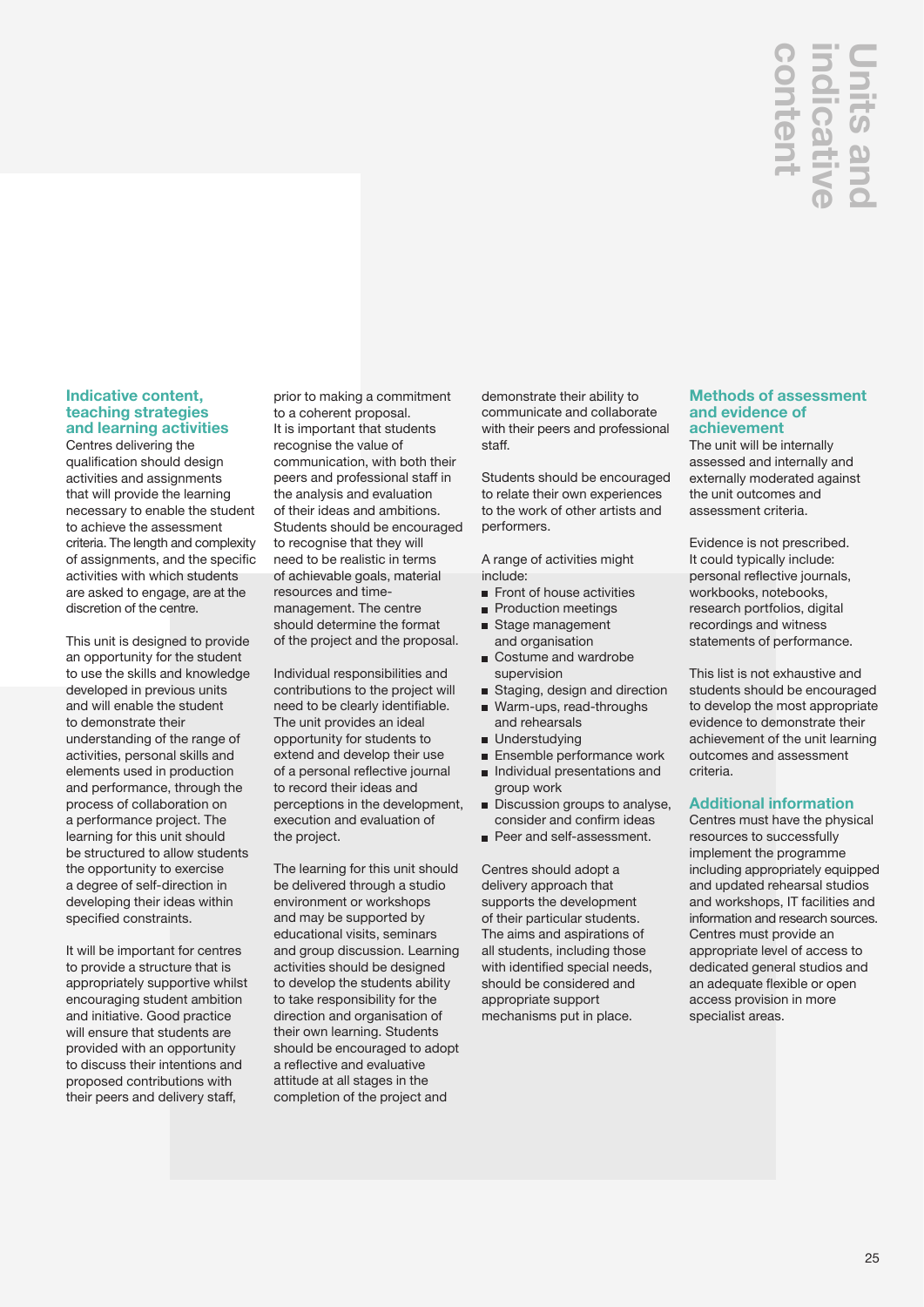# **Unit 9 production skills**<br> **production skills**<br> **production skills**

## **Developing performance and**

## **Level: 3**

**GLH: 180 TUT: 270 Credits: 27**

**Unit aim:** To provide students with an opportunity to enter into a more formal dialogue of personal interrogation and diagnosis designed to identify strengths, enthusiasms and ambitions within a specific pathway, and to develop the requisite artistic, professional and vocational skills necessary for progression within their chosen discipline.

|                                                            | <b>Learning outcomes</b>                                                      |                                                           | Assessment criteria                                  |  |  |
|------------------------------------------------------------|-------------------------------------------------------------------------------|-----------------------------------------------------------|------------------------------------------------------|--|--|
| On successful completion<br>of this unit the student will: |                                                                               | On successful completion<br>of this unit the student can: |                                                      |  |  |
| 1.                                                         | Be able to identify, select                                                   | 1.1                                                       | <b>Identify and select</b>                           |  |  |
|                                                            | and use appropriate<br>techniques and skills for<br>an identified discipline. |                                                           | appropriate techniques<br>to develop ideas.          |  |  |
|                                                            |                                                                               |                                                           | 1.2 Demonstrate practical,                           |  |  |
|                                                            |                                                                               |                                                           | technical and theoretical                            |  |  |
|                                                            |                                                                               |                                                           | understanding.                                       |  |  |
| 2.                                                         | Be able to use a range                                                        | 2.1                                                       | Use critical and                                     |  |  |
|                                                            | of skills, knowledge                                                          |                                                           | contextual approaches                                |  |  |
|                                                            | and understanding in<br>the context of a performing                           |                                                           | to inform ideas.                                     |  |  |
|                                                            | and production                                                                |                                                           | 2.2 Use knowledge to plan                            |  |  |
|                                                            | arts activity.                                                                |                                                           | and develop ideas for                                |  |  |
|                                                            |                                                                               |                                                           | a specified activity.                                |  |  |
|                                                            |                                                                               |                                                           | 2.3 Confidently apply a                              |  |  |
|                                                            |                                                                               |                                                           | range of practical                                   |  |  |
|                                                            |                                                                               |                                                           | skills, knowledge and                                |  |  |
|                                                            |                                                                               |                                                           | understanding to develop<br>creative solutions for a |  |  |
|                                                            |                                                                               |                                                           | specified activity.                                  |  |  |
|                                                            |                                                                               |                                                           |                                                      |  |  |
| 3.                                                         | Be able to present                                                            | 3.1                                                       | Effectively prepare and                              |  |  |
|                                                            | themselves and their                                                          |                                                           | present themselves and                               |  |  |
|                                                            | own work.                                                                     |                                                           | their own work to a<br>specified audience.           |  |  |
|                                                            |                                                                               |                                                           |                                                      |  |  |
| $\overline{4}$ .                                           | Be able to use evaluation                                                     | 4.1                                                       | Use advice and guidance                              |  |  |
|                                                            | in support of performing<br>and production arts                               |                                                           | to improve own learning.                             |  |  |
|                                                            | activities.                                                                   |                                                           | 4.2 Critically evaluate own                          |  |  |
|                                                            |                                                                               |                                                           | progress and performance.                            |  |  |
|                                                            |                                                                               |                                                           | 4.3 Critically reflect on                            |  |  |
|                                                            |                                                                               |                                                           | learning to inform                                   |  |  |
|                                                            |                                                                               |                                                           | personal development.                                |  |  |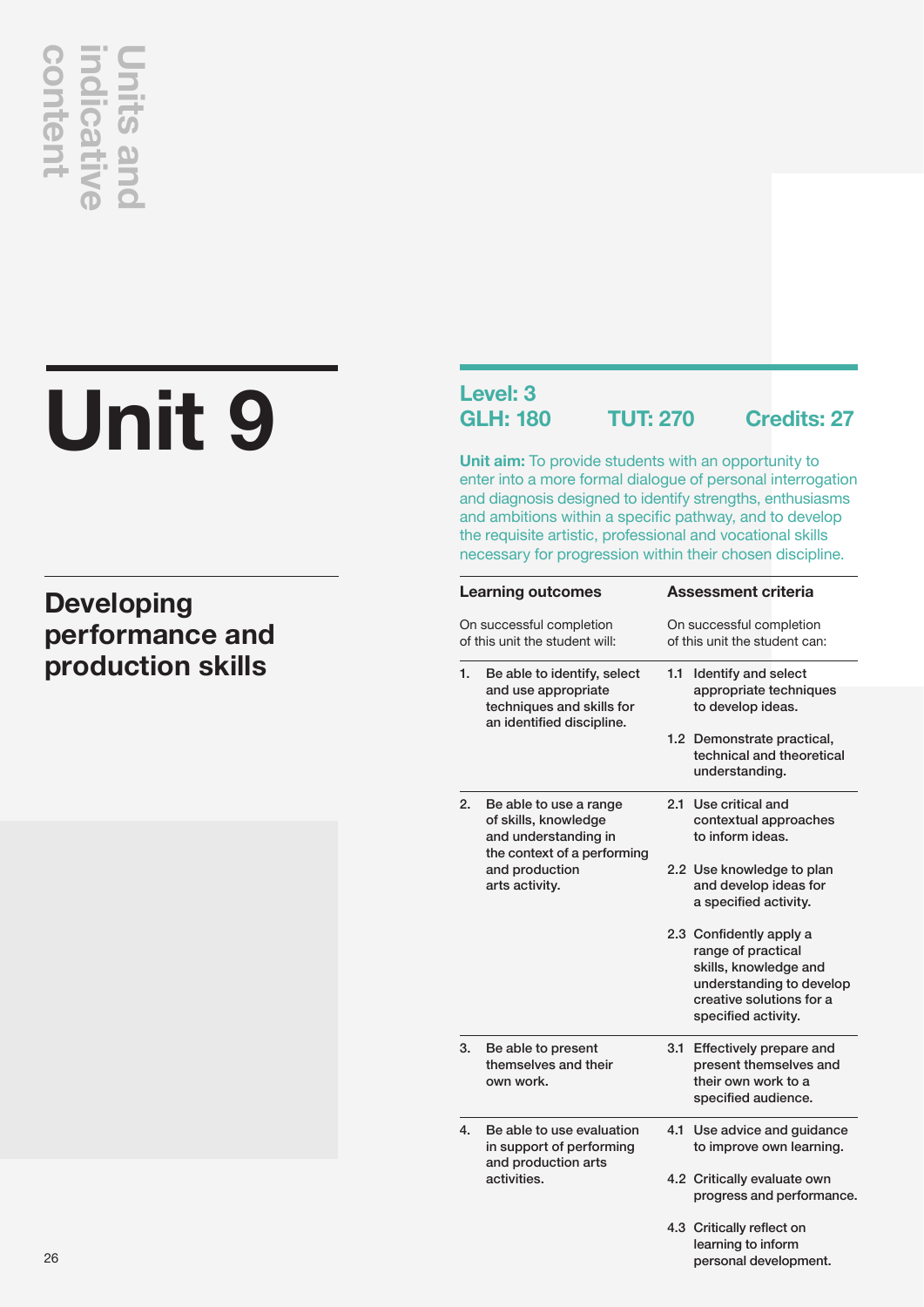## **indicative Units and**  nten licat

## **Indicative content, teaching strategies and learning activities**

Centres delivering the qualification should design activities and assignments that will provide the learning necessary to enable the student to achieve the assessment criteria. The length and complexity of assignments, and the specific activities with which students are asked to engage, are at the discretion of the centre.

This unit is designed to further develop the student's understanding of the particular artistic, professional and vocational skills necessary for progression within a chosen discipline. The unit provides an opportunity for the student to critically examine their own strengths and capabilities in relation to a range of performing and production arts activities, and to define their emerging ambitions and longer term goals, either within employment or higher education.

It is intended that the learning for this unit should be delivered through a range of appropriately structured investigative assignments supported by regular workshops designed to build student knowledge and skills in their chosen area and enhance student self-knowledge in relation to identified performing and production arts activities. Students should be encouraged to relate their own experiences to the work of other artists and understand the broader context in which the performing and production arts are situated.

A range of activities might include:

- Technical workshops specific to the students intended progression
- Warm-ups and readthroughs, rehearsal techniques and processes
- Dance, drama and music exercises
- Exploration and interpretation of narrative
- **Educational visits**
- Staging, design and direction Individual presentations and
- group work
- Discussion groups to analyse the effectiveness of various techniques
- Peer and self-assessment.

Centres should adopt a delivery approach that supports the development of their particular students. The aims and aspirations of all students, including those with identified special needs, should be considered and appropriate support mechanisms put in place.

## **Methods of assessment and evidence of achievement**

The unit will be internally assessed and moderated against the unit outcomes and assessment criteria.

Evidence is not prescribed. It could typically include: personal reflective journals, workbooks, notebooks, research portfolios, digital recordings and witness statements of performance.

This list is not exhaustive and students should be encouraged to develop the most appropriate evidence to demonstrate their achievement of the unit learning outcomes and assessment criteria.

## **Additional information**

**Specialist areas.**<br> **Specialist areas.**<br> **Specialist areas.**<br> **CO**<br> **CO**<br> **CO**<br> **CO**<br> **CO**<br> **CO**<br> **CO**<br> **CO**<br> **CO**<br> **CO**<br> **CO**<br> **CO**<br> **CO**<br> **CO**<br> **CO**<br> **CO**<br> **CO**<br> **CO**<br> **CO**<br> **CO**<br> **CO**<br> **CO**<br> **CO**<br> **CO**<br> **CO**<br> **CO**<br> **CO** Centres must have the physical resources to successfully implement the programme including appropriately equipped and updated rehearsal studios and workshops, IT facilities and information and research sources. Centres must provide an appropriate level of access to dedicated general studios and an adequate flexible or open access provision in more specialist areas.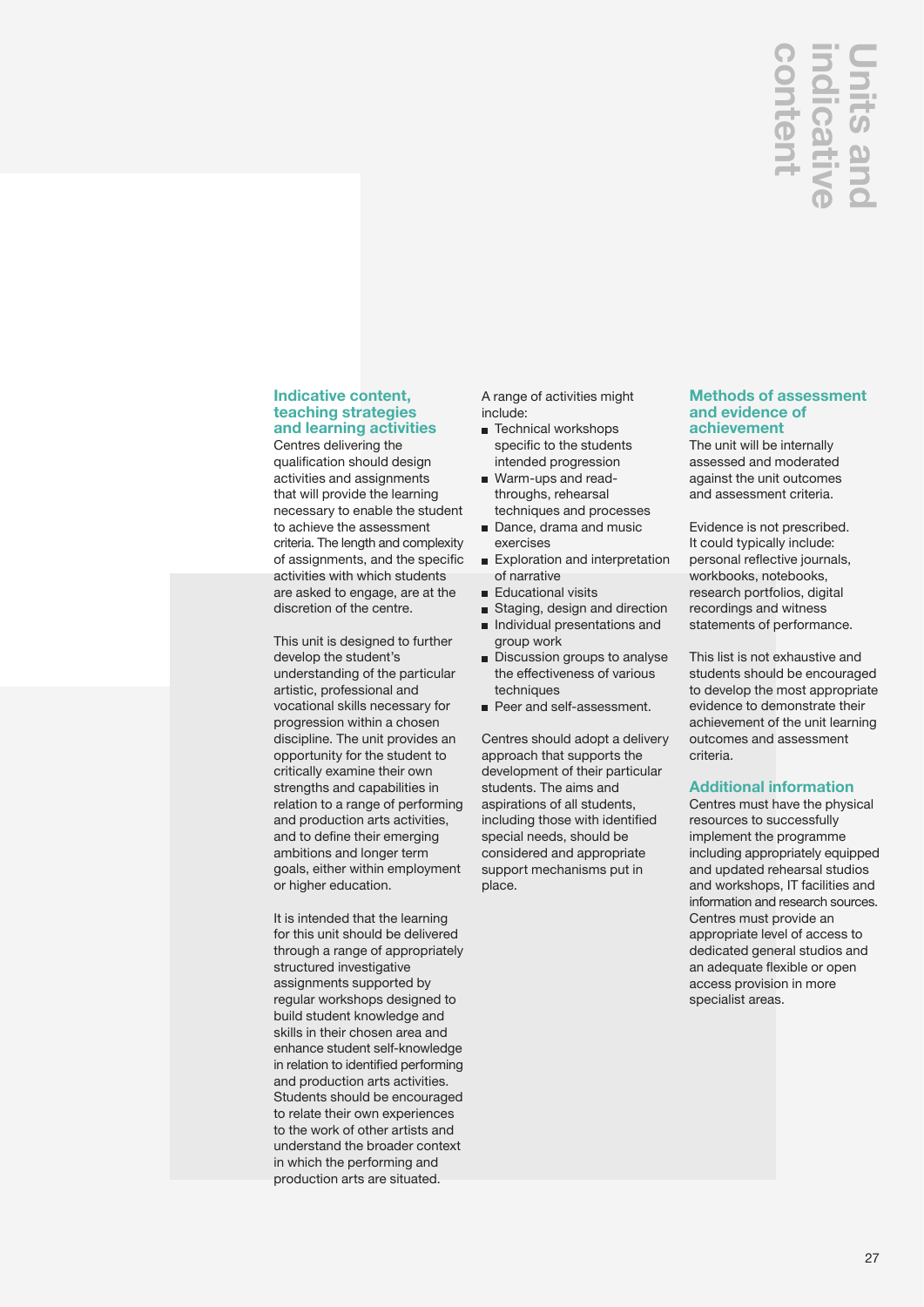# **progression**<br> **indicative <u>indicative</u><br>
Preparing for progression**

## **Unit 10**

## **Preparing for**

## **Level: 3**

**GLH: 90 TUT: 130 Credits: 13**

**Unit aim:** To prepare students, through a process of research, dialogue, reflection and evaluation, to identify and prepare for specific higher education or employment progression routes appropriate to their ambitions. The unit will enable the student to demonstrate the requisite practical, intellectual and communication skills necessary for progression.

| <b>Learning outcomes</b><br>On successful completion<br>of this unit the student will: |                                                                                                             | <b>Assessment criteria</b><br>On successful completion<br>of this unit the student can:                                                               |  |  |
|----------------------------------------------------------------------------------------|-------------------------------------------------------------------------------------------------------------|-------------------------------------------------------------------------------------------------------------------------------------------------------|--|--|
|                                                                                        |                                                                                                             |                                                                                                                                                       |  |  |
|                                                                                        |                                                                                                             | 1.2 Use knowledge and<br>understanding of<br>progression routes to<br>make applications within<br>performing arts education<br>or related employment. |  |  |
| 2.                                                                                     | Understand<br>communication, skills<br>and knowledge for<br>progression routes.                             | 2.1 Critically evaluate<br>communication channels<br>used to promote<br>progression within<br>performing arts.                                        |  |  |
|                                                                                        |                                                                                                             | 2.2 Use understanding of<br>the communication skills<br>and knowledge required<br>to support own<br>progression goals<br>within performing arts.      |  |  |
| 3.                                                                                     | Be able to use<br>presentation skills<br>and knowledge to make<br>applications for future<br>study or work. | 3.1<br>Demonstrate the<br>presentation skills and<br>knowledge required to<br>make applications to<br>progression routes within<br>performing arts.   |  |  |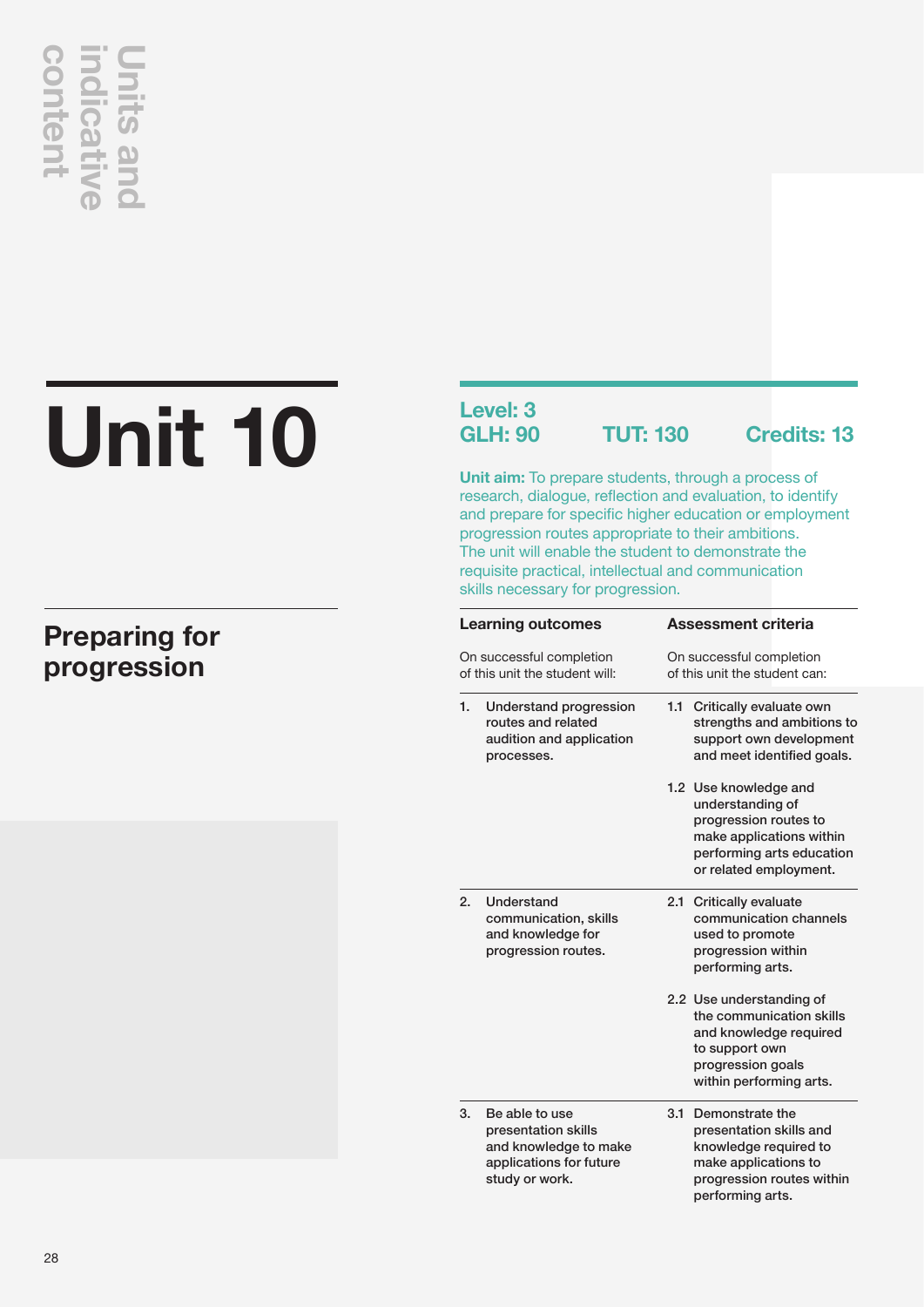## **Units and**  nten

## **Indicative content, teaching strategies and learning activities**

Centres delivering the qualification should design activities and assignments that will provide the learning necessary to enable the student to achieve the assessment criteria. The length and complexity of assignments, and the specific activities with which students are asked to engage, are at the discretion of the centre.

This unit is designed to develop the student's understanding of the range of educational and career opportunities within performing and production arts. The unit should be used to encourage the development of a range of effective communication and presentation skills appropriate to progression opportunities.

The learning for this unit should be delivered through a range of appropriately structured research and investigative activities combined with opportunities for the student to explore and develop a range of communication and presentational tools appropriate for application, audition and interview processes. The unit may include a period of work placement to provide relevant experience for those students wishing to progress directly into employment.

The range of activities should facilitate student understanding of the range of progression opportunities available within performing and production arts education and employment,

and how to organise and present themselves and their work to ensure effective communication to an identified audience.

A range of activities might include:

- Opportunities for work experience within a
- performing arts environment
- CV writing and applications ■ Seminars on entrepreneurship and self-promotion
- Research into agents, agencies and casting opportunities
- **Simulated auditions and** interviews
- **Portfolio building and HE** applications
- Research into funding through loans, sponsorships and bursaries
- Individual presentations and group work
- Discussion groups to analyse the effectiveness of various techniques
- Peer and self-assessment

Centres should adopt a delivery approach that supports the development of their particular students. The aims and aspirations of all students including those with identified special needs, should be considered and appropriate support mechanisms put in place.

## **Methods of assessment and evidence of achievement**

The unit will be internally assessed and moderated against the unit outcomes and assessment criteria.

Evidence is not prescribed. It could typically include: personal reflective journals, workbooks, notebooks, CVs, letters of application, personal statements and promotional materials, research portfolios, digital recordings and witness statements of performance.

This list is not exhaustive and students should be encouraged to develop the most appropriate evidence to demonstrate their achievement of the unit learning outcomes and assessment criteria.

## **Additional information**

**CONTROLLATE SETTLE CONTROLLATE SPECIES AND ANOTEST CONTROLLATE CONTROLLATE CONTROLLATE UNIT DETERMINENT THE unit will be internally assessed and moderated against the unit outcomes and assessment criteria. Evidence is not** Centres must have the physical resources to successfully implement the programme including appropriately equipped and updated rehearsal studios and workshops, IT facilities and information and research sources. Centres must provide an appropriate level of access to dedicated general studios and an adequate flexible or open access provision in more specialist areas.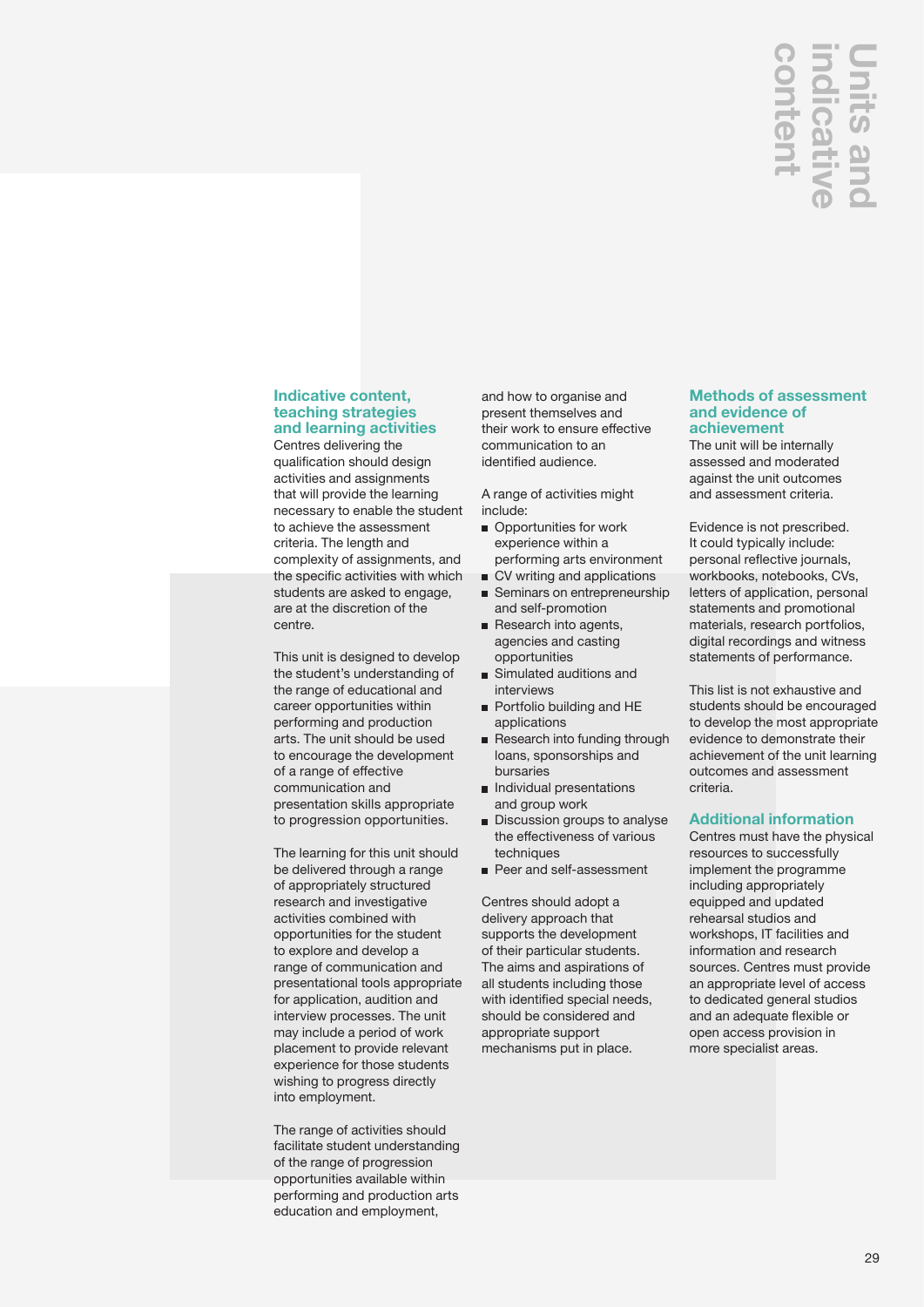# **and context**<br> **and context**<br> **and context**<br> **and context**

## **Unit 11**

## **Exploration of specialist study**

## **Level: 3**

**GLH: 90 TUT: 130 Credits: 13**

**Unit aim:** This unit is designed to enable students to understand a range of critical and contextual perspectives and approaches influencing performing and production arts. Students will demonstrate their understanding through a personal research project in an area of interest, preparing them for the direction of their final project.

| <b>Learning outcomes</b><br>On successful completion<br>of this unit the student will: |                                                                                                    | <b>Assessment criteria</b><br>On successful completion<br>of this unit the student can: |                                                                                                      |  |
|----------------------------------------------------------------------------------------|----------------------------------------------------------------------------------------------------|-----------------------------------------------------------------------------------------|------------------------------------------------------------------------------------------------------|--|
|                                                                                        |                                                                                                    |                                                                                         |                                                                                                      |  |
|                                                                                        |                                                                                                    |                                                                                         | 1.2 Apply knowledge and<br>understanding of critical<br>perspectives to inform<br>own practice.      |  |
| 2.                                                                                     | Be able to locate and<br>evaluate information from<br>a range of written and/or<br>visual sources. | 2.1                                                                                     | Identify a range of relevant<br>academic and cultural<br>sources for a personal<br>research project. |  |
|                                                                                        |                                                                                                    |                                                                                         | 2.2 Critically evaluate<br>information from a range<br>of sources to inform ideas.                   |  |
| 3.                                                                                     | Be able to communicate<br>ideas and arguments in<br>an academic form.                              | 3.1                                                                                     | Apply academic<br>conventions in the<br>production and<br>presentation of ideas.                     |  |
|                                                                                        |                                                                                                    | formats.                                                                                | 3.2 Effectively communicate<br>ideas in appropriate                                                  |  |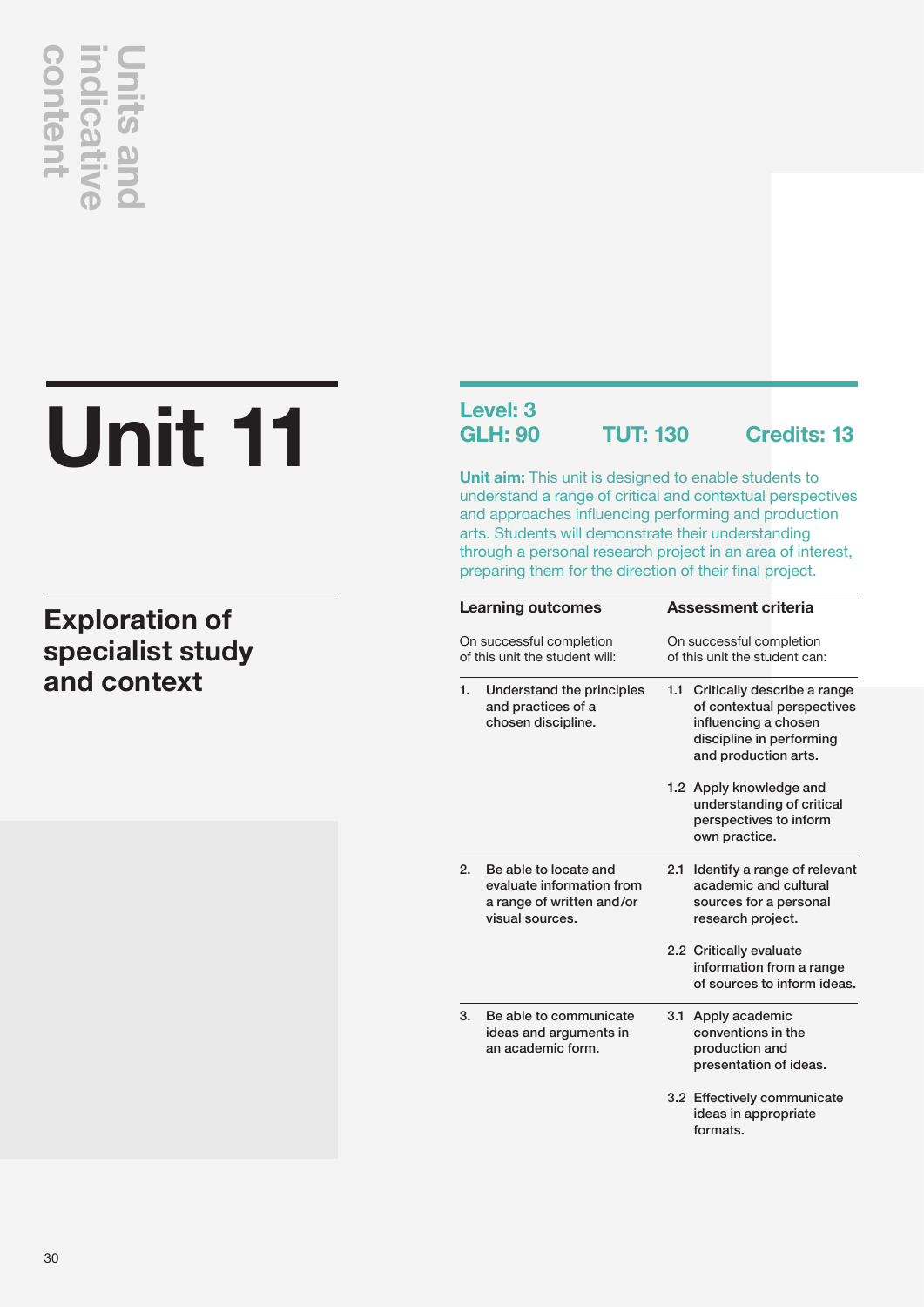## **Units and**  nter

## **Indicative content, teaching strategies and learning activities**

Centres delivering the qualification should design activities and assignments that will provide the learning necessary to enable the student to achieve the assessment criteria. The length and complexity of assignments, and the specific activities with which students are asked to engage, are at the discretion of the centre.

This unit is designed to provide an opportunity for students to take greater control of their own learning by independently researching and presenting an investigation into an area of a personal interest within performing and production arts. It is intended that the personal investigative study should be a precursor to the final extended project and may be used to influence and inform direction and decision making for the students final project proposal.

The unit will require the student to identify and understand the principles and practices of their chosen subject and to demonstrate their conclusions in an appropriately skilful manner using the correct academic conventions to ensure successful communication of ideas.

Students should be encouraged to relate their own experiences to the work of other artists and performers.

A range of activities might include:

- $\blacksquare$  Investigations into other artists and performers
- The production of original scripts or scores
- **Investigations into historical** and contemporary influences in performing and productions arts
- **Library and archive research**
- Use of traditional, new media and multi-channel communication tools Social, political,
- environmental and ethical contexts
- Academic conventions, Harvard referencing and citing
- Note taking
- **Essay writing**
- **Critiques and analysis**
- Group discussion and presentations.

Centres should adopt a delivery approach that supports the development of their particular students. The aims and aspirations of all students, including those with identified special needs, should be considered and appropriate support mechanisms put in place.

## **Methods of assessment and evidence of achievement**

The unit will be internally assessed and moderated against the unit outcomes and assessment criteria.

It is expected that students should produce a piece of extended writing of a minimum 1,500 words.

Other evidence is not prescribed. It could typically include: personal reflective journals, workbooks, notebooks, research portfolios, digital recordings and witness statements of performance.

This list is not exhaustive and students should be encouraged to develop the most appropriate evidence to demonstrate their achievement of the unit learning outcomes and assessment criteria.

## **Additional information**

Centres must have the physical resources to successfully implement the programme including appropriately equipped and updated rehearsal studios and workshops, IT facilities and information and research sources. Centres must provide an appropriate level of access to dedicated general studios and an adequate flexible or open access provision in **CONTROCTE CONTROLL CONTROLL CONTROLL CONTROLL CONTROLL CONTROLL CONTROLL CONTROLL CONTROLL CONTROLL CONTROLL CONTROLL CONTROLL CONTROLL CONTROLL CONTROLL CONTROLL CONTROLL CONTROLL CONTROLL CONTROLL CONTROLL CONTROLL CONT**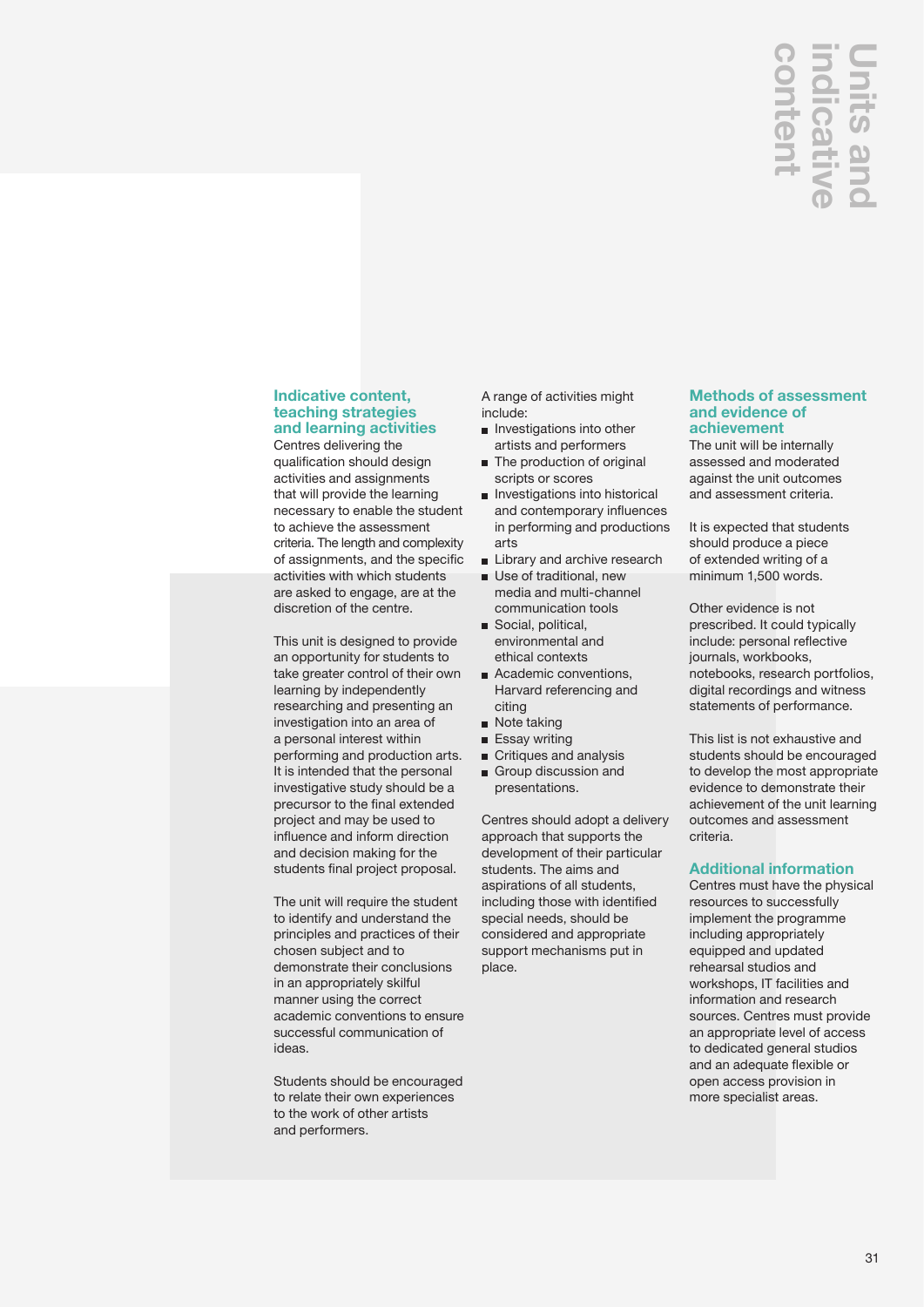## **content indicative Units and CONTENT**

## **Unit 12**

## **Extended project (Level 3)**

## **Level: 3**

**GLH: 180 TUT: 460 Credits: 46**

**Unit aim:** To provide an opportunity for students to engage in an extended activity related to their discipline of choice. The unit will enable students to take responsibility for their learning by responding positively to the greater opportunities for individual expression and creativity afforded, and to demonstrate their achievement through proposing and realising a project which integrates the skills, knowledge and understanding acquired throughout the course.

| <b>Learning outcomes</b>                                   |                                                                                                                                 | <b>Assessment criteria</b>                                                                                                              |  |  |
|------------------------------------------------------------|---------------------------------------------------------------------------------------------------------------------------------|-----------------------------------------------------------------------------------------------------------------------------------------|--|--|
| On successful completion<br>of this unit the student will: |                                                                                                                                 | On successful completion<br>of this unit the student can:                                                                               |  |  |
| 1.                                                         | Be able to initiate and<br>develop a performing<br>and production arts<br>project proposal.                                     | Use critical and contextual<br>1.1<br>perspectives to initiate<br>a performing and<br>production arts<br>project proposal.              |  |  |
|                                                            |                                                                                                                                 | 1.2 Use analysis and<br>evaluation to clarify<br>and develop ideas<br>for a performing<br>and production arts<br>project proposal.      |  |  |
| 2.                                                         | Be able to use research,<br>analysis and evaluation<br>to develop solutions<br>for a performing and<br>production arts project. | 2.1 Use research to support<br>the development of<br>a performing and<br>production arts project.                                       |  |  |
|                                                            |                                                                                                                                 | 2.2 Use analytical and<br>evaluative skills to develop<br>creative solutions to<br>realise a performing and<br>production arts project. |  |  |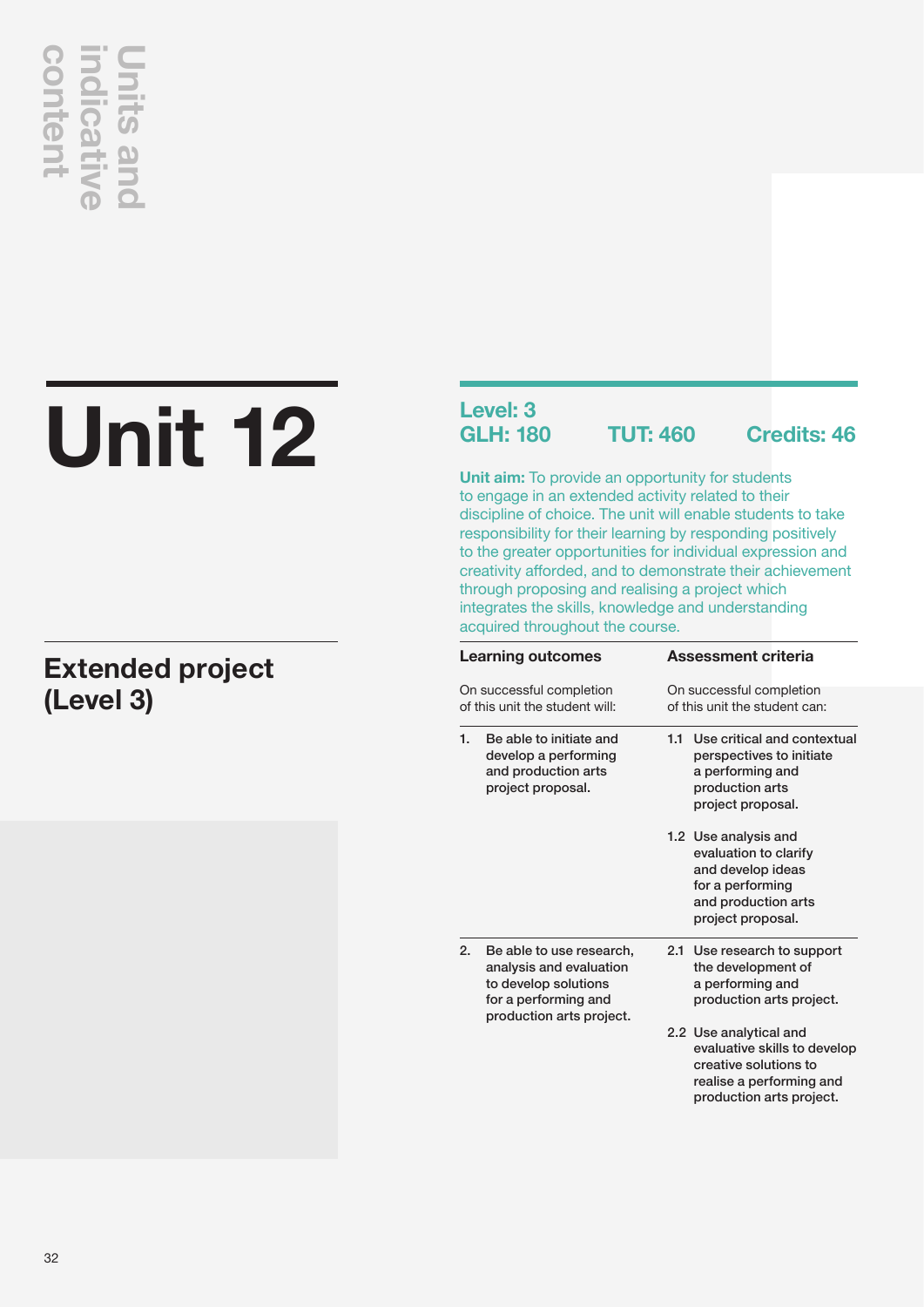## **Units and<br>indicative**

|    | <b>Learning outcomes</b><br>On successful completion                                                                                                                          | <b>Assessment criteria</b><br>On successful completion                                                                                                                                                                                                        |    | <b>Learning outcomes</b><br>On successful completion                                                                                    |     | <b>Assessment criteria</b><br>On successful completion                                                                                                                                                                                                  |
|----|-------------------------------------------------------------------------------------------------------------------------------------------------------------------------------|---------------------------------------------------------------------------------------------------------------------------------------------------------------------------------------------------------------------------------------------------------------|----|-----------------------------------------------------------------------------------------------------------------------------------------|-----|---------------------------------------------------------------------------------------------------------------------------------------------------------------------------------------------------------------------------------------------------------|
| 4. | of this unit the student will:<br>Be able to solve practical,<br>theoretical and technical<br>problems in a performing<br>and production<br>arts project.<br>Be able to plan, | of this unit the student can:<br>3.1 Solve practical and<br>technical problems<br>within a performing and<br>production arts project.<br>3.2 Solve theoretical problems<br>within a performing and<br>production arts project.<br>4.1 Demonstrate the ability | 6. | of this unit the student will:<br>Be able to use evaluative<br>and reflective skills<br>in a performing and<br>production arts project. |     | of this unit the student can:<br>6.1 Maintain evaluative and<br>reflective records of<br>the development of<br>a performing and<br>production arts project.<br>6.2 Use evaluative<br>and reflective skills<br>to make decisions<br>for a performing and |
|    | organise and produce<br>a performing and<br>production arts project.                                                                                                          | to plan, organise and<br>produce a performing<br>and production arts<br>project within an<br>agreed time frame.                                                                                                                                               | 7. | Be able to present<br>a performing and<br>production arts project.                                                                      | 7.1 | production arts project.<br><b>Explore strategies to</b><br>present a performing and<br>production arts project.                                                                                                                                        |
| 5. | Be able to use practical<br>methods and skills<br>in a performing and<br>production arts project.                                                                             | Demonstrate the<br>5.1<br>exploration, adaptation<br>and application of<br>practical methods and<br>skills in the realisation<br>of a performing and<br>production arts project.                                                                              |    |                                                                                                                                         |     | 7.2 Present a performing and<br>production arts project<br>to a specified audience.                                                                                                                                                                     |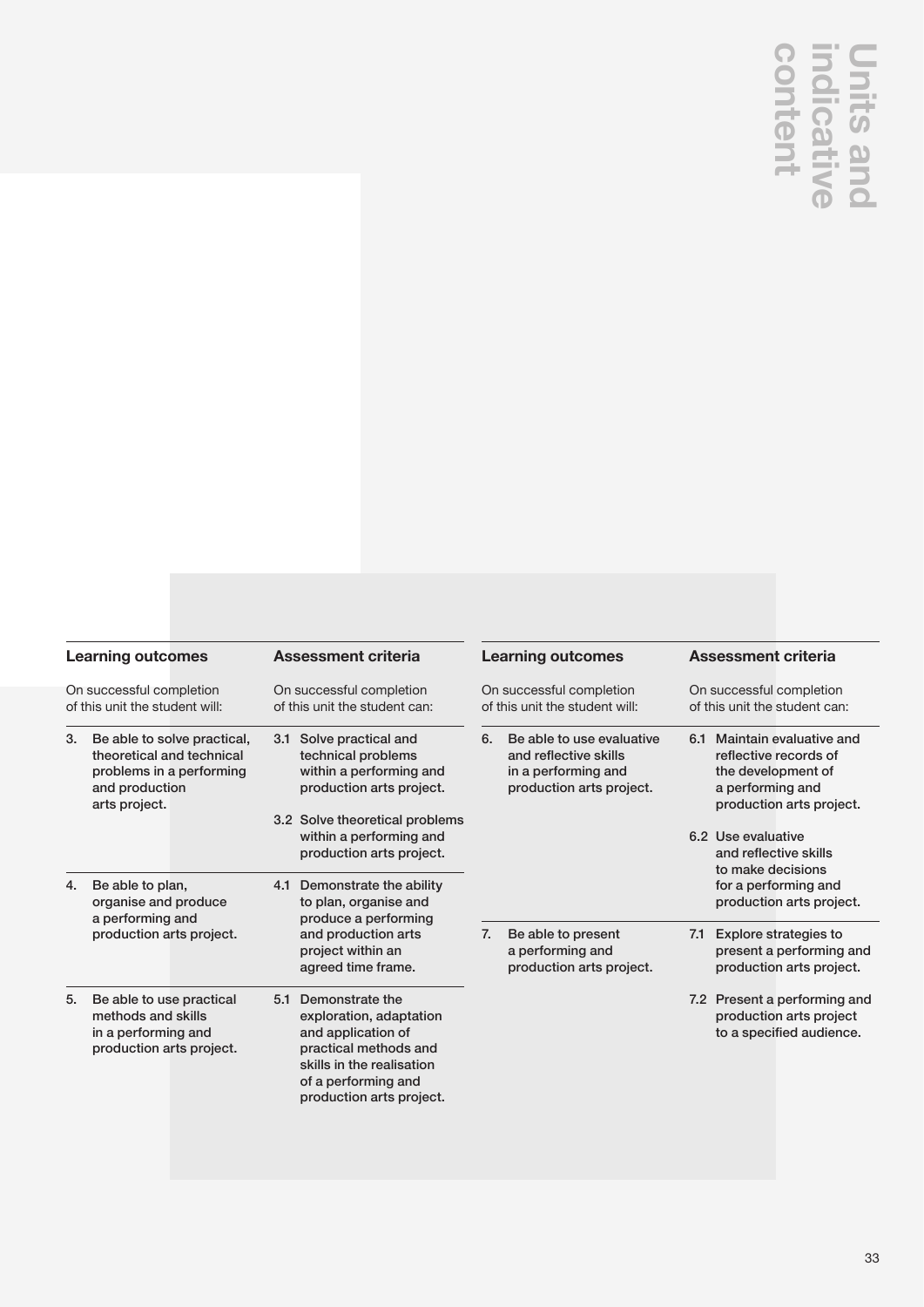## **content indicative Units and**

## **Unit 12**

## **Extended project (Level 3)**

## **Indicative content, teaching strategies and learning activities**

It is important to note that Unit 12 (Level 3) and Unit 13 (Level 4) have identical learning outcomes but different assessment criteria. It is anticipated that centres will deliver the learning for these units together. The assessment evidence submitted by the student will determine achievement at Level 3 or Level 4.

Centres delivering the qualification should support activities and assignments that will provide the learning necessary to enable the student to achieve the assessment criteria. Centres should ensure that individual student project proposals provide the learning necessary to be able to achieve at the highest level possible.

The unit aims to provide students with an opportunity to take significantly greater responsibility for their own learning by initiating, researching, implementing and evaluating a project proposal and realisation within a chosen professional context. The degree of self-direction that students will be required to display is in recognition of the educational model prevalent within Higher Education and in preparation for employment.

The choice of proposed subject, subsequent research and all relevant activity in support of the project will be defined by the student or student group in consultation with tutors.

Student support should be provided through normal tutorial or seminar sessions.

Students should be encouraged to be adventurous and open-minded in exploring and evaluating a range of activities and processes and to relate their own experiences to the work of other artists and performers.

Students should understand:

- A range of critical and contextual perspectives and approaches that can be used in the development of a project proposal
- The need for research that has relevance and appropriate depth and breadth to support the project development and realisation
- How to analyse and evaluate research evidence to inform and support ideas
- $\blacksquare$  How to integrate practical, theoretical and technical understanding to realise the project
- How to maintain and use records of critical analysis and evaluation of the working processes leading to the realisation of the project
- $\blacksquare$  How to articulate in an appropriate form an analysis and evaluation of the working processes which have lead to the realisation of the project
- $\blacksquare$  How to use appropriate forms and techniques to present themselves and their work to an audience.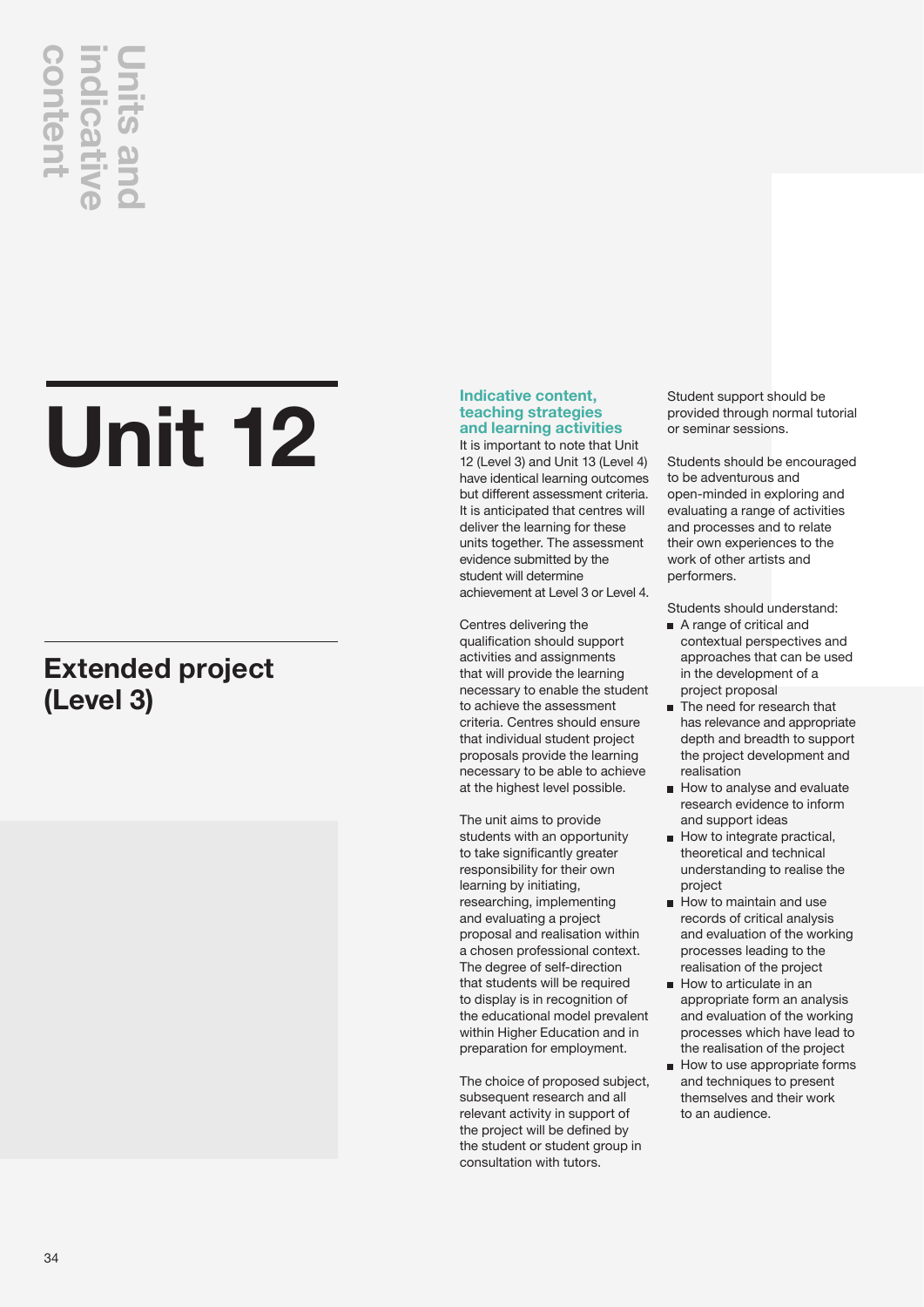## **Units and**

This unit requires students to produce a written project proposal of about 500 words. The proposal should address the following:

- A review of the students' progress and achievement to date
- The project concept and rationale
- $\blacksquare$  How the project will be evaluated and reviewed.

In addition, students should provide:

- A timetabled action plan
- A bibliography detailing all research sources.

All students will need to balance ambition, time and resources in the realisation of the project.

Collaborative projects will require not only the management of self, but the additional challenge of ensuring contributing partners and ensemble deliver their responsibilities to an appropriate standard within the agreed time-frame.

Centres should adopt a delivery approach that supports the development of their particular students. The aims and aspirations of all students, including those with identified special needs, should be considered and appropriate support mechanisms put in place.

### **Methods of assessment and evidence of achievement**

The unit will be internally assessed and internally and externally moderated through a student's portfolio of evidence against the learning outcomes and assessment grading criteria.

The unit is graded Pass, Merit, Distinction and determines the overall grade for the Diploma. A student who submits evidence that fails to meet the assessment criteria will be referred.

Evidence is not prescribed. It could typically include:

- Records of planning, research and ideas development recorded in workbooks, digital format, notebooks or personal reflective journals
- Records of analysis and reflection including responses to peer, tutor and audience feedback.
- Records of project development including storyboards, visual development work, recordings of rehearsals, designs, media and artefacts
- Digital recordings of presentations and witness statements of performance.

This list is not exhaustive and students should be encouraged to develop the most appropriate evidence to demonstrate their achievement of the unit learning outcomes and assessment criteria.

## **Additional information**

Centres must have the physical resources to successfully implement the programme including appropriately equipped and updated rehearsal studios and workshops, IT facilities and information and research sources. Centres must provide an appropriate level of access to dedicated general studios and an adequate flexible or open access provision in **CONTROLLER SERVING SERVING SERVING SERVING SERVING SERVING SERVING SERVING SERVING SERVING SERVING SERVING SERVING SERVING SERVING SERVING SERVING SERVING SERVING SERVING SERVING SERVING SERVING SERVING SERVING SERVING SE**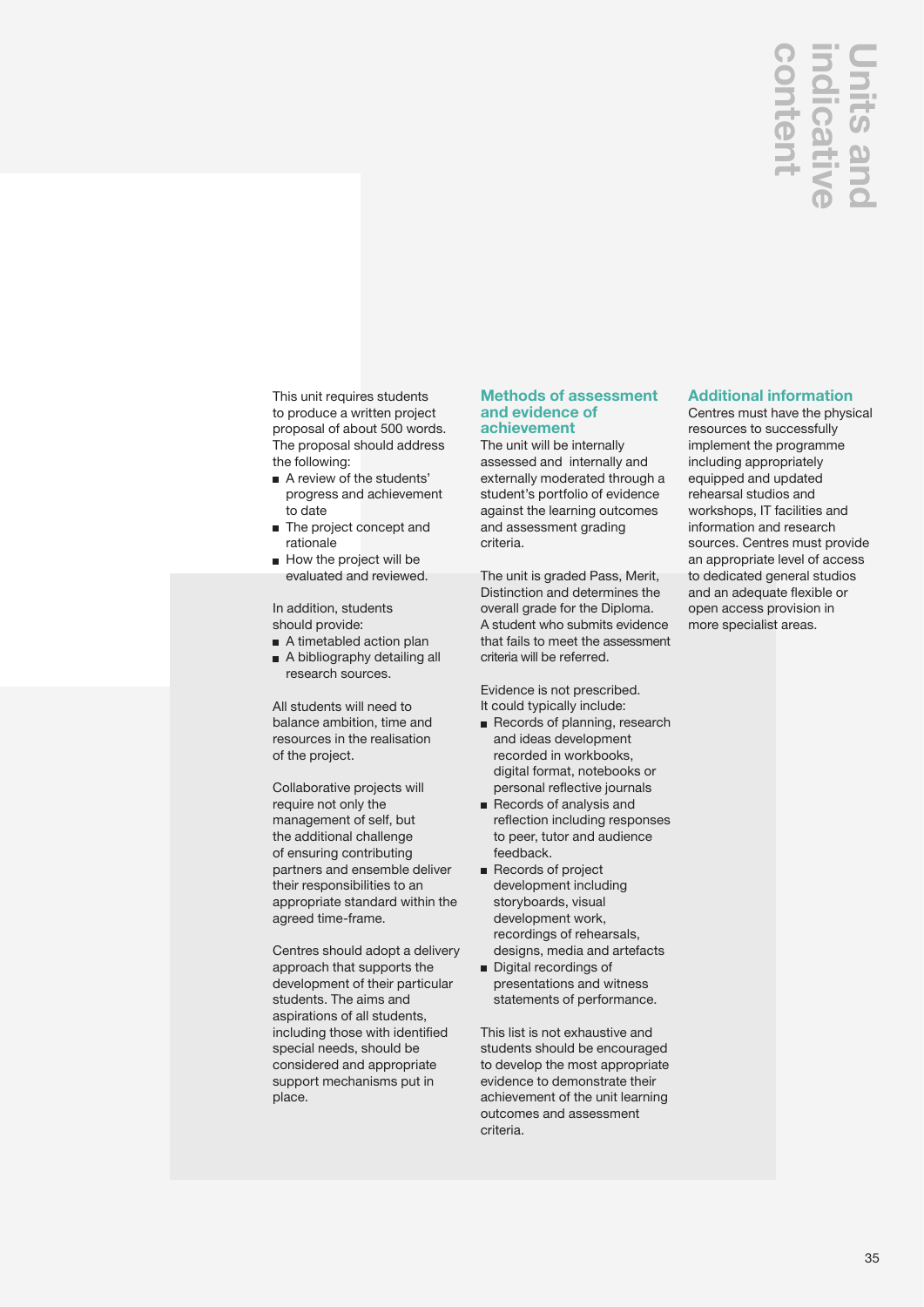## **content indicative Units and**  Intent

## **Unit 13**

## **Extended project (Level 4)**

## **Level: 4<br>GLH: 180**

**GLH: 180 TUT: 460 Credits: 46**

**Unit aim:** To provide an opportunity for students to engage in an extended activity related to their discipline of choice. The unit will enable students to take responsibility for their learning by responding positively to the greater opportunities for individual expression and creativity afforded, and to demonstrate their achievement through proposing and realising a project which integrates the skills, knowledge and understanding acquired throughout the course.

| <b>Learning outcomes</b><br>On successful completion<br>of this unit the student will: |                                                                                                                                 |                                                           | Assessment criteria                                                                                                                                   |
|----------------------------------------------------------------------------------------|---------------------------------------------------------------------------------------------------------------------------------|-----------------------------------------------------------|-------------------------------------------------------------------------------------------------------------------------------------------------------|
|                                                                                        |                                                                                                                                 | On successful completion<br>of this unit the student can: |                                                                                                                                                       |
| 1.                                                                                     | Be able to initiate and<br>develop a performing<br>and production arts<br>project proposal.                                     | 1.1                                                       | Use a range of critical and<br>contextual perspectives<br>to initiate a performing<br>and production arts<br>project proposal.                        |
|                                                                                        |                                                                                                                                 |                                                           | 1.2 Use detailed analysis<br>and evaluation to clarify<br>and develop ideas<br>for a performing and<br>production arts<br>project proposal.           |
| 2.                                                                                     | Be able to use research,<br>analysis and evaluation<br>to develop solutions<br>for a performing and<br>production arts project. |                                                           | 2.1 Use wide ranging and<br>in-depth research to<br>support the development<br>of a performing and<br>production arts project.                        |
|                                                                                        |                                                                                                                                 |                                                           | 2.2 Use analytical and<br>evaluative skills to<br>develop a range of<br>creative solutions to<br>realise a performing and<br>production arts project. |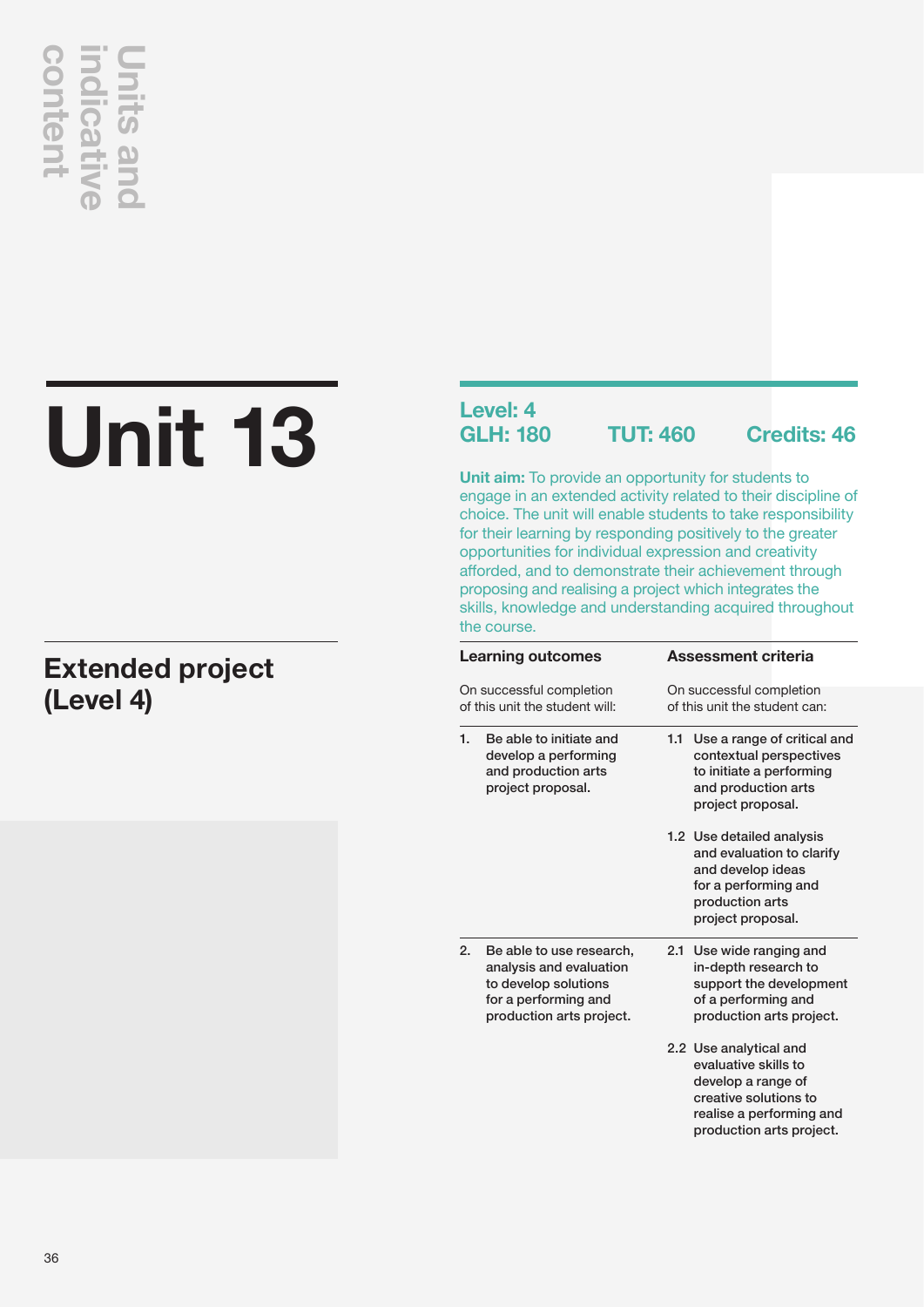## **Units and<br>indicative**<br>content

| <b>Learning outcomes</b>                                                                                                | <b>Assessment criteria</b>                                                                                                                                                                                       | <b>Learning outcomes</b>                                                                                    | <b>Assessment criteria</b>                                                                                                                                                                                                        |
|-------------------------------------------------------------------------------------------------------------------------|------------------------------------------------------------------------------------------------------------------------------------------------------------------------------------------------------------------|-------------------------------------------------------------------------------------------------------------|-----------------------------------------------------------------------------------------------------------------------------------------------------------------------------------------------------------------------------------|
| On successful completion<br>of this unit the student will:                                                              | On successful completion<br>of this unit the student can:                                                                                                                                                        | On successful completion<br>of this unit the student will:                                                  | On successful completion<br>of this unit the student can:                                                                                                                                                                         |
| Be able to solve practical,<br>theoretical and technical<br>problems in a performing<br>and production arts<br>project. | 3.1 Solve complex practical<br>and technical problems<br>within a performing and<br>production arts project.<br>3.2 Solve complex theoretical<br>problems within<br>a performing and<br>production arts project. | 6.<br>Be able to use evaluative<br>and reflective skills<br>in a performing and<br>production arts project. | 6.1 Maintain detailed,<br>critically evaluative<br>and reflective records<br>of the development<br>of a performing and<br>production arts project.<br>6.2 Use evaluative and<br>reflective skills to make<br>perceptive decisions |
| Be able to plan,<br>4.<br>organise and produce                                                                          | 4.1 Demonstrate the ability to<br>efficiently plan, organise                                                                                                                                                     |                                                                                                             | for a performing and<br>production arts project.                                                                                                                                                                                  |
| a performing and<br>production arts project.                                                                            | and produce a performing<br>and production arts<br>project within an agreed<br>time frame.                                                                                                                       | Be able to present<br>7.<br>a performing and<br>production arts project.                                    | Explore a range of<br>7.1<br>considered strategies to<br>present a performing and<br>production arts project.                                                                                                                     |
| Be able to use practical<br>5.<br>methods and skills<br>in a performing and<br>production arts project.                 | 5.1 Demonstrate the<br>exploration, adaptation<br>and application of a range<br>of practical methods and<br>skills in the realisation<br>of a performing and<br>production arts project.                         |                                                                                                             | 7.2 Present a performing and<br>production arts project<br>skilfully and proficiently<br>to a specified audience.                                                                                                                 |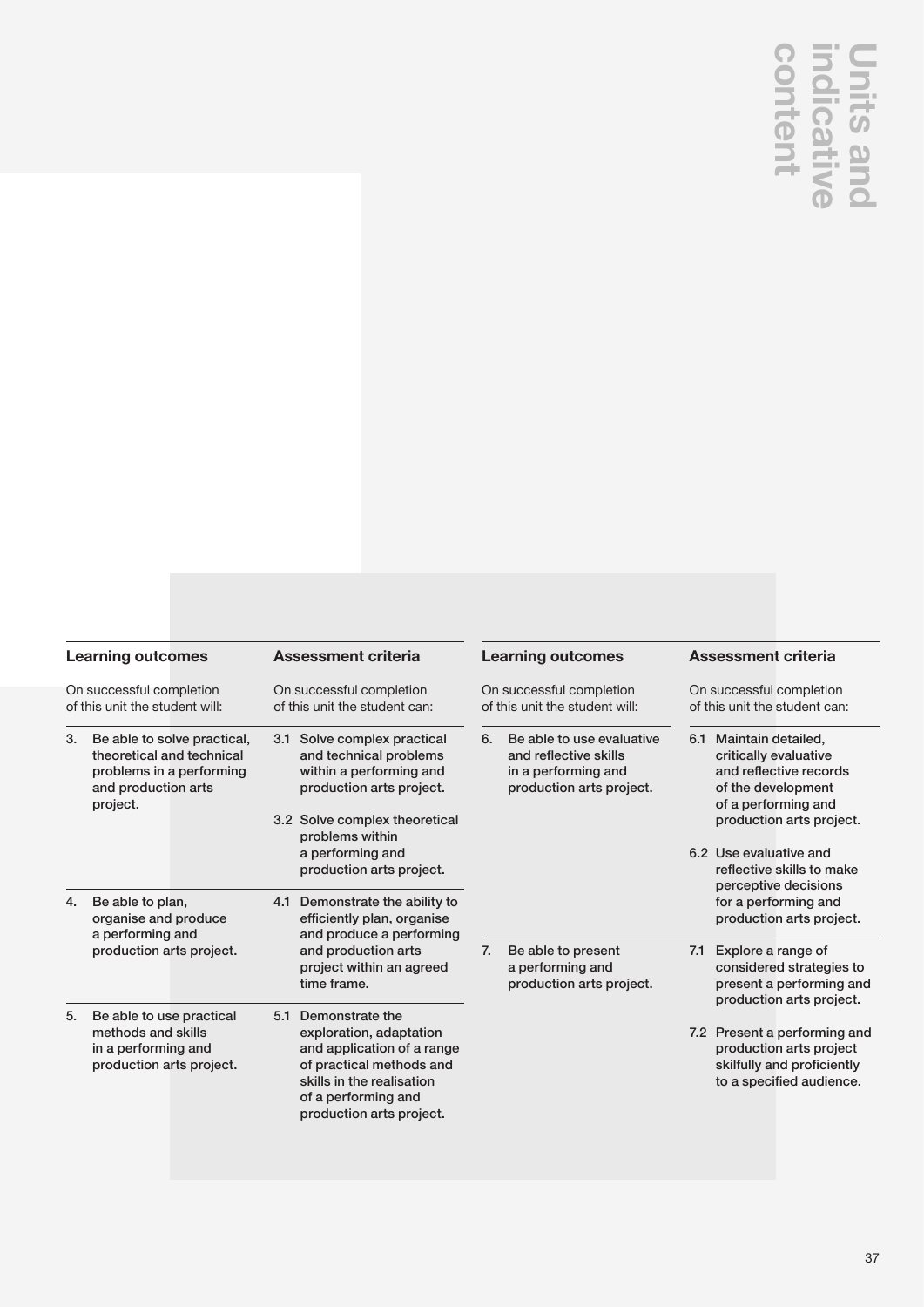## **content indicative Units and**

## **Unit 13**

## **Extended Project (Level 4)**

## **Indicative content, teaching strategies and learning activities**

It is important to note that Unit 12 (Level 3) and Unit 13 (Level 4) have identical learning outcomes but different assessment criteria. It is anticipated that centres will deliver the learning for these units together. The assessment evidence submitted by the student will determine achievement at Level 3 or Level 4.

Centres delivering the qualification should support activities and assignments that will provide the learning necessary to enable the student to achieve the assessment criteria. Centres should ensure that individual student project proposals provide the learning necessary to be able to achieve at the highest level possible.

The unit aims to provide students with an opportunity to take significantly greater responsibility for their own learning by initiating, researching, implementing and evaluating a project proposal and realisation within a chosen professional context. The degree of self-direction that students will be required to display is in recognition of the educational model prevalent within HE and in preparation for employment.

The choice of proposed subject, subsequent research and all relevant activity in support of the project will be defined by the student or student group

in consultation with tutors. Student support should be provided through normal tutorial or seminar sessions.

Students should be encouraged to be adventurous and open-minded in exploring and evaluating a range of activities and processes and to relate their own experiences to the work of other artists and performers.

Students should understand:

- A range of critical and contextual perspectives and approaches that can be used in the development of a project proposal
- The need for research that has relevance and appropriate depth and breadth to support the project development and realisation
- How to analyse and evaluate research evidence to inform and support ideas
- How to integrate practical, theoretical and technical understanding to realise the project
- How to maintain and use records of critical analysis and evaluation of the working processes leading to the realisation of the project
- $\blacksquare$  How to articulate in an appropriate form an analysis and evaluation of the working processes which have lead to the realisation of the project
- $\blacksquare$  How to use appropriate forms and techniques to present themselves and their work to an audience.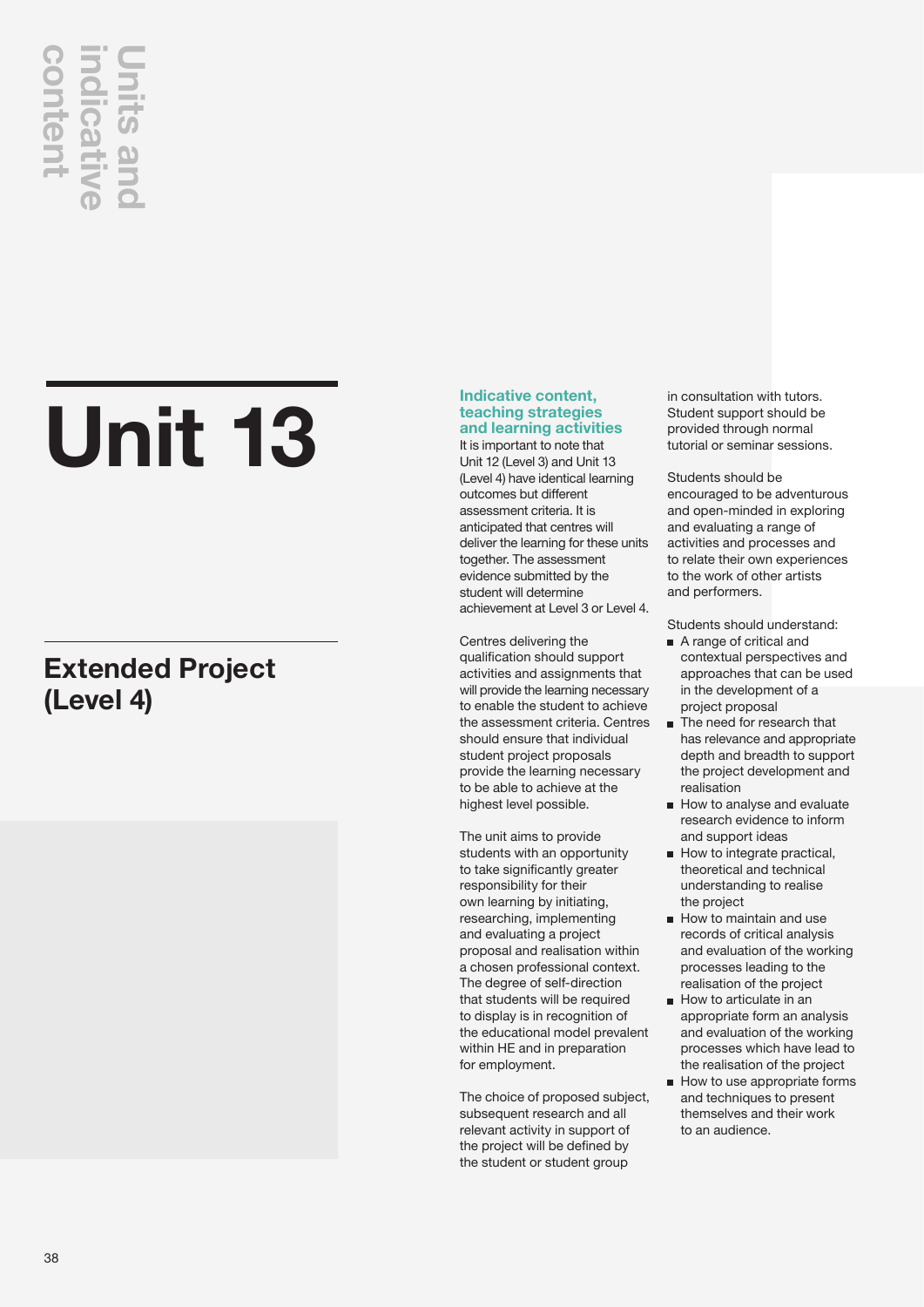## **content indicative Units and**

This unit requires students to produce a written project proposal of about 500 words. The proposal should address the following:

- A review of the students' progress and achievement to date
- The project concept and rationale
- $\blacksquare$  How the project will be evaluated and reviewed.

In addition students should provide:

- A timetabled action plan
- A bibliography detailing all research sources.

All students will need to balance ambition, time and resources in the realisation of the project. Collaborative projects will require not only the management of self but the additional challenge of ensuring contributing partners and ensemble deliver their responsibilities to an appropriate standard within the agreed time-frame.

Centres should adopt a delivery approach that supports the development of their particular students. The aims and aspirations of all students, including those with identified special needs. should be considered and appropriate support mechanisms put in place.

### **Methods of assessment and evidence of achievement**

The unit will be internally assessed and internally and externally moderated through a student's portfolio of evidence against the learning outcomes and assessment grading criteria.

The unit is graded Pass, Merit, Distinction and determines the overall grade for the Diploma. A student who submits evidence that fails to meet the assessment criteria will be referred.

Evidence is not prescribed. It could typically include:

- Records of planning, research and ideas development recorded in workbooks, digital format, notebooks or personal reflective journals
- Records of analysis and reflection including responses to peer, tutor and audience feedback.
- Records of project development including storyboards, visual development work, recordings of rehearsals, designs, media and artefacts
- Digital recordings of presentations and witness statements of performance

This list is not exhaustive and students should be encouraged to develop the most appropriate evidence to demonstrate their achievement of the unit learning outcomes and assessment criteria.

## **Additional information**

Centres must have the physical resources to successfully implement the programme including appropriately equipped and updated rehearsal studios and workshops, IT facilities and information and research sources. Centres must provide an appropriate level of access to dedicated general studios and an adequate flexible or open access provision in more specialist areas.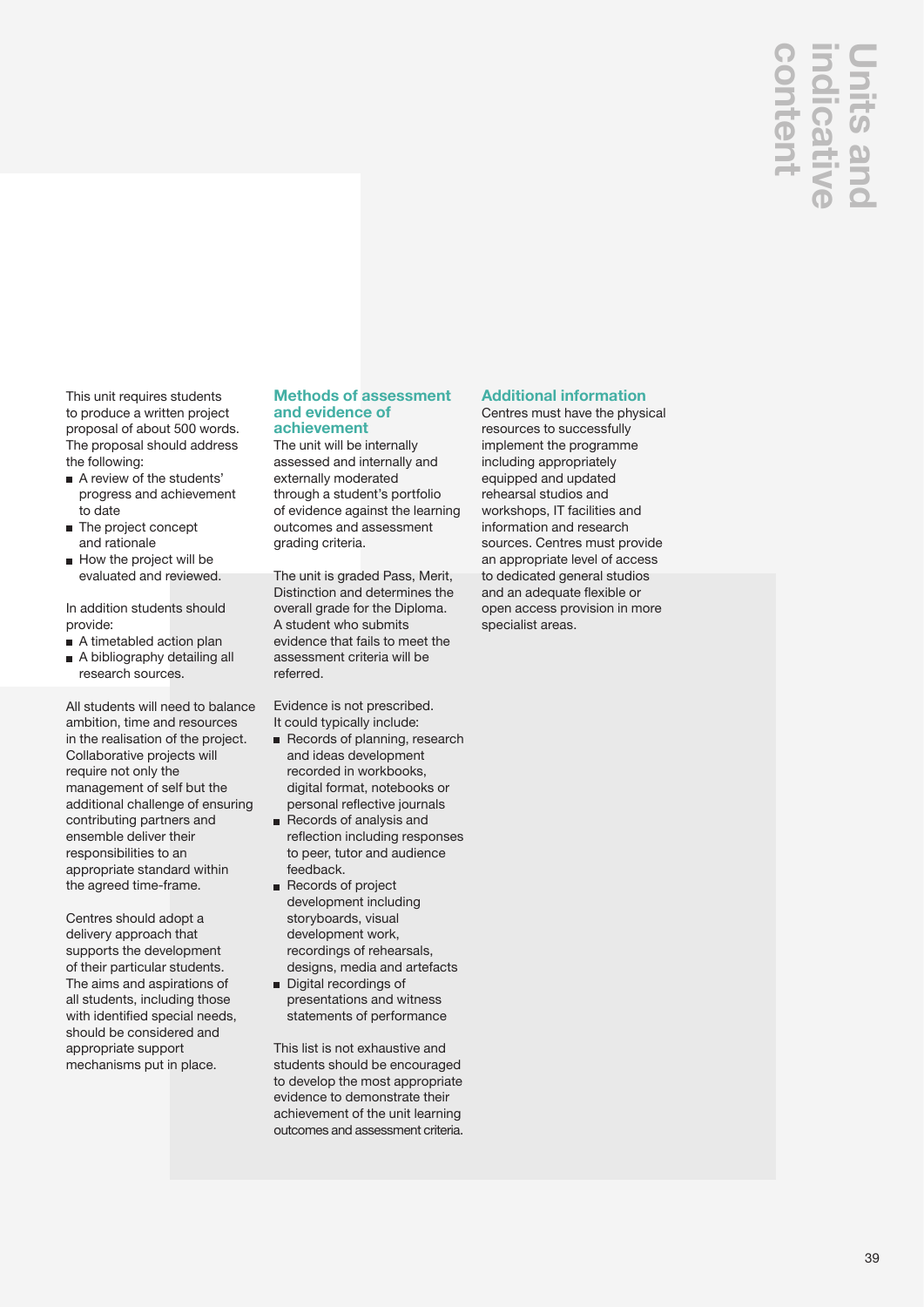## **Unit 8**

**Collaborative performance project**

## **Guidance for students**

In producing the project proposal, and in preparing for the project realisation, you should familiarise yourself with Unit 8 of the qualification.

In particular, you should understand the assessment and grading criteria which will be used to determine standards of achievement.

Unit 8 requires you to produce a project proposal of approximately 350 words (excluding the project plan and bibliography). Project proposals should not be so succinct that they do not address the requirements listed below, nor should they be excessively long and unfocused. Your project proposal should be sufficiently challenging to ensure you have the best possible chance of meeting the grading criteria.

The project proposal must be word processed and presented under the headings listed here.

## **Section 1 Rationale**

(Approx. 100 words) Within this section you should reflect on, review and summarise
 your progress and achievements throughout the 
first 7 units of the qualification. It's an opportunity for you to communicate the knowledge, skills and understanding you have acquired; what you know now, and what it means to you, compared with what you knew and could do
 before you started the course. You should also explain how this has influenced your choice of pathway and your project proposal.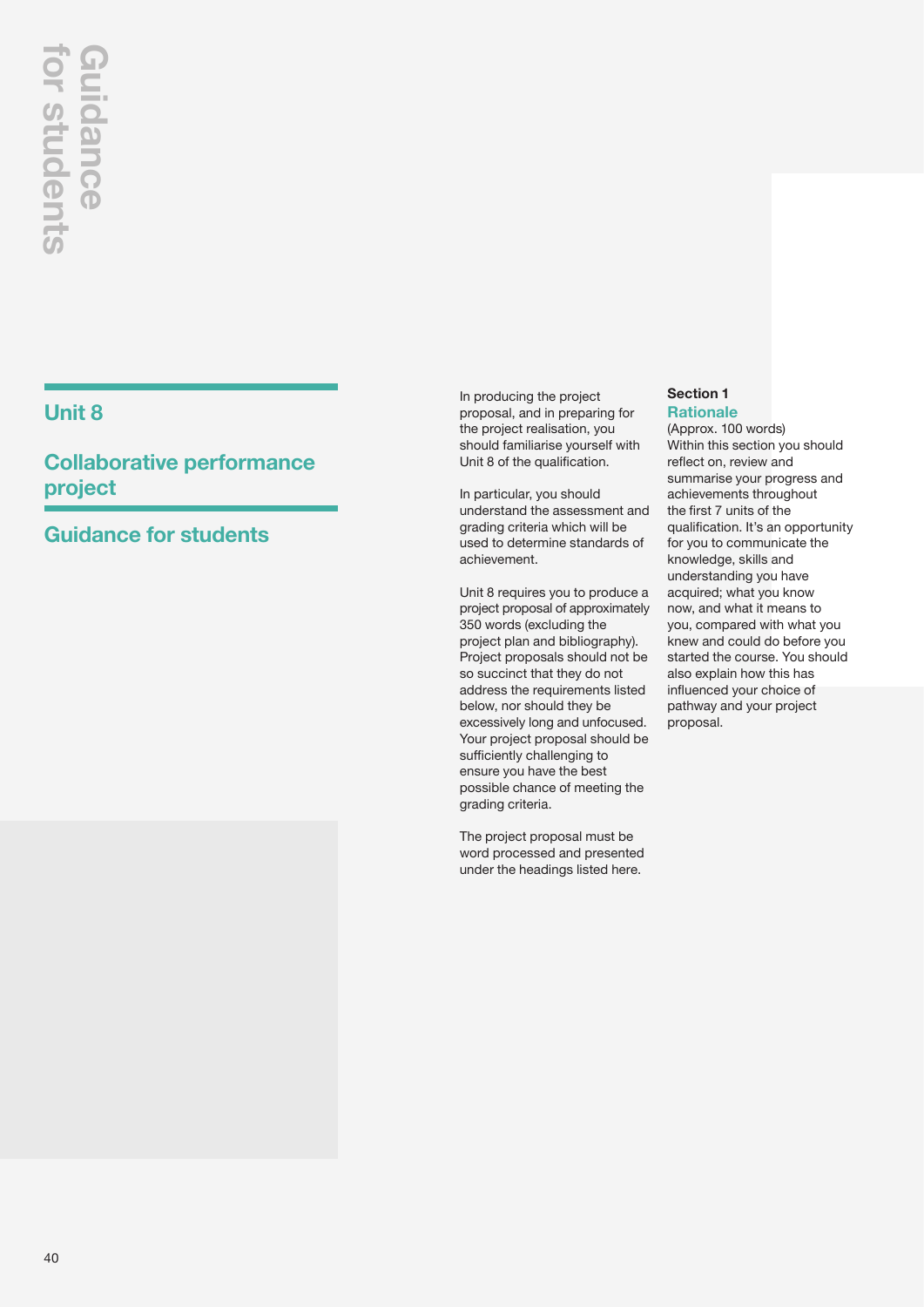## **Section 2 Project concept**

(Approx. 200 words) Here you should clearly explain the concept and aims of your project. Provide details on the research and ideas that will support
 its development and what you anticipate producing. You should also express the levels and types of resources that you will need, and an indication of the form in which you will complete and present your final realisation within the allocated timescale.

## **Section 3 Evaluation**

(Approx. 50 words) Explain how you will reflect on and evaluate your work as both
 an ongoing activity and at 
the conclusion of the project. You should describe how
 you intend to record your decision making, and how
 you will document changes
 to your ideas as the project progresses. The evaluation should reference your stated aims, and be reflective and analytical rather than a description of actions completed. When working in collaboration with others you should comment on how this may impact either positively
 or adversely, and explain the steps you might take to minimise disruption to your own progress.

## **Section 4 Project action plan and timetable**

This section is an opportunity to outline your planning and organisation over a period of weeks, and the activities you will need to carry out in order to successful complete your project within the agreed timeframe. It is important that you consider how you will balance ambition, time and realism in the realisation of the project. This should include what you are going to do, how you will do it and by when. The more time and thought you give to planning your project the more successful it is likely to be. Remember to include time taken to undertake practical actions such as: sourcing materials, questionnaires and accessing workshops. You should also incorporate tutorial and peer group feedback, and where you will incorporate independent study. If working on a collaborative project, individual responsibilities and contributions will need to be clearly identifiable.

## **Section 5 Proposed research sources and bibliography (Harvard format)**

In this section you should record the initial research sources (both primary and secondary) that you intend to use. Your sources of research should be as wide reaching as possible, including: visits to museums galleries and theatres; libraries, books and magazines; films, TV and radio programmes; and online research sources. Where appropriate you should use the Harvard system of referencing. The bibliography should be continuously updated as the project progresses.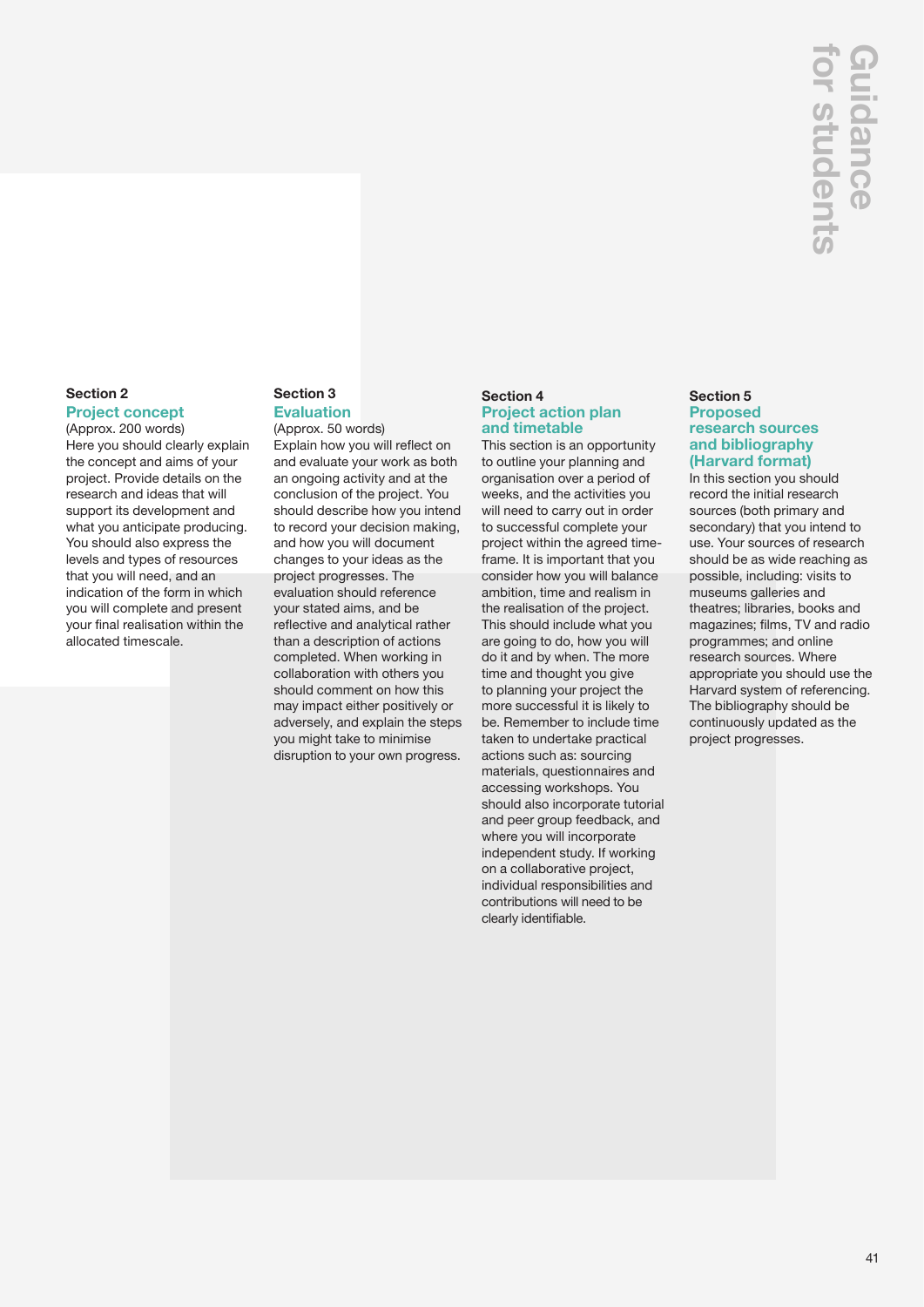## **Unit 12 Unit 13**

## **Extended project**

In producing the project proposal, and in preparing for the project realisation you should familiarise yourself with Units 12 and 13 of the qualification. In particular, you should understand the assessment and grading criteria which will be used to determine standards of achievement.

Units 12 and 13 require you to produce a project proposal of about 500 words, excluding the project action plan and bibliography. Project proposals should not be so succinct that they do not address the requirements listed below nor should they be excessively long and unfocused. Your project proposal should be sufficiently challenging to ensure you have the best possible chance of meeting the grading criteria.

The project proposal must be word processed and should contain the following:

- **Project proposal template** Centre name and number
- Student name and number
- Project proposal title and date
- Main area of activity/pathway, e.g dance, drama etc.

### **Section 1 Rationale** (approximately 150 words).

This section provides you with an opportunity to reflect on, review and summarise your progress and achievements through the first 11 units, and the knowledge, skills and understanding you have acquired. What you know now, and what it means to you, compared with what you knew and could do before you started the course, and how this has influenced your choice of pathway and your project proposal. It also provides an opportunity for you to explain your reasons for choosing a particular pathway and to outline both your immediate and longer-term aspirations.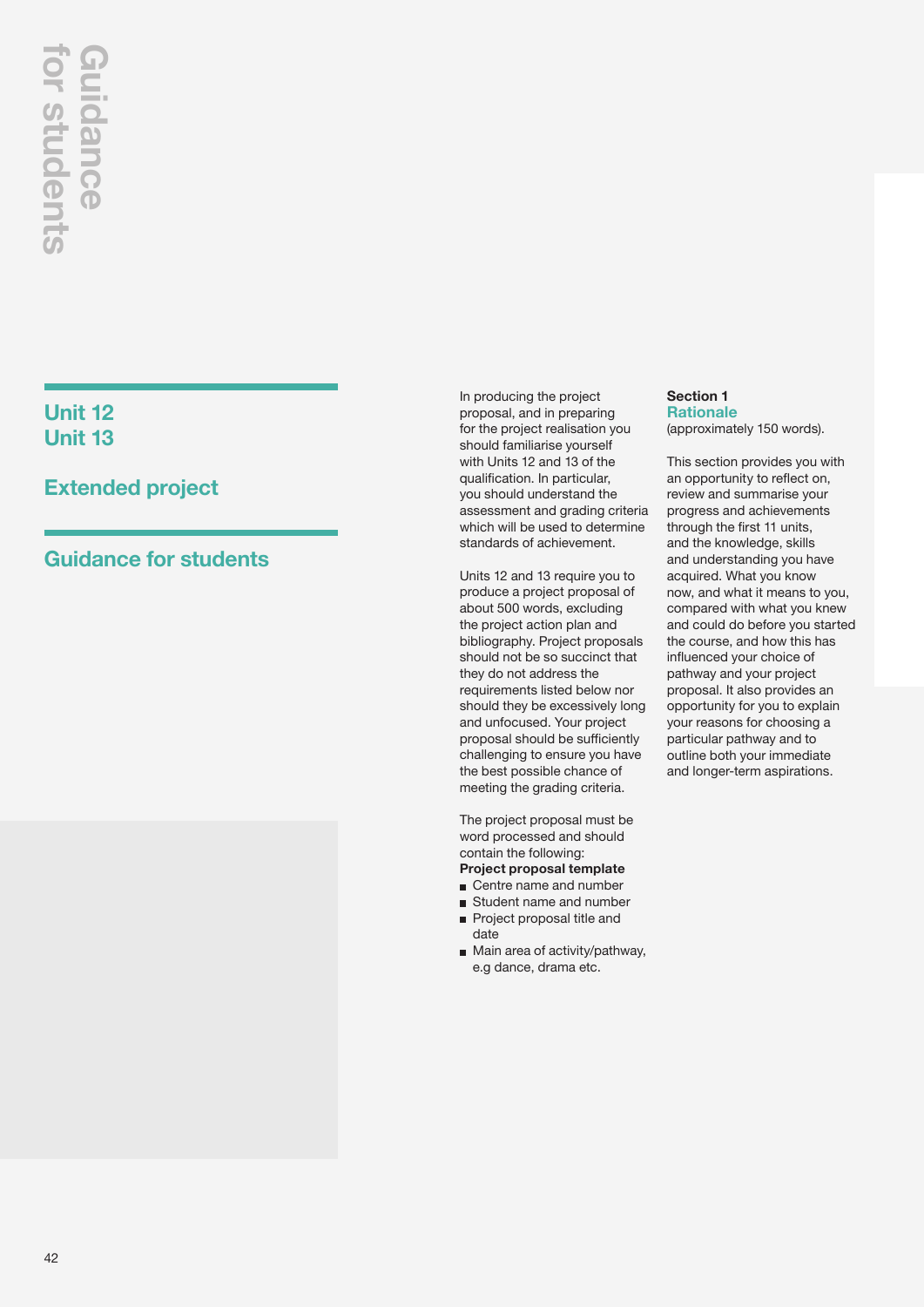## **Section 2 Project concept**  (approximately 200 words).

This section provides an opportunity for you to clearly explain the concept and aims of your personal contribution to the extended project, production or performance, the research and ideas that will support its development, what you anticipate producing, the levels and types of resources that you will need and an indication of the form in which you will complete and present your final realisation within the allocated timescale.

## **Section 3 Evaluation**

(approximately 150 words).

This section provides an opportunity for you to explain how you will reflect on, and evaluate, your work, as both an on-going activity and at the conclusion of the project. You should describe how you intend to record your decision-making and how you will document changes to your ideas as work progresses. The evaluation should be referenced to your stated aims and be reflective and analytical rather then a description of actions completed. When working in collaboration with others you should comment on how this may impact either positively or adversely and steps you can take to minimise disruption to your own progress.

## **Project action plan and timetable**

This section provides you with an opportunity to outline your planning and organisation over a period of weeks and the activities you will need to carry out in order to successful complete your project within the agreed time-frame. It is important that you consider how you will balance ambition, time and realism in the realisation of the project. This should include what you are going to do, how you will do it and by when. The more time and thought you give to planning your project the more successful it is likely to be. Remember to include time taken to visit sources; sourcing materials, questionnaires, access to workshops, tutorial and peer group feedback opportunities and where you will incorporate independent study.

## **Proposed research sources and bibliography (Harvard Format)**

This section provides an opportunity to record the initial research sources, both primary and secondary, that you intend to use. Your sources of research should be as wide as possible, including libraries, museums and galleries, books, theatre/ film/video, magazines, TV/radio programmes, web sites etc. Where appropriate you should use the Harvard system of referencing. The bibliography should be continuously updated **CONTRO SETTS CONTROLLER SURFERENCISES**<br> **Proposed research sources and bibliogresses. The proposed research sources and bibliogres. (Harvard Format)**<br>
This section provides an opportunity to recearch sources, both princip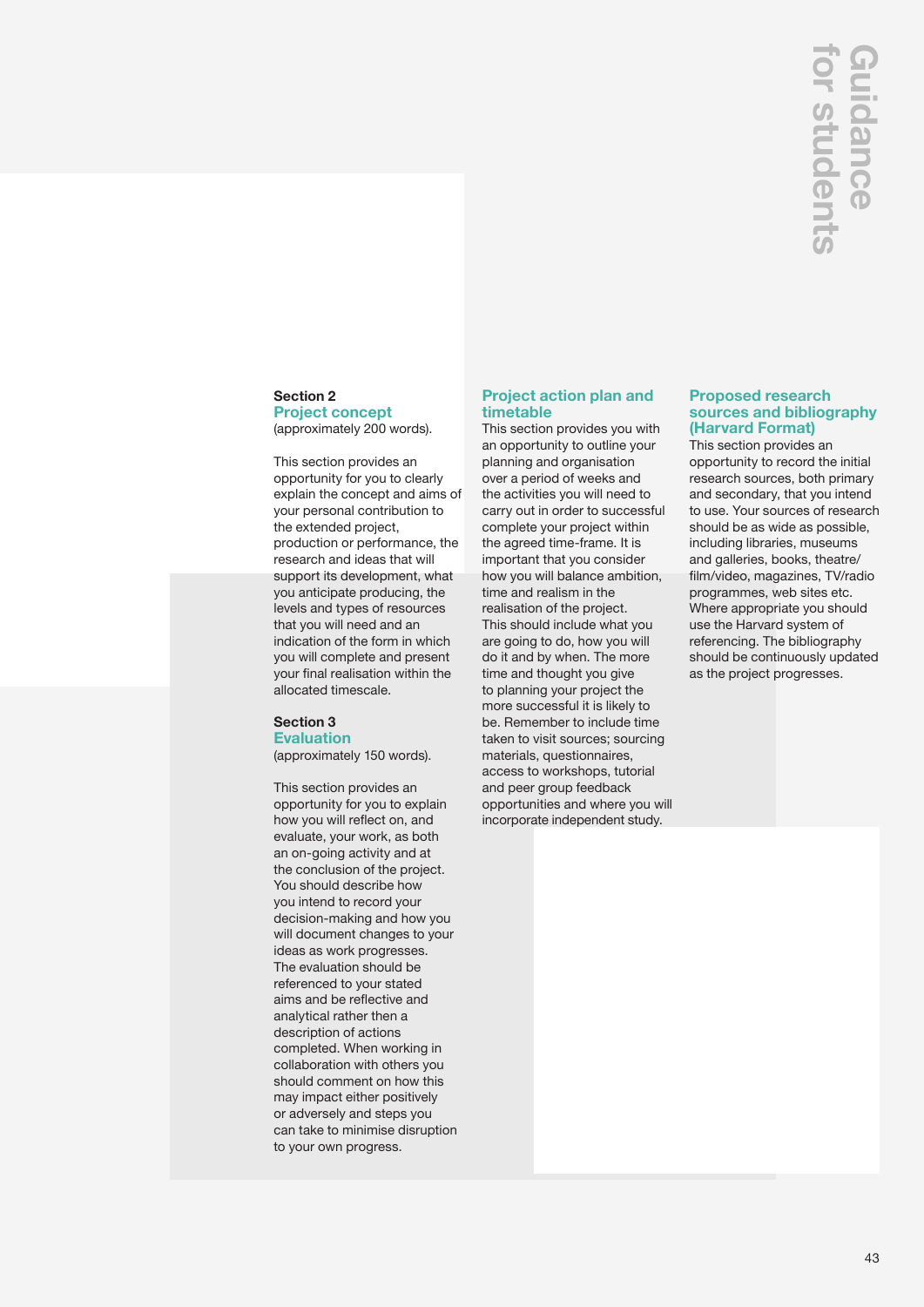## **Unit 8: Collaborative performance project**

Unit 8, the final unit of the Level 3 Diploma in Performing & Production Arts and the end of the first year of the Extended Diploma, allows for the evidence submitted by the student to be assessed and graded.

The overall grade for the Level 3 Diploma in Performing and Production Arts is determined by the student's achievement in Unit 8.

All internal assessment and grading decisions are subject to external moderation.

The grades that can be achieved are:

## **Referral**

If a candidate provides insufficient evidence to meet all of the assessment criteria then that candidate is referred. The candidate has one further opportunity to redeem the referral by submitting additional evidence within a time-frame agreed by the centre and confirmed to UAL Awarding Body.

## **Fail**

If the candidate is unable to provide further evidence that meets the assessment criteria then they will receive a Fail grade.

## **Pass**

To achieve a Pass grade, a candidate must achieve all of the Pass assessment criteria listed within Unit 8.

## **Merit**

To achieve a Merit grade, a candidate must achieve all of the Pass assessment criteria listed within Unit 8 plus all of the following Merit grade criteria listed here.

## **Distinction**

To achieve a Distinction grade, a candidate must achieve all of the Pass assessment criteria listed within Unit 8 plus all of the following Merit and Distinction grade criteria listed here.

### **1. Context Pass**

1.1 Analyse the requirements and parameters of a collaborative performance project.

### **Merit**

1.1 Analyse the requirements and parameters of a collaborative performance project to a high standard.

### **Distinction**

1.1 Analyse the requirements and parameters of a collaborative performance project to a very high standard.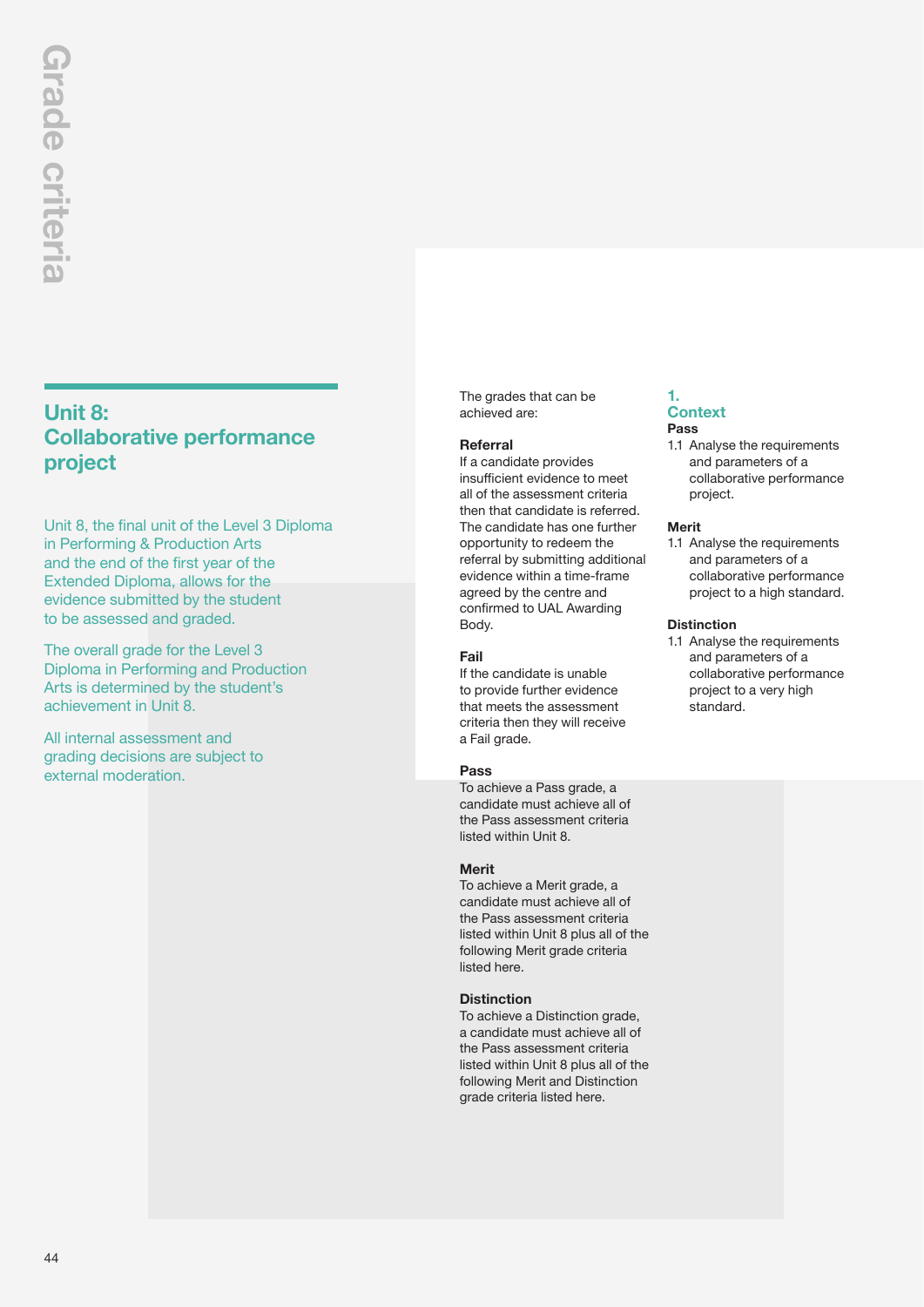## **2.**

### **Research Pass**

- 2.1 Review a range of research sources to support the production of a performance project.
- 2.2 Interpret research to develop ideas and effectively communicate creative proposals.
- 2.3 Demonstrate the ability to contribute to the planning, organisation and development of a collaborative performance.

## **Merit**

- 2.1 Review a range of research sources to support the production of a performance project to a high standard.
- 2.2 Interpret research to develop ideas and effectively communicate creative proposals to a high standard.
- 2.3 Demonstrate the ability to contribute to the planning, organisation and development of a collaborative performance to a high standard.

## **Distinction**

- 2.1 Review a range of research sources to support the production of a performance project to a very high standard.
- 2.2 Interpret research to develop ideas and effectively communicate creative proposals to a very high standard.
- 2.3 Demonstrate the ability to contribute to the planning, organisation and development of a collaborative performance to a very high standard.

## **3. Practical Skills Pass**

3.1 Apply practical skills, knowledge and understanding to complete a collaborative performance project within an agreed time frame.

## **Merit**

3.1 Apply practical skills, knowledge and understanding to complete a collaborative performance project within an agreed time frame to a high standard.

## **Distinction**

3.1 Apply practical skills, knowledge and understanding to complete a collaborative performance project within an agreed time frame to a very high standard.

### **4. Evaluation and Reflection Pass**

4.1 Critically evaluate a collaborative performance project against the agreed requirements and parameters.

## **Merit**

4.1 Critically evaluate a collaborative performance project against the agreed requirements and parameters to a high standard.

## **Distinction**

4.1 Critically evaluate a collaborative performance project against the agreed requirements and parameters to a very high standard.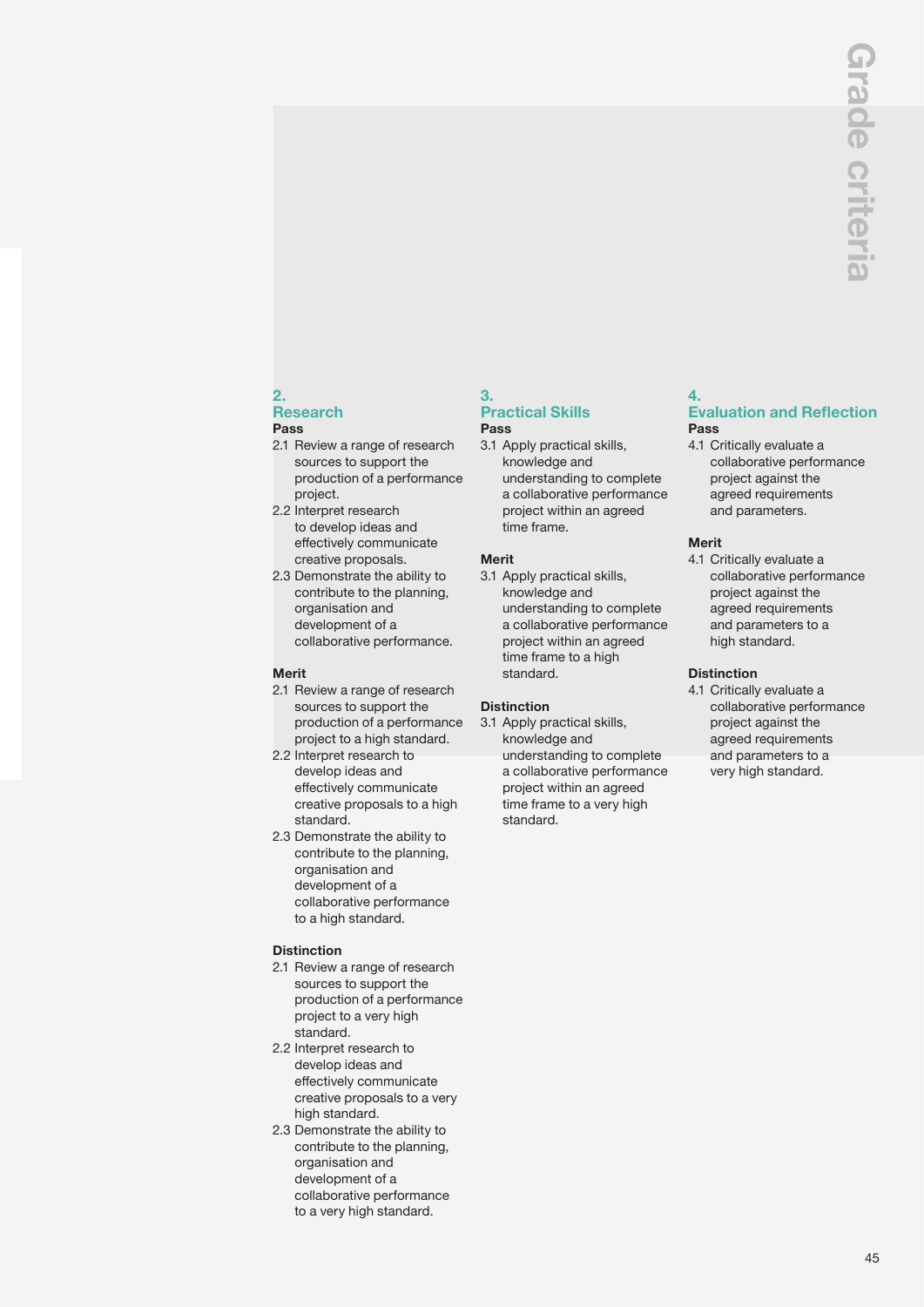## **Unit 12: Extended Project (Level 3)**

The overall grade for the Level 3 Extended Diploma in Performing and Production Arts is determined by the student's achievement on the final unit of the qualification at either Level 3 (Unit 12) or Level 4 (Unit 13)

Unit 12 is set at Level 3 and provides for the evidence submitted by the student to be assessed and graded against Level 3 criteria.

All internal assessment and grading decisions are subject to external moderation.

The grades that can be achieved are:

## **Referral**

If a candidate provides insufficient evidence to meet all of the assessment criteria then that candidate is referred. The candidate has one further opportunity to redeem the referral by submitting additional evidence within a time-frame agreed by the centre and confirmed to UAL Awarding Body.

## **Fail**

If the candidate is unable to provide further evidence that meets the assessment criteria then they will receive a Fail grade.

## **Pass**

To achieve a Pass grade, a candidate must achieve all of the Pass assessment criteria listed within Unit 12.

## **Merit**

To achieve a Merit grade, a candidate must achieve all of the Pass assessment criteria listed within Unit 12 plus all of the following Merit grade criteria listed here.

## **Distinction**

To achieve a Distinction grade, a candidate must achieve all of the Pass assessment criteria listed within Unit 12 plus all of the following Merit and Distinction grade criteria listed here.

### **1. Context Pass**

1.1 Use critical and contextual perspectives to initiate a performing and production arts project proposal. 1.2 Use analysis and evaluation to clarify and develop ideas for a performing and production arts project proposal.

### **Merit**

- 1.1 Use critical and contextual perspectives to initiate a performing and production arts project proposal to a high standard.
- 1.2 Use analysis and evaluation to clarify and develop ideas for a performing and production arts project proposal to a high standard.

## **Distinction**

- 1.1 Use critical and contextual perspectives to initiate a performing and production arts project proposal to a very high standard.
- 1.2 Use analysis and evaluation to clarify and develop ideas for a performing and production arts project proposal to a very high standard.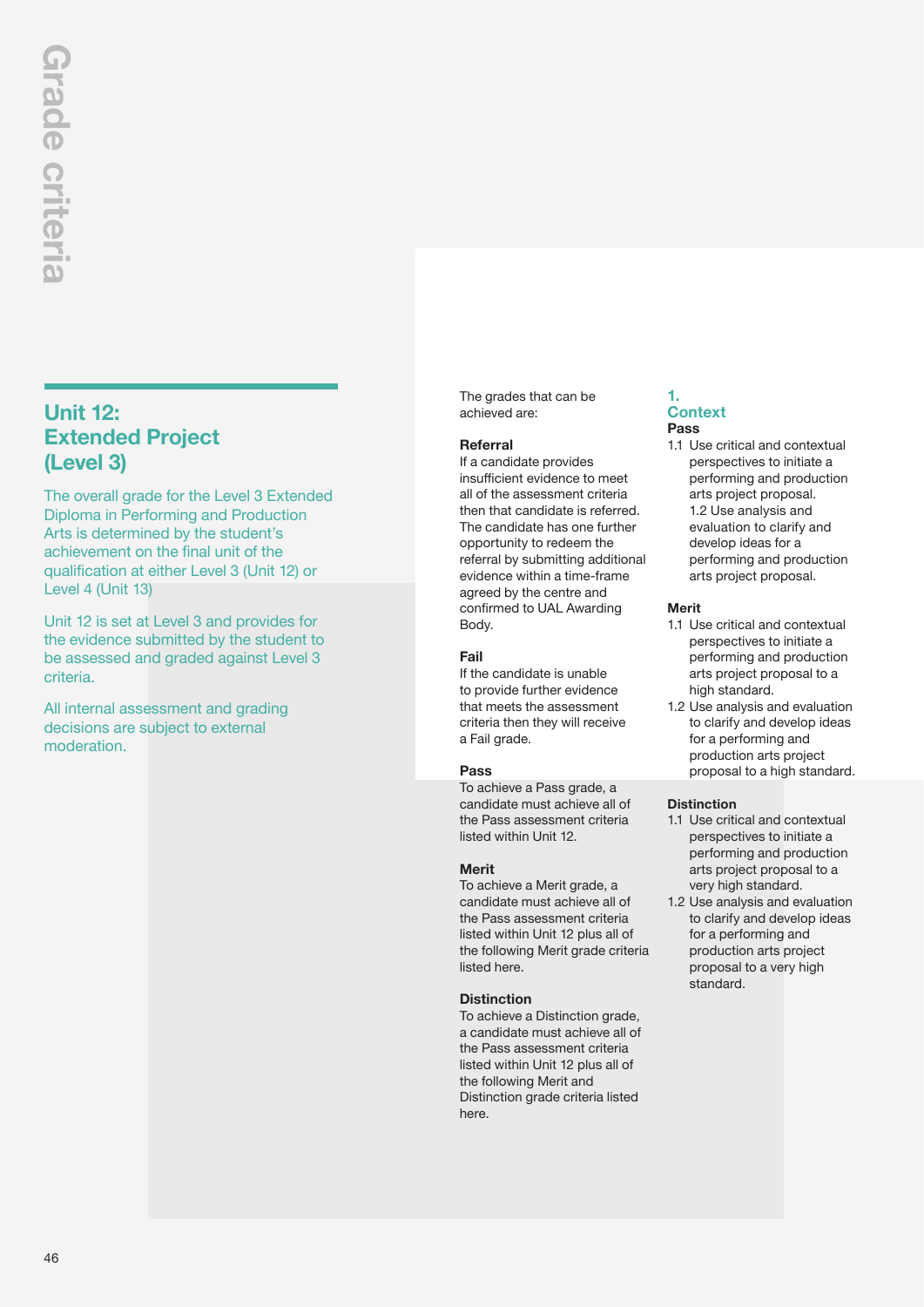### **2. Research Pass**

- 2.1 Use research to support the development of a performing and production arts project.
- 2.2 Use analytical and evaluative skills to develop creative solutions to realise a performing and production arts project.

## **Merit**

- 2.1 Use research to support the development of a performing and production arts project to a high standard.
- 2.2 Use analytical and evaluative skills to develop creative solutions to realise a performing and production arts project to a high standard.

## **Distinction**

- 2.1 Use research to support the development of a performing and production arts project to a very high standard.
- 2.2 Use analytical and evaluative skills to develop creative solutions to realise a performing and production arts project to a very high standard.

### **3. Problem solving Pass**

- 3.1 Solve practical and technical problems within a performing and production arts project.
- 3.2 Solve theoretical problems within a performing and production arts project.

## **Merit**

- 3.1 Solve practical and technical problems within a performing and production arts project to a high standard.
- 3.2 Solve theoretical problems within a performing and production arts project to a high standard.

## **Distinction**

- 3.1 Solve practical and technical problems within a performing and production arts project to a very high standard.
- 3.2 Solve theoretical problems within a performing and production arts project to a very high standard.

## **4.**

## **Planning and production Pass**

4.1 Demonstrate the ability to plan, organise and produce a performing and production arts project within an agreed time frame.

## **Merit**

4.1 Demonstrate the ability to plan, organise and produce a performing and production arts project within an agreed time frame to a high standard.

## **Distinction**

4.1 Demonstrate the ability to plan, organise and produce a performing arts project within an agreed time frame to a very high standard.

### **5. Practical skills Pass**

- 5.1 Demonstrate the
	- exploration, adaptation and application of practical methods and skills in the realisation of a performing and production arts project.

## **Merit**

5.1 Demonstrate the exploration, adaptation and application of practical methods and skills in the realisation of a performing and production arts project to a high standard.

## **Distinction**

5.1 Demonstrate the exploration, adaptation and application of practical methods and skills in the realisation of a performing and production arts project to a very high standard.

## **6.**

## **Evaluation and reflection Pass**

- 6.1 Maintain evaluative and reflective records of the development of a performing and production arts project.
- 6.2 Use evaluative and reflective skills to make decisions for a performing and production arts project.

## **Merit**

- 6.1 Maintain evaluative and reflective records of the development of a performing and production arts project to a high standard.
- 6.2 Use evaluative and reflective skills to make decisions for a performing and production arts project to a high standard.

## **Distinction**

- 6.1 Maintain evaluative and reflective records of the development of a performing and production arts project to a very high standard.
- 6.2 Use evaluative and reflective skills to make decisions for a performing and production arts project to a very high standard.

### **7. Presentation Pass**

- 7.1 Explore strategies to present a performing and production arts project.
- 7.2 Present a performing and production arts project to a specified audience.

## **Merit**

- 7.1 Explore strategies to present a performing and production arts project to a high standard.
- 7.2 Present a performing and production arts project to a specified audience to a high standard.

## **Distinction**

- 7.1 Explore strategies to present a performing and production arts project to a very high standard.
- 7.2 Present a performing and production arts project to a specified audience to a very high standard.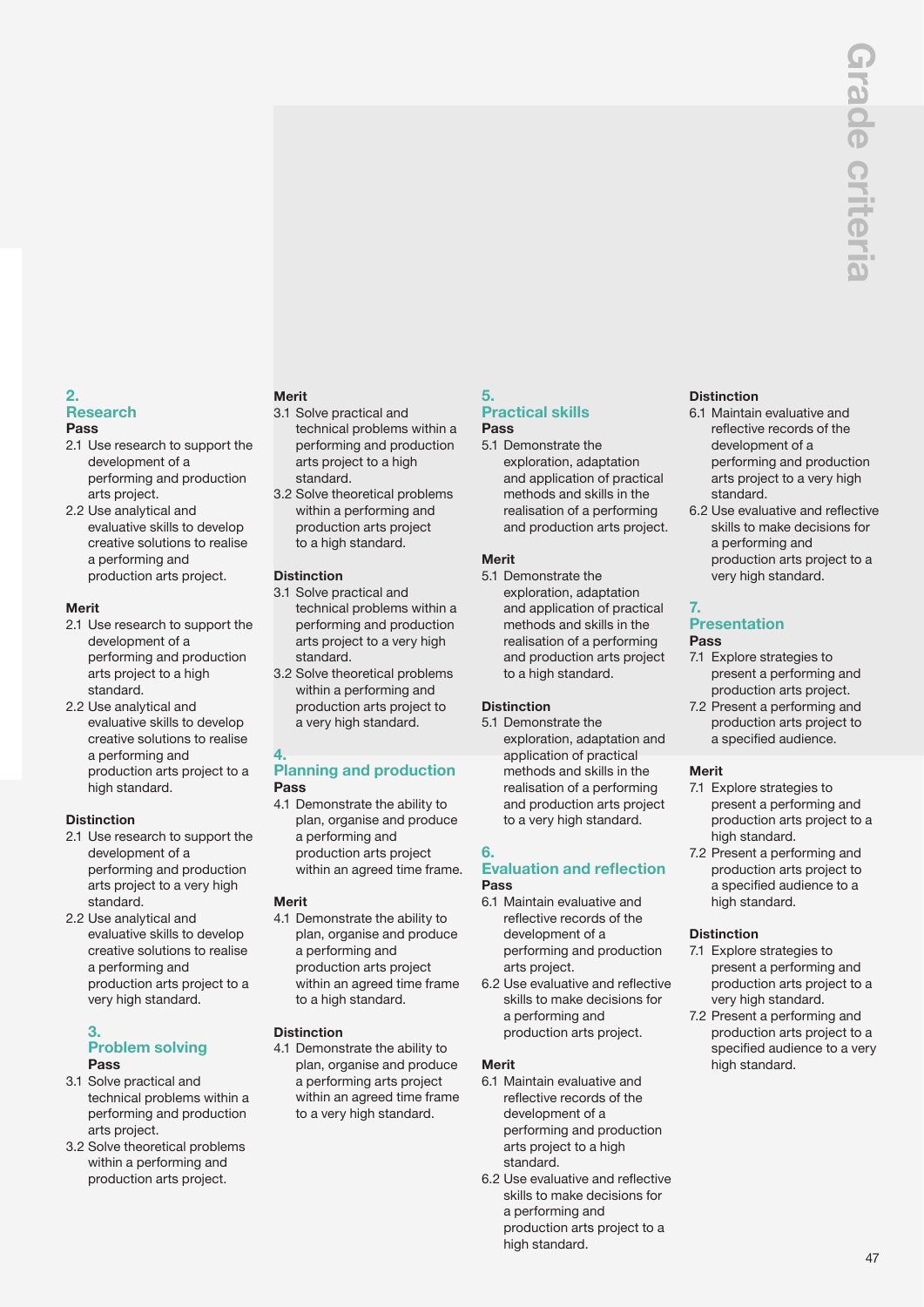## **Unit 13: Extended project (Level 4)**

The overall grade for the Level 3 Extended Diploma in Performing and Production Arts is determined by the student's achievement on the final unit of the qualification at either Level 3 (unit 12) or Level 4 (unit 13)

Unit 13 is set at Level 4 and provides for the evidence submitted by the student to be assessed and graded against Level 4 criteria.

All internal assessment and grading decisions are subject to external moderation.

The grades that can be achieved are:

## **Referral**

If a candidate provides insufficient evidence to meet all of the assessment criteria then that candidate is referred. The candidate has one further opportunity to redeem the referral by submitting additional evidence within a time-frame agreed by the centre and confirmed to UAL Awarding Body.

## **Fail**

If the candidate is unable to provide further evidence that meets the assessment criteria then they will receive a Fail grade.

## **Pass**

To achieve a Pass grade, a candidate must achieve all of the Pass assessment criteria listed within Unit 13.

## **Merit**

To achieve a Merit grade, a candidate must achieve all of the Pass assessment criteria listed within Unit 13 plus all of the following Merit grade criteria listed here.

## **Distinction**

To achieve a Distinction grade, a candidate must achieve all of the Pass assessment criteria listed within Unit 13 plus all of the following Merit and Distinction grade criteria listed here.

### **1. Context Pass**

- 1.1 Use a range of critical and contextual perspectives to initiate a performing and production arts project proposal.
- 1.2 Use detailed analysis and evaluation to clarify and develop ideas for a performing and production arts project proposal.

## **Merit**

- 1.1 Use a range of critical and contextual perspectives to initiate a performing and production arts project proposal to a high standard.
- 1.2 Use detailed analysis and evaluation to clarify and develop ideas for a performing and production arts project proposal to a high standard.

## **Distinction**

- 1.1 Use a range of critical and contextual perspectives to initiate a performing and production arts project proposal to a very high standard.
- 1.2 Use detailed analysis and evaluation to clarify and develop ideas for a performing and production arts project proposal to a very high standard.

### **2. Research Pass**

- 2.1 Use wide-ranging and in-depth research to support the development of a performing and production arts project.
- 2.2 Use analytical and evaluative skills to develop a range of creative solutions to realise a performing and production arts project.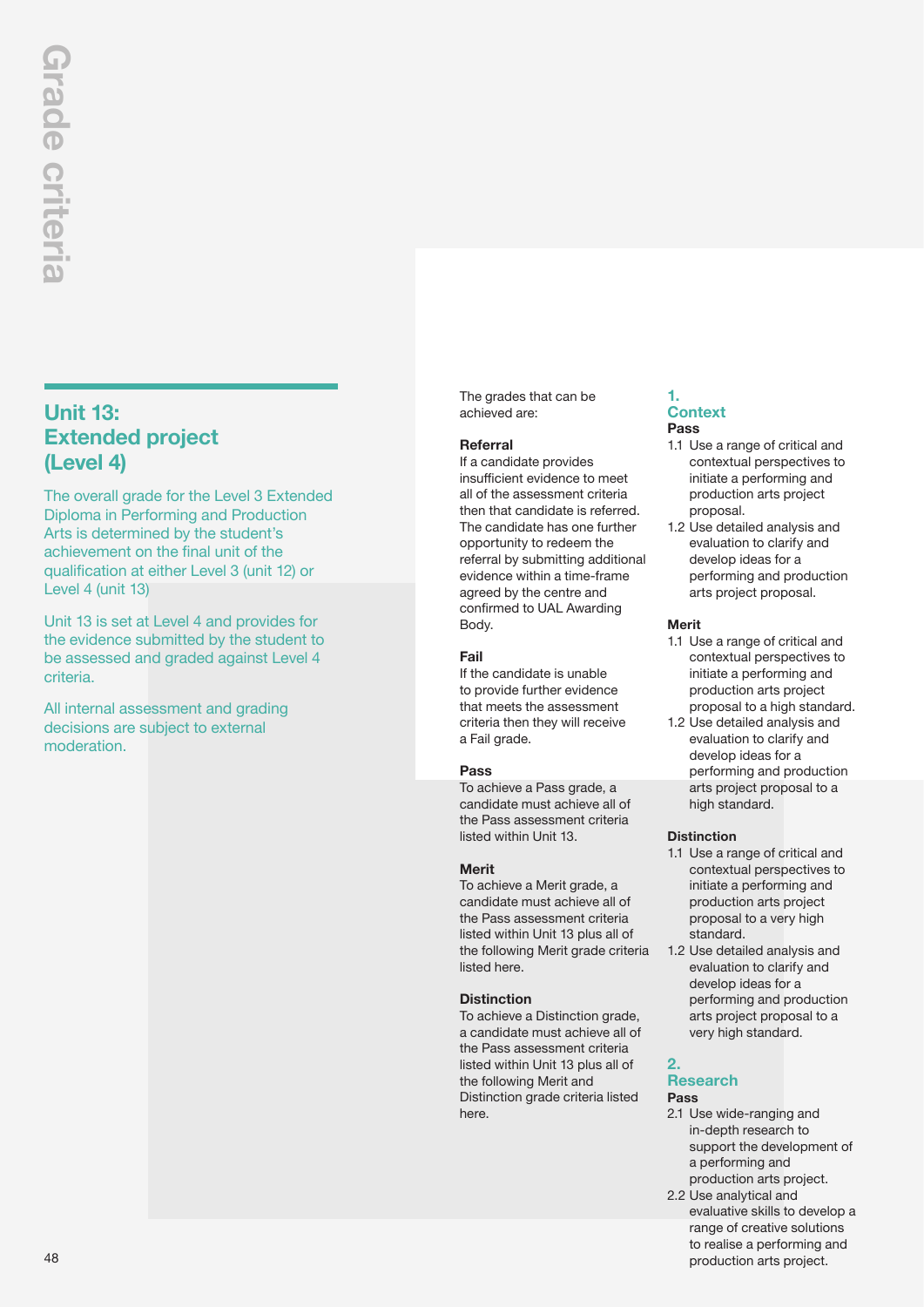## **Merit**

- 2.1 Use wide-ranging and in-depth research to support the development of a performing and production arts project to a high standard.
- 2.2 Use analytical and evaluative skills to develop a range of creative solutions to realise a performing and production arts project to a high standard.

## **Distinction**

- 2.1 Use wide-ranging and in-depth research to support the development of a performing and production arts project to a very high standard.
- 2.2 Use analytical and evaluative skills to develop a range of creative solutions to realise a performing and production arts project to a very high standard.

## **3.**

## **Problem solving Pass**

- 3.1 Solve complex practical and technical problems within a performing and production arts project.
- 3.2 Solve complex theoretical problems within a performing and production arts project.

## **Merit**

- 3.1 Solve complex practical and technical problems within a performing and production arts project to a high standard.
- 3.2 Solve complex theoretical problems within a performing and production arts project to a high standard.

## **Distinction**

- 3.1 Solve complex practical and technical problems within a performing and production arts project to a very high standard.
- 3.2 Solve complex theoretical problems within a performing and production arts project to a very high standard.

### **4. Planning and production Pass**

4.1 Demonstrate the ability to efficiently plan, organise and produce a performing and production arts project within an agreed time frame.

## **Merit**

4.1 Demonstrate the ability to efficiently plan, organise and produce a performing and production arts project within an agreed time frame to a high standard.

## **Distinction**

4.1 Demonstrate the ability to efficiently plan, organise and produce a performing and production arts project within an agreed time frame to a very high standard.

### **5. Practical skills Pass**

5.1 Demonstrate the exploration, adaptation and application of a range of practical methods and skills in the realisation of a performing and production arts project.

## **Merit**

5.1 Demonstrate the exploration, adaptation and application of a range of practical methods and skills in the realisation of a performing and production arts project to a high standard.

## **Distinction**

5.1 Demonstrate the exploration, adaptation and application of a range of practical methods and skills in the realisation of a performing and production arts project to a very high standard.

## **6.**

## **Evaluation and reflection Pass**

- 6.1 Maintain detailed, critically evaluative and reflective records of the development of a performing and production arts project.
- 6.2 Use evaluative and reflective skills to make perceptive decisions for a performing and production arts project.

## **Merit**

- 6.1 Maintain detailed, critically evaluative and reflective records of the development of a performing and production arts project to a high standard.
- 6.2 Use evaluative and reflective skills to make perceptive decisions for a performing and production arts project to a high standard.

## **Distinction**

- 6.1 Maintain detailed, critically evaluative and reflective records of the development of a performing and production arts project to a very high standard.
- 6.2 Use evaluative and reflective skills to make perceptive decisions for a performing and production arts project to a very high standard.

### **7. Presentation Pass**

- 7.1 Explore a range of considered strategies to present a performing and production arts project.
- 7.2 Present a performing and production arts project skilfully and proficiently to a specified audience.

## **Merit**

- 7.1 Explore a range of considered strategies to present a performing and production arts project to a high standard.
- 7.2 Present a performing and production arts project skilfully and proficiently to a specified audience to a high standard.

## **Distinction**

- 71. Explore a range of considered strategies to present a performing and production arts project to a very high standard.
- 7.2 Present a performing and production arts project skilfully and proficiently to a specified audience to a very high standard.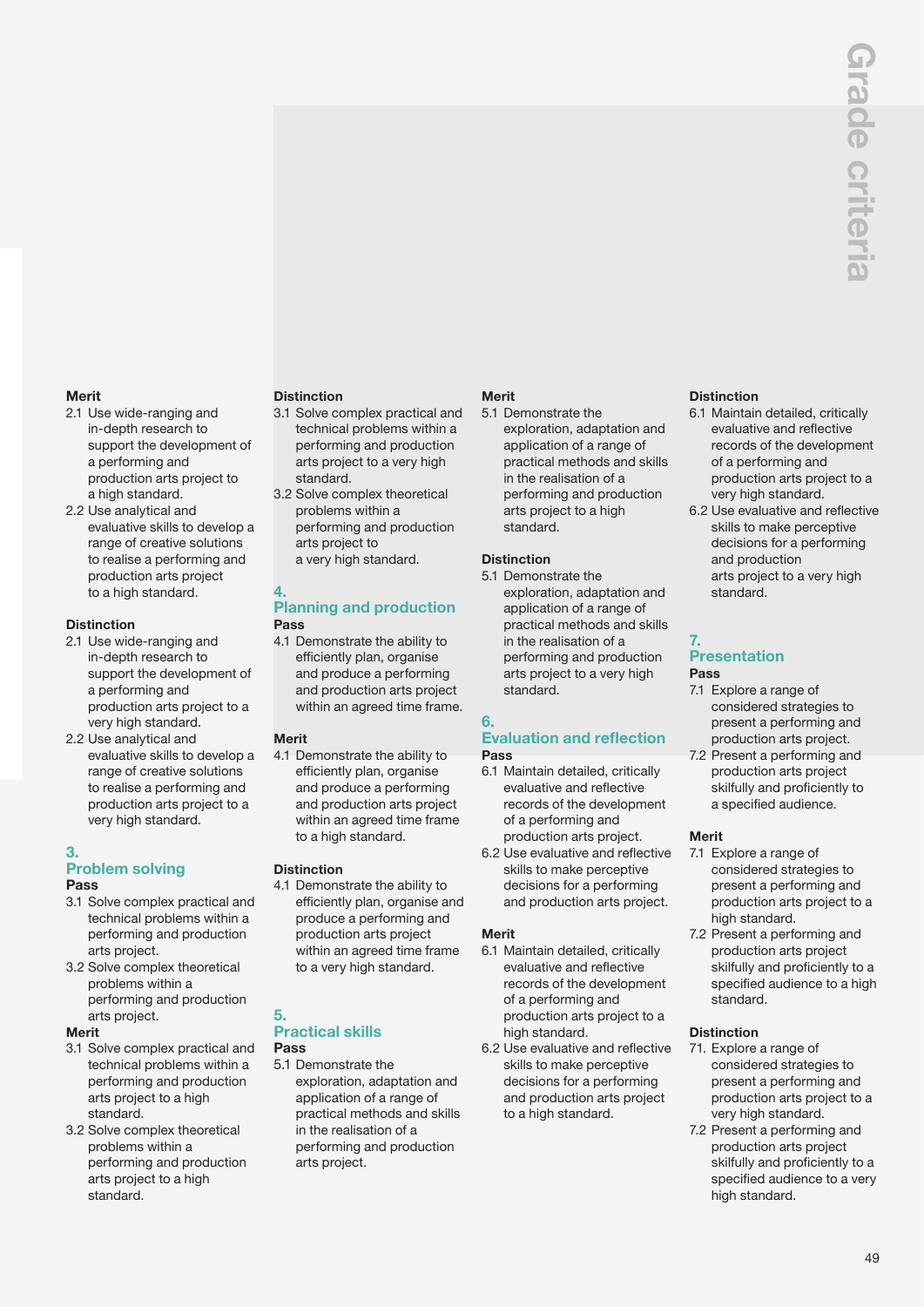## **Exemplification for UAL Awarding Body grade criteria – Level 3**

**This guide is to be used in conjunction with the assessment and grading criteria for UAL Awarding Body qualifications at Level 3.**

|                                | <b>Fail</b><br>Work submitted fails to meet one or more<br>of the assessment criteria and is of a<br>poor standard.                                   | Pass<br>Work submitted meets all of the assessment<br>criteria and is of a satisfactory standard.                                                 |
|--------------------------------|-------------------------------------------------------------------------------------------------------------------------------------------------------|---------------------------------------------------------------------------------------------------------------------------------------------------|
| <b>Context</b>                 | Limited understanding of subject context,<br>lacking clarity in aims and purpose.                                                                     | Understanding of subject context used<br>appropriately to make judgments, describe<br>aims and clarify purpose.                                   |
| <b>Research</b>                | Little or no evidence presented or information<br>does not relate sufficiently to task.                                                               | Sufficient relevant information has been<br>gathered, documented and used in the<br>development of ideas.                                         |
| <b>Problem solving</b>         | Insufficient exploration of alternative ideas and<br>processes. Problems unresolved.                                                                  | Sufficient exploration of alternative ideas<br>using established approaches to resolve practical<br>and theoretical problems.                     |
| <b>Planning and production</b> | Ineffective planning and little or no evaluation<br>against aims. Task or tasks are incomplete.                                                       | Evidence of effective planning and evaluation<br>against aims that have contributed to a<br>satisfactory completion of the task or tasks.         |
| <b>Practical skills</b>        | Limited range of processes demonstrated,<br>judgement and execution of techniques is poor.                                                            | Adequate range of processes, skills and<br>knowledge demonstrated. Competent<br>execution and application of techniques<br>used to develop ideas. |
|                                | Evaluation and reflection Insufficient evidence of ongoing evaluation,<br>lack of or only basic analysis and little<br>or no justification for ideas. | Clearly communicated evidence of valid<br>evaluation and realistic analysis independently<br>used to inform and develop ideas.                    |
| <b>Presentation</b>            | Ineffective communication and presentation<br>of ideas. Lack of clarity in structure, selection<br>and organisation.                                  | Competent communication and sufficient<br>clarity and consistency in presentation of ideas<br>appropriate to the intended audience.               |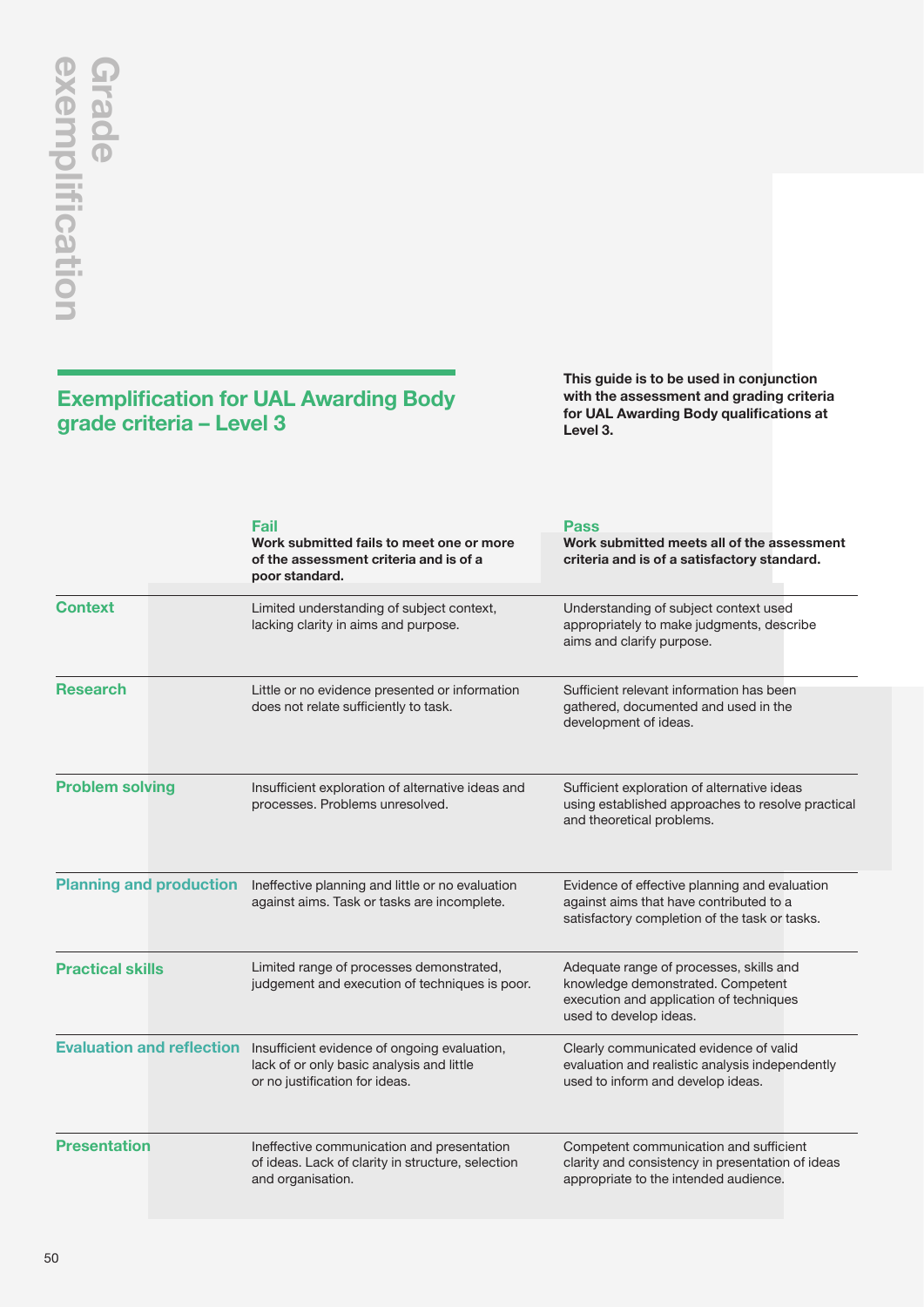|                                                                                                                                                                                   | fica                                                                                                                                                                                                                        |
|-----------------------------------------------------------------------------------------------------------------------------------------------------------------------------------|-----------------------------------------------------------------------------------------------------------------------------------------------------------------------------------------------------------------------------|
| <b>Merit</b><br>Work submitted meets all assessment criteria<br>and is of a high standard.                                                                                        | <b>Distinction</b><br>Work submitted meets all assessment criteria<br>and is of a very high standard.                                                                                                                       |
| Good understanding and knowledge of subject<br>context used to make sound judgments,<br>articulate ambitions and clarify purpose.                                                 | Comprehensive understanding and knowledge<br>of subject context used to communicate<br>complex concepts, articulate ambitions and<br>clarify purpose.                                                                       |
| Thorough and sustained research and<br>investigation of relevant sources, interpretation<br>and synthesis of information used to inform,<br>support and develop ideas.            | Independently identified, thorough and sustained<br>research and investigation of a range of relevant<br>sources, insightful interpretation and synthesis<br>of information used to inform, support and<br>develop ideas.   |
| Decisive demonstration of initiative in effectively<br>solving problems, adapting to unforeseen<br>practical and theoretical challenges to achieve<br>identified goals.           | Decisive demonstration of initiative in effectively<br>solving problems, autonomously implementing<br>creative solutions and adapting to unforeseen<br>practical and theoretical challenges to achieve<br>identified goals. |
| Coherent and reasoned planning, subject<br>engagement and commitment. Realistic<br>evaluation against aims and efficient production<br>against time scales.                       | Detailed and coherent self-directed planning<br>and negotiation, subject engagement and<br>commitment. Continuous evaluation against aims<br>and efficient production against time scales.                                  |
| Consistent and appropriate processes, skills and<br>knowledge applied to extend enquiry and develop<br>creative solutions.                                                        | In depth understanding and aesthetic awareness,<br>imaginative and flexible processes, skills and<br>knowledge applied in extensive enquiry to<br>develop creative solutions.                                               |
| Effective communication of analysis and<br>interpretation, independent synthesis of<br>information and application of reasoned decision<br>making to inform development of ideas. | Accomplished and professional communication<br>of perceptive analysis and interpretation,<br>demonstrating clarity and sophistication in<br>thinking and maturity in decision making to<br>progress ideas.                  |
| Confident selection, organisation and<br>communication of ideas. Consistent approach<br>to presentation demonstrating a good<br>understanding of conventions and standards.       | Confident selection, organisation and<br>communication of ideas. Demonstrating<br>autonomy, personal style and an ambitious<br>use of available resources to communicate<br>ideas effectively to an intended audience.      |